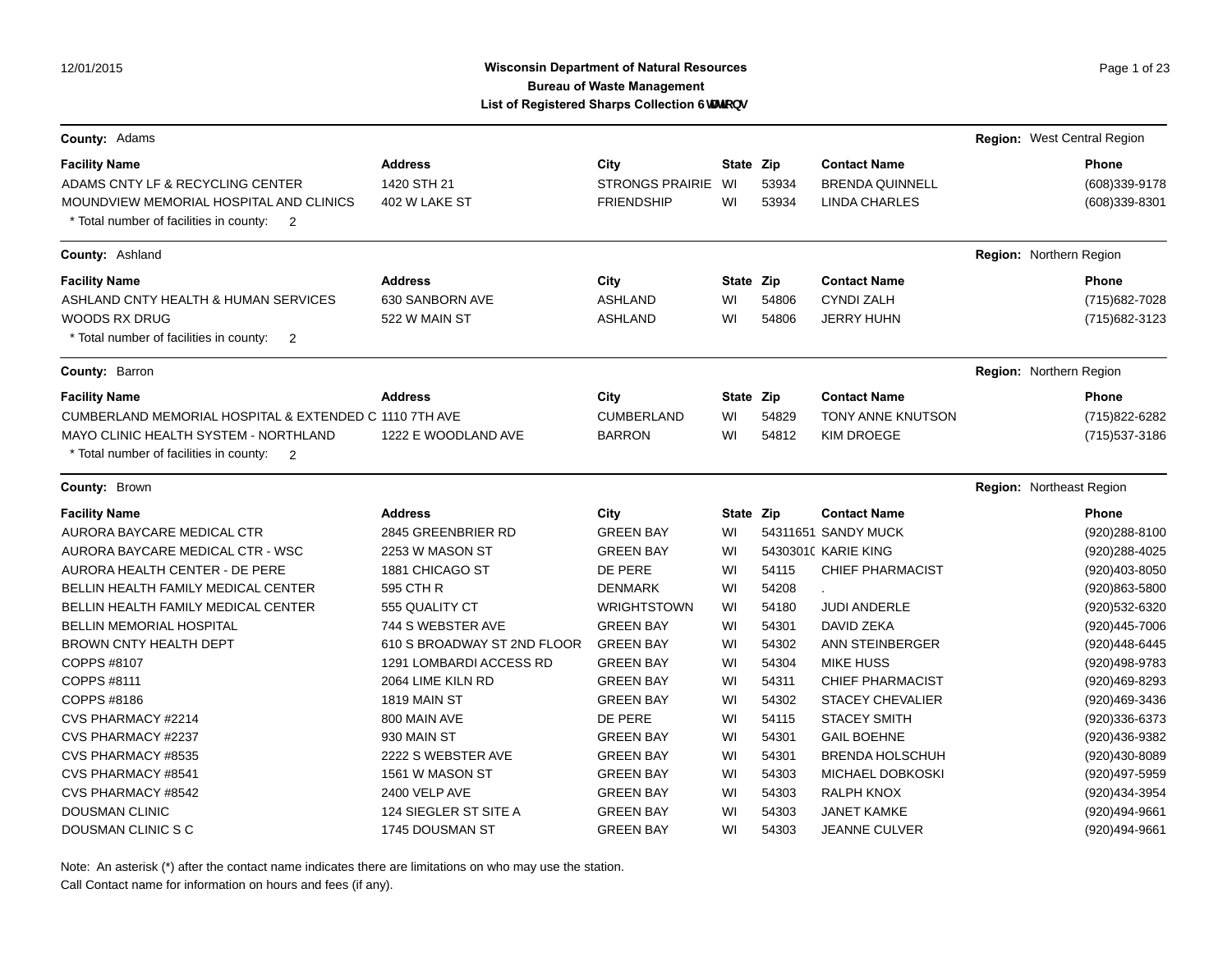# **Wisconsin Department of Natural Resources Page 2 of 23 Page 2 of 23 Bureau of Waste Management** L]ghcZFY[ ]ghYfYX'G\ Ufdg'7c"YWJcb'GHJJcbg

**County:** Brown **Region:** Northeast Region **Region:** Northeast Region **Region:** Northeast Region

| <b>Facility Name</b>                          | <b>Address</b>         | City               | State Zip |       | <b>Contact Name</b>               | Phone          |
|-----------------------------------------------|------------------------|--------------------|-----------|-------|-----------------------------------|----------------|
| <b>KRIDERS INC</b>                            | 1119 W MASON ST        | <b>GREEN BAY</b>   | WI        | 54303 | <b>CINDY VAN GROLL</b>            | (920)499-6772  |
| LINEVILLE HEALTH MART PHARMACY                | 2673 LINEVILLE RD      | <b>GREEN BAY</b>   | WI        |       | 5431348( CHRIS ZANBROWICZ         | (920)434-1444  |
| PREVEA CLINIC                                 | 1821 S WEBSTER AVENUE  | <b>GREEN BAY</b>   | WI        | 54301 | <b>JOHN ZELLER</b>                | (920)431-1902  |
| <b>PREVEA CLINIC - PULASKI SITE</b>           | 920 S ST AUGUSTINE ST  | <b>PULASKI</b>     | WI        | 54162 | <b>JOHN ZELLER</b>                | (920)431-1902  |
| PREVEA CLINIC INC                             | 2793 LINEVILLE RD      | <b>GREEN BAY</b>   | WI        | 54313 | <b>JOHN ZELLER</b>                | (920)431-1902  |
| PREVEA CLINIC INC                             | 900 S WEBSTER          | <b>GREEN BAY</b>   | WI        | 54301 | <b>JOHN ZELLER</b>                | (920)431-1902  |
| PREVEA CLINIC INC                             | 1715 DOUSMAN ST        | <b>GREEN BAY</b>   | WI        | 54303 | <b>JOHN ZELLER</b>                | (920)431-1902  |
| PREVEA CLINIC INC                             | 760 PILGRIM WAY        | <b>GREEN BAY</b>   | WI        | 54304 | <b>JOHN ZELLER</b>                | (920)431-1902  |
| PREVEA CLINIC INC                             | 3021 VOYAGER DR        | <b>GREEN BAY</b>   | WI        | 54311 | <b>JOHN ZELLER</b>                | (920)431-1902  |
| PREVEA CLINIC INC                             | 1686 EISENHOWER RD     | DE PERE            | WI        | 54115 | <b>JOHN ZELLER</b>                | (920)431-1902  |
| <b>SHOPKO</b>                                 | 2320 LINEVILLE RD      | <b>GREEN BAY</b>   | WI        | 54313 | <b>JAMIE KINJERSKI</b>            | (920)434-5846  |
| <b>SHOPKO EXPRESS</b>                         | 3705 MONROE RD         | DE PERE            | WI        | 54115 | <b>NICOLE HILTUNEN</b>            | (920)336-6096  |
| SHOPKO PHARMACY #2001                         | 216 S MILITARY AVE     | <b>GREEN BAY</b>   | WI        |       | 54303249 MAY KUE                  | (920)499-0895  |
| SHOPKO PHARMACY #2002                         | 2401 S ONEIDA ST       | <b>GREEN BAY</b>   | WI        |       | 54304529 ELLEN LADOWSKI           | (920)499-2122  |
| SHOPKO PHARMACY #2004                         | 2430 E MASON ST        | <b>GREEN BAY</b>   | WI        |       | 54302399 NATHAN HAGEN             | (920)468-6044  |
| SHOPKO PHARMACY #2005                         | 230 N WISCONSIN AVE    | DE PERE            | WI        | 54115 | <b>JIM POELS</b>                  | (920)336-2323  |
| ST MARYS HOSPITAL MEDICAL CENTER              | 1726 SHAWANO AVE       | <b>GREEN BAY</b>   | WI        | 54303 | , ENVIRONMENTAL SERVICES DIRECTOR | (920)498-4597  |
| <b>ST VINCENT HOSPITAL</b>                    | 835 S VAN BUREN ST     | <b>GREEN BAY</b>   | WI        | 54307 | <b>ROCKY COMPTON</b>              | (920)433-8468  |
| WALGREEN CO #11339                            | 116 N MILITARY AVE     | <b>GREEN BAY</b>   | WI        | 54303 | SADIE JOHNSON                     | (920)498-3247  |
| WALGREEN CO #3088                             | 1401 E MASON ST        | <b>GREEN BAY</b>   | WI        | 54301 | <b>STEVE BRETZMAN</b>             | (920) 435-7141 |
| WALGREEN CO #3115                             | 1165 W MASON ST        | <b>GREEN BAY</b>   | WI        | 54303 | SADIE JOHNSEN                     | (920)498-3794  |
| WALGREEN CO #3133                             | 2301 S ONEIDA ST       | <b>ASHWAUBENON</b> | WI        | 54304 | <b>GREGORY BARNES</b>             | (920)490-0424  |
| WALGREEN CO #3253                             | 2204 UNIVERSITY AVE    | <b>GREEN BAY</b>   | WI        | 54302 | <b>JOHN WOLFF</b>                 | (920)469-5516  |
| WALGREEN CO #5746                             | 1995 MAIN ST           | <b>GREEN BAY</b>   | WI        | 54302 | <b>JOAN PICHETTE</b>              | (920)465-6210  |
| WALGREENS CO #10235                           | 901 MAIN ST            | DE PERE            | WI        | 54115 | <b>KEITH HEROLD</b>               | (920) 983-6153 |
| WALGREENS CO #6569                            | <b>464 CARDINAL LN</b> | <b>GREEN BAY</b>   | WI        | 54313 | <b>LEE GLINIECKI</b>              | (920)661-9355  |
| * Total number of facilities in county:<br>43 |                        |                    |           |       |                                   |                |
| County: Buffalo                               |                        |                    |           |       | Region: West Central Region       |                |
| <b>Facility Name</b>                          | <b>Address</b>         | City               | State Zip |       | <b>Contact Name</b>               | <b>Phone</b>   |
| MONDOVI HEALTHMART PHARMACY                   | 122 S EAU CLAIRE ST    | <b>MONDOVI</b>     | WI        | 54755 | <b>BRIAN EVANS</b>                | (715) 926-4038 |
| * Total number of facilities in county:       |                        |                    |           |       |                                   |                |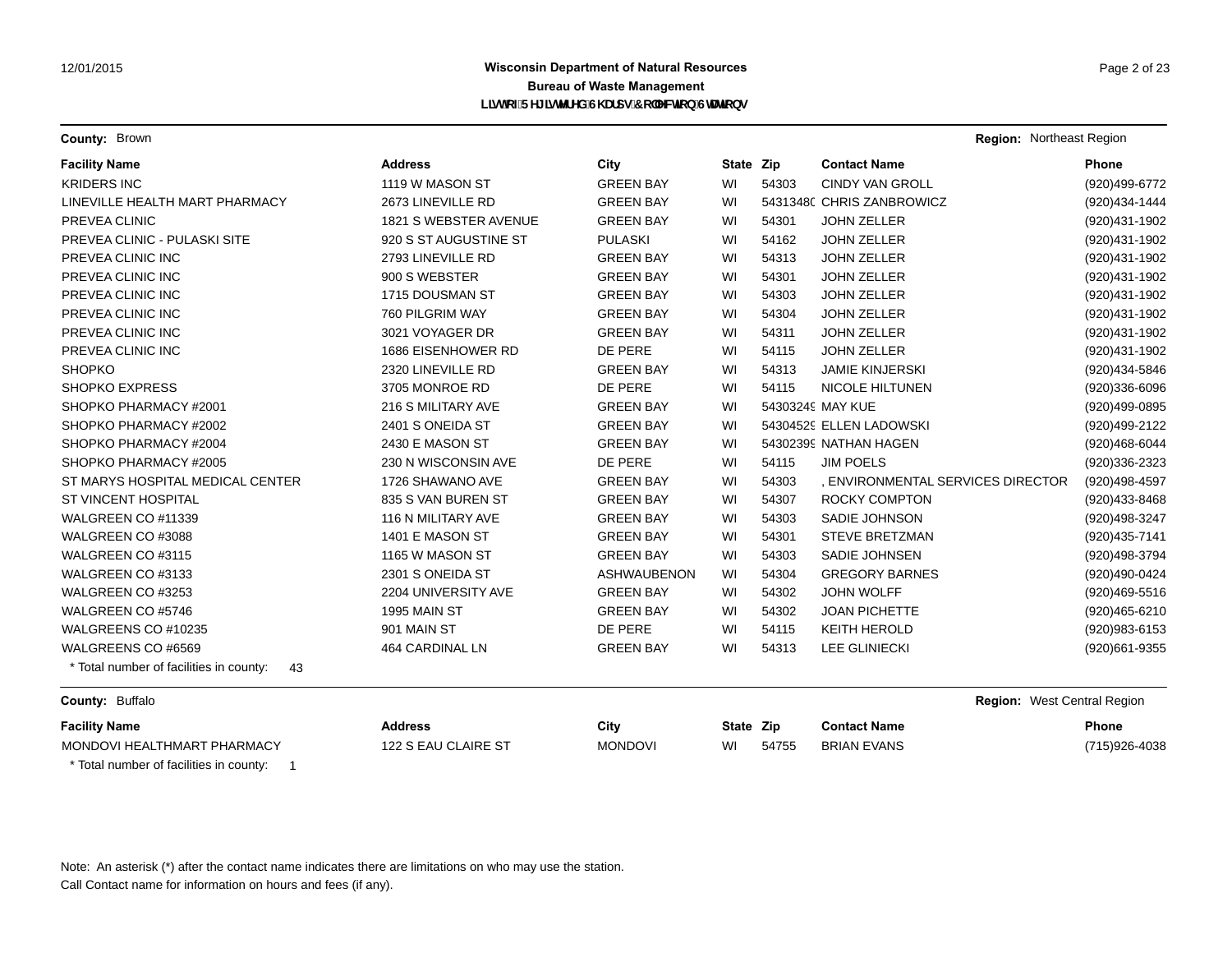12/01/2015

# **Wisconsin Department of Natural Resources Page 3 of 23 Page 3 of 23 Bureau of Waste Management** @ghcZFY[]ghYfYX'G\Ufdg'7c"YWjcb'GHJjcbg

| County: Burnett                                                                 |                     |                        |           |       |                          | Region: Northern Region            |
|---------------------------------------------------------------------------------|---------------------|------------------------|-----------|-------|--------------------------|------------------------------------|
| <b>Facility Name</b>                                                            | <b>Address</b>      | City                   | State Zip |       | <b>Contact Name</b>      | <b>Phone</b>                       |
| <b>BURNETT MEDICAL CENTERS</b><br>* Total number of facilities in county:<br>-1 | 257 W ST GEORGE AVE | <b>GRANTSBURG</b>      | WI        | 54840 | <b>JOHN HESSON</b>       | (715) 463-5353                     |
| County: Calumet                                                                 |                     |                        |           |       |                          | Region: Northeast Region           |
| <b>Facility Name</b>                                                            | <b>Address</b>      | City                   | State Zip |       | <b>Contact Name</b>      | <b>Phone</b>                       |
| CALUMET CNTY HEALTH DEPARTMENT                                                  | 206 COURT ST        | <b>CHILTON</b>         | WI        | 53014 | <b>BONNIE KOLBE</b>      | (920)849-1432                      |
| COPPS #8108                                                                     | 1919 E CALUMET ST   | <b>APPLETON</b>        | WI        | 54915 | <b>CHIEF PHARMACIST</b>  | (920)734-3882                      |
| * Total number of facilities in county:<br>2                                    |                     |                        |           |       |                          |                                    |
| County: Chippewa                                                                |                     |                        |           |       |                          | <b>Region:</b> West Central Region |
| <b>Facility Name</b>                                                            | <b>Address</b>      | City                   | State Zip |       | <b>Contact Name</b>      | <b>Phone</b>                       |
| CHIPPEWA CNTY DEPT OF PUBLIC HEALTH                                             | 711 N BRIDGE ST     | <b>CHIPPEWA FALLS</b>  | WI        | 54729 | JEAN DURCH, RNC          | (715) 726-7900                     |
| <b>EDS PHARMACY</b>                                                             | 1511 MAIN ST        | <b>BLOOMER</b>         | WI        | 54724 | <b>TYLER LANG</b>        | (715) 568-2190                     |
| <b>ST JOSEPHS HOSPITAL</b>                                                      | 2661 CTH I          | <b>CHIPPEWA FALLS</b>  | WI        |       | 54729149 JOSEPH OBERWEIS | (715) 726-3320                     |
| * Total number of facilities in county:<br>3                                    |                     |                        |           |       |                          |                                    |
| County: Columbia                                                                |                     |                        |           |       |                          | Region: South Central Region       |
| <b>Facility Name</b>                                                            | <b>Address</b>      | City                   | State Zip |       | <b>Contact Name</b>      | <b>Phone</b>                       |
| <b>COLUMBUS COMMUNITY HOSPITAL</b>                                              | 1515 PARK AVE       | <b>COLUMBUS</b>        | WI        | 53925 | <b>SHAWN LERCH</b>       | (920) 623-1275                     |
| MALLATTS PHARMACY & COSTUMES #103                                               | 801 N MAIN ST       | <b>LODI</b>            | WI        |       | 53555127 PATTI ROUSE     | (608) 592-3256                     |
| PARDEEVILLE HOMETOWN PHARMACY                                                   | 135 N MAIN ST       | PARDEEVILLE            | WI        | 53954 | <b>MIKE HILLER</b>       | (608) 429-2325                     |
| POYNETTE HOMETOWN PHARMACY                                                      | 317 N USH 51        | <b>POYNETTE</b>        | WI        | 53955 | <b>EVELYN BUSS</b>       | (608) 635-9456                     |
| RANDOLPH HOMETOWN PHARMACY                                                      | 107 N HIGH ST       | <b>RANDOLPH</b>        | WI        | 53956 | <b>RACHAEL DONATELLE</b> | (920)326-5242                      |
| <b>RHYME DRUG</b>                                                               | 113 E COOK ST       | <b>PORTAGE</b>         | WI        | 53901 | <b>TOM CHRISTIANSON</b>  | (608) 742-3737                     |
| RIO HOMETOWN PHARMACY                                                           | 208 LINCOLN AVE     | <b>RIO</b>             | WI        | 53960 | <b>RYAN BENDER</b>       | (920)992-3369                      |
| SAUK PRAIRIE HEALTHCARE-LODI MEDICAL CLINIC                                     | 160 VALLEY DR       | <b>LODI</b>            | WI        | 53555 | PAMALA ZINS              | (608) 643-7229                     |
| <b>SHARROW DRUGS</b>                                                            | 100 S LUDINGTON ST  | <b>COLUMBUS</b>        | WI        | 53925 | <b>NICK SHARROW</b>      | (920) 623-2700                     |
| TRAVEL MART PHARMACY                                                            | 802 BROADWAY        | <b>WISCONSIN DELLS</b> | WI        | 53965 | MICHAEL SWEENEY          | (608) 253-4231                     |
| UW HEALTH COLUMBUS CLINIC                                                       | 1511 PARK AVE       | <b>COLUMBUS</b>        | WI        | 53925 | <b>MICHAEL HOLMAN</b>    | (608) 287-2182                     |
| WALGREEN CO #7732                                                               | 2700 NEW PINERY RD  | <b>PORTAGE</b>         | WI        | 53901 | <b>JEFF HEBL</b>         | (608) 742-5727                     |
| <b>WILZ DRUG</b>                                                                | 140 E COOK ST       | <b>PORTAGE</b>         | WI        | 53901 | <b>LARRY WILZ</b>        | (608) 742-3545                     |
| * Total number of facilities in county:<br>13                                   |                     |                        |           |       |                          |                                    |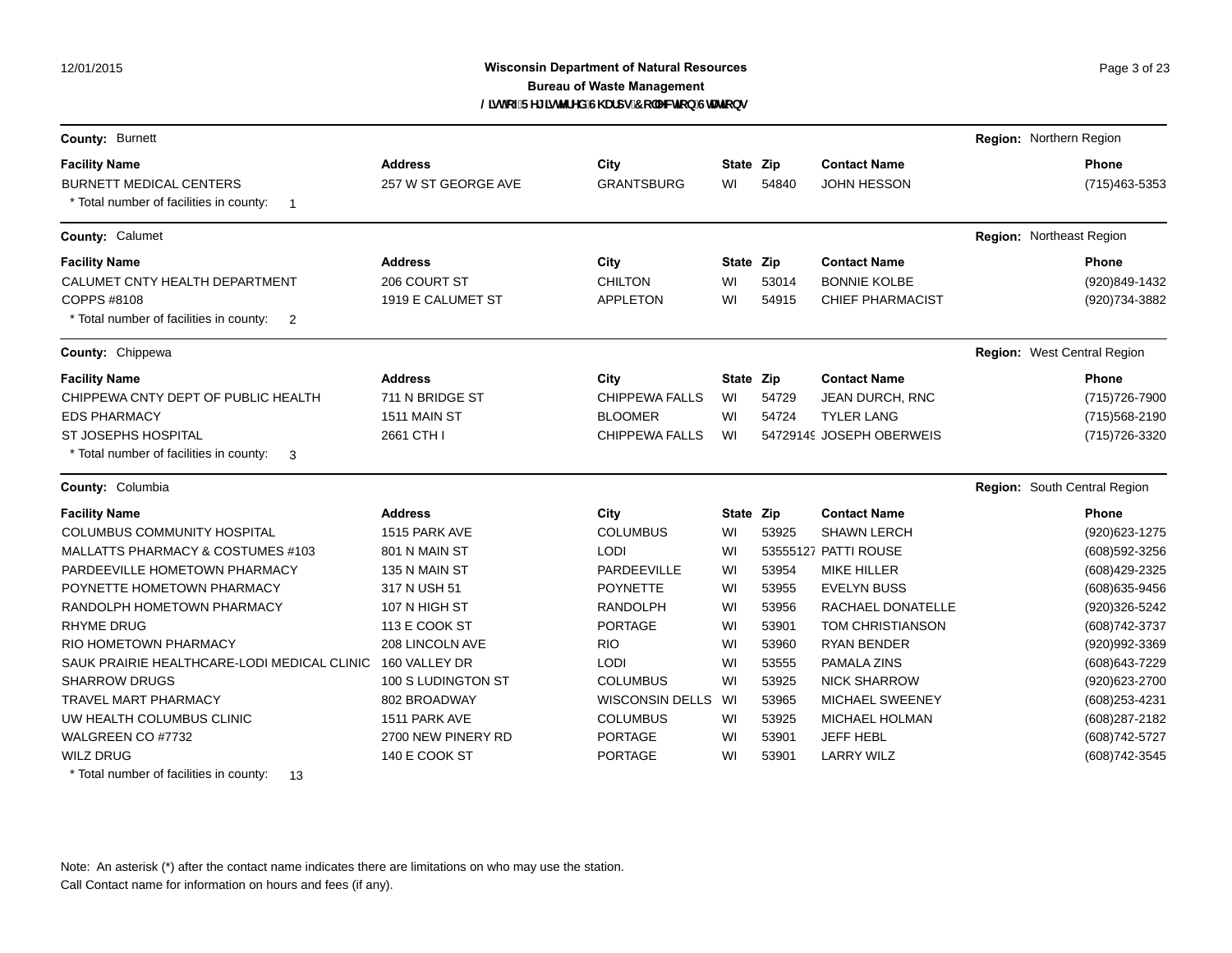**County:** Dane **Region:** South Central Region **Region:** South Central Region **Region:** South Central Region

| <b>Facility Name</b>                                       | <b>Address</b>         | City                 | State Zip |       | <b>Contact Name</b>      | Phone             |
|------------------------------------------------------------|------------------------|----------------------|-----------|-------|--------------------------|-------------------|
| <b>BELLEVILLE FAMILY MEDICINE</b>                          | 21 SOUTH VINE ST       | <b>BELLEVILLE</b>    | WI        | 53580 | <b>PEGGY SOEHNLEIN</b>   | (608)424-1381     |
| <b>BELLEVILLE HOMETOWN PHARMACY</b>                        | 1019 RIVER ST          | <b>BELLEVILLE</b>    | WI        | 53508 | <b>JUDITH EDGE</b>       | (608)424-3364     |
| <b>BERGMANNS PHARMACY</b>                                  | 2960 CAHILL MAIN STE 2 | <b>MADISON</b>       | WI        | 53711 | DARREL BROWN             | (608) 273-4493    |
| <b>COMMUNITY PHARMACY</b>                                  | 341 STATE ST           | <b>MADISON</b>       | WI        | 53703 | <b>GEORGE DRECKMANN</b>  | (608) 267-2626    |
| COPPS #8102                                                | 2538 IRONWOOD DR       | <b>SUN PRAIRIE</b>   | WI        | 53590 | <b>CHIEF PHARMACIST</b>  | (608) 837-2867    |
| COPPS #8130                                                | 640 E MAIN ST          | <b>SUN PRAIRIE</b>   | WI        | 53590 | <b>CHIEF PHARMACIST</b>  | (608) 837-3821    |
| COPPS #8178                                                | 2502 SHOPKO DR         | <b>MADISON</b>       | WI        | 53704 | <b>CHIEF PHARMACIST</b>  | (608) 243-7788    |
| COPPS #8180                                                | 3650 UNIVERSITY AVE    | SHOREWOOD HILL! WI   |           | 53705 | <b>CHIEF PHARMACIST</b>  | (608) 231-2533    |
| COTTAGE GROVE HOMETOWN PHARMACY                            | 536 SOUTHING GRANGE    | <b>COTTAGE GROVE</b> | WI        | 53527 | <b>MATHEW MABIE</b>      | (608)839-3335     |
| <b>CUB PHARMACY</b>                                        | 4141 NAKOOSA TR        | <b>MADISON</b>       | WI        | 53714 | <b>GEORGE DRECKMANN</b>  | $(608)267 - 2626$ |
| <b>CUB PHARMACY</b>                                        | 7455 MINERAL POINT RD  | <b>MADISON</b>       | WI        | 53717 | <b>GEORGE DRECKMANN</b>  | $(608)267 - 2626$ |
| DEERFIELD HOMETOWN PHARMACY                                | 10 LIBERTY ST STE 106  | <b>DEERFIELD</b>     | WI        | 53531 | <b>JENNIFER MATTE</b>    | (608) 764-1500    |
| DEFOREST HOMETOWN PHARMACY                                 | 645 S MAIN ST          | DE FOREST            | WI        | 53532 | <b>JIM BUTCHER</b>       | (608)846-4736     |
| <b>MADISON CTY</b>                                         | 1501 W BADGER RD       | <b>MADISON</b>       | WI        | 53713 | <b>GEORGE DRECKMANN</b>  | (608) 267-2626    |
| MADISON CTY MOTOR EQUIPMENT DIV                            | 4602 SYCAMORE AVE      | <b>MADISON</b>       | WI        | 53714 | <b>GEORGE DRECKMANN</b>  | (608) 267-2626    |
| MADISON ENVIRONMENTAL RESOURCING INC (MER 1310 W BADGER RD |                        | <b>MADISON</b>       | WI        | 53713 | <b>JIM FITZPATRICK</b>   | (608) 257-7652    |
| MALLATT HOMECARE PHARMACY                                  | 3250 KINGSLEY WAY      | <b>MADISON</b>       | WI        | 53713 | <b>GEORGE DRECKMANN</b>  | (608) 267-2626    |
| <b>MALLATT PHARMACY</b>                                    | 3506 MONROE ST         | <b>MADISON</b>       | WI        | 53711 | <b>GEORGE DRECKMANN</b>  | (608) 267-2626    |
| <b>MALLATTS PHARMACY &amp; COSTUMES</b>                    | 233 S CENTURY AVE      | WAUNAKEE             | WI        | 53597 | <b>MIKE FLINT</b>        | (608)849-7888     |
| MCFARLAND HOMETOWN PHARMACY                                | 4880 LARSON BEACH RD   | <b>MCFARLAND</b>     | WI        | 53558 | <b>TONY PETERANGELO</b>  | (608) 838-7455    |
| MEADOWOOD PHARMACY                                         | 5718 RAYMOND RD        | <b>MADISON</b>       | WI        | 53711 | <b>GEORGE DRECKMANN</b>  | (608) 267-2626    |
| <b>MEDICINE SHOPPE</b>                                     | 4604 MONONA DR         | <b>MADISON</b>       | WI        | 53716 | <b>GEORGE DRECKMANN</b>  | (608) 267-2626    |
| NEUHAUSER PHARMACIES INC                                   | 1875 MONROE ST         | <b>MADISON</b>       | WI        | 53711 | <b>PEG BREUER</b>        | (608) 256-8712    |
| NORTHEAST FAMILY MED CTR - UW MAD FAMLY MEI 3209 DRYDEN DR |                        | <b>MADISON</b>       | WI        |       | 53704309 JOEL SANFTLEBEN | (608) 241-9020    |
| OAKWOOD VIL - WEST                                         | 6201 MINERAL POINT RD  | <b>MADISON</b>       | WI        | 53705 | <b>RANDY BUTTERS</b>     | (608)230-4340     |
| OCONNELL PHARMACY                                          | 302 S GRAND AVE        | <b>SUN PRAIRIE</b>   | WI        | 53590 | MICHELE O'CONNELL        | (608) 837-5949    |
| OREGON HOMETOWN PHARMACY                                   | 815 N MAIN ST          | <b>OREGON</b>        | WI        | 53575 | <b>KIM SHUMAKER</b>      | (608) 835-3191    |
| PICK N SAVE #6390                                          | 1750 STH 51 W          | <b>STOUGHTON</b>     | WI        | 53589 | <b>CHIEF PHARMACIST</b>  | (608) 873-3069    |
| SAUK PRAIRIE HOSPITAL-BLACK EARTH CLINIC                   | 1529 HWY 14            | <b>BLACK EARTH</b>   | WI        | 53515 | PAMALA ZINS              | (608) 643-7229    |
| SHAFER PHARMACY                                            | 1255 WILLIAMSON ST     | <b>MADISON</b>       | WI        | 53703 | <b>GEORGE DRECKMANN</b>  | (608) 267-2626    |
| SHOPKO STORE NO 034                                        | 2602 SHOPKO DR         | <b>MADISON</b>       | WI        | 53704 | <b>GEORGE DRECKMANN</b>  | (608) 267-2626    |
| SHOPKO-EAST TOWNE                                          | 2201 ZEIER RD          | <b>MADISON</b>       | WI        | 53704 | <b>GEORGE DRECKMANN</b>  | (608) 267-2626    |
| SHOPKO-WEST TOWNE                                          | 7401 MINERAL PT RD     | <b>MADISON</b>       | WI        | 53717 | <b>GEORGE DRECKMANN</b>  | (608) 267-2626    |
| THE EAST SIDE CLUB                                         | 3735 MONONA DR         | <b>MADISON</b>       | WI        | 53714 | <b>NANCY SCHMELZER</b>   | (608) 222-9131    |
| UW HEALTH (1 S. PARK)                                      | 1 S PARK ST            | <b>MADISON</b>       | WI        | 53715 | MICHAEL HOLMAN           | (608) 287-2182    |
| UW HEALTH (20 S PARK)                                      | 20 S PARK ST           | <b>MADISON</b>       | WI        | 53715 | MICHAEL HOLMAN           | (608) 287-2182    |

Note: An asterisk (\*) after the contact name indicates there are limitations on who may use the station.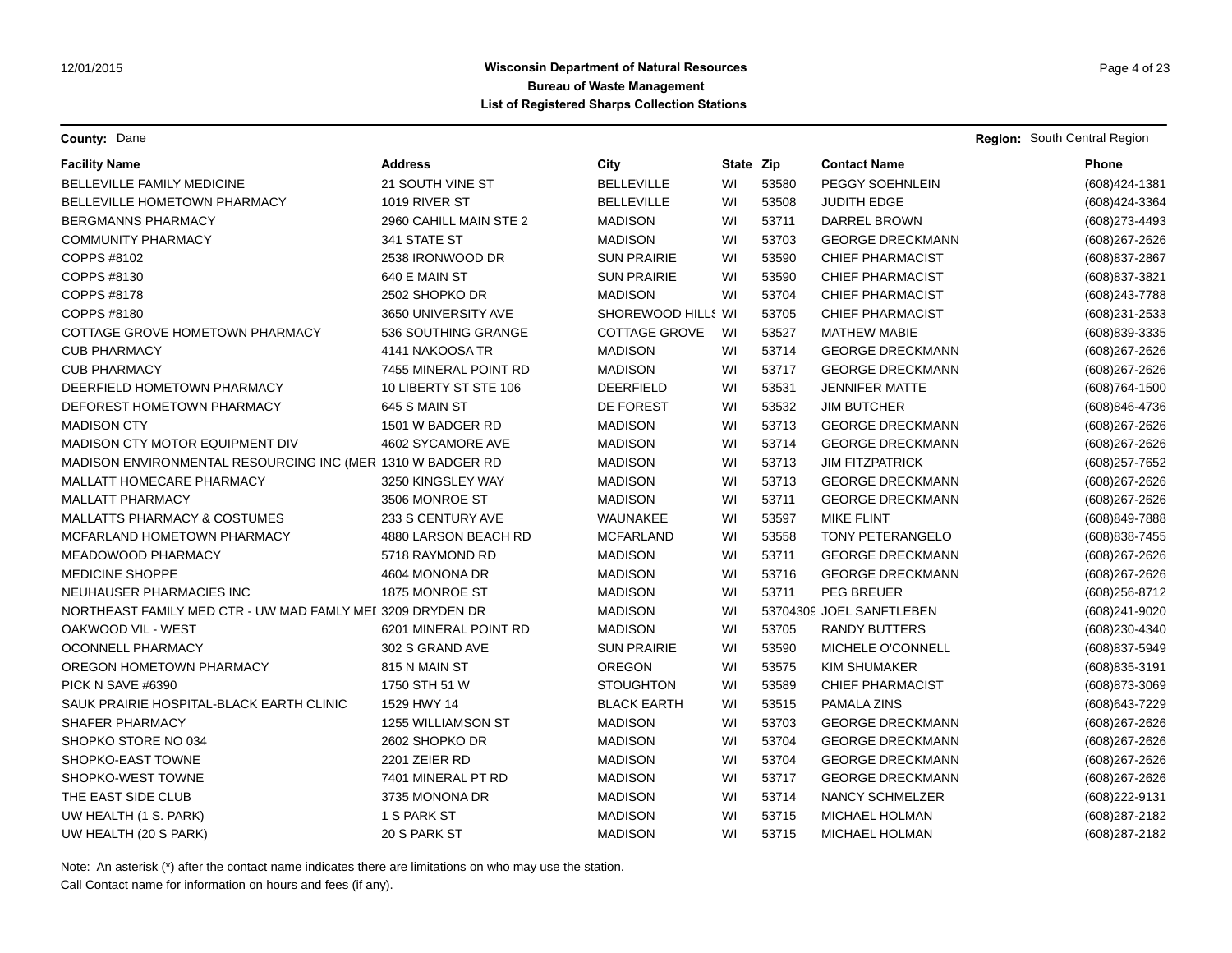**County:** Dane **Region:** South Central Region **Region:** South Central Region

| <b>Facility Name</b>                                                             | <b>Address</b>                         | City                             | State Zip |                                                                      | <b>Contact Name</b>                                                                                                                                                                       |                              | Phone                            |
|----------------------------------------------------------------------------------|----------------------------------------|----------------------------------|-----------|----------------------------------------------------------------------|-------------------------------------------------------------------------------------------------------------------------------------------------------------------------------------------|------------------------------|----------------------------------|
| UW HEALTH EAST TOWNE CLINIC                                                      | 4122 EAST TOWNE BLVD                   | <b>MADISON</b>                   | WI        | 53704                                                                | <b>MICHAEL HOLMAN</b>                                                                                                                                                                     |                              | (608) 287-2182                   |
| UW HEALTH FITCHBURG CLINIC                                                       | 5543 E CHERYL PKWY                     | <b>FITCHBURG</b>                 | WI        | 53711                                                                | <b>MICHAEL HOLMAN</b>                                                                                                                                                                     |                              | (608) 287-2182                   |
| UW HEALTH OREGON CLINIC                                                          | 137 S MAIN ST                          | <b>OREGON</b>                    | WI        | 53575                                                                | <b>MICHAEL HOLMAN</b>                                                                                                                                                                     |                              | (608) 287-2182                   |
| UW HEALTH PHYSICIANS CROSS PLAINS CLINIC                                         | 2418 BREWERY RD                        | <b>CROSS PLAINS</b>              | WI        | 53528                                                                | <b>MICHAEL HOLMAN</b>                                                                                                                                                                     |                              | (608) 270-6569                   |
| UW HEALTH PHYSICIANS MT HOREB CLINIC                                             | 600 N 8TH ST                           | <b>MOUNT HOREB</b>               | WI        | 53572                                                                | <b>MICHAEL HOLMAN</b>                                                                                                                                                                     |                              | (608) 287-2182                   |
| UW HEALTH PHYSICIANS ODANA CLINIC                                                | 5714 ODANA RD                          | <b>MADISON</b>                   | WI        | 53719                                                                | <b>MICHAEL HOLMAN</b>                                                                                                                                                                     |                              | (608) 287-2182                   |
| UW HEALTH PHYSICIANS SUN PRAIRIE CLINIC                                          | 1270 W MAIN ST                         | <b>SUN PRAIRIE</b>               | WI        | 53590                                                                | <b>MICHAEL HOLMAN</b>                                                                                                                                                                     |                              | (608) 287-2182                   |
| UW HEALTH WAUNAKEE CLINIC                                                        | <b>208 S CENTURY AVE</b>               | <b>WAUNAKEE</b>                  | WI        | 53597                                                                | <b>MICHAEL HOLMAN</b><br><b>MICHAEL HOLMAN</b>                                                                                                                                            |                              | (608) 287-2182<br>(608) 287-2182 |
| UW HEALTH WEST TOWNE CLINIC                                                      | 7102 MINERAL POINT RD                  | <b>MADISON</b>                   | WI        | 53717<br>53593                                                       |                                                                                                                                                                                           |                              |                                  |
| <b>VERONA FAMILY MEDICAL CLINIC UW HEALTH</b>                                    | 100 N NINE MOUND RD                    | <b>VERONA</b>                    | WI        |                                                                      | <b>MICHAEL WILSON</b>                                                                                                                                                                     |                              | (608) 263-3957                   |
| <b>VERONA HOMETOWN PHARMACY</b>                                                  | 202 S MAIN ST                          | <b>VERONA</b>                    | WI        | 53593                                                                | <b>GARY BONGEY</b>                                                                                                                                                                        |                              | (608)848-8020                    |
| WALGREEN CO # 2848                                                               | 606 S WHITNEY WAY                      | <b>MADISON</b>                   | WI        | 53711                                                                | <b>GEORGE DRECKMANN</b>                                                                                                                                                                   |                              | (608) 267-2626                   |
| WALGREEN CO # 2879                                                               | 2121 S PARK ST                         | <b>MADISON</b>                   | WI        | 53713                                                                | <b>GEORGE DRECKMANN</b>                                                                                                                                                                   |                              | (608) 267-2626                   |
| WALGREEN CO #10573                                                               | 5702 RAYMOND RD                        | <b>MADISON</b>                   | WI        | 53711                                                                | <b>GEORGE DRECKMANN</b>                                                                                                                                                                   |                              | (607) 267-2626                   |
| WALGREEN CO #2967<br>WALGREEN CO #3329<br>WALGREEN CO #3393<br>WALGREEN CO #4240 | 1725 NORTHPORT DR                      | <b>MADISON</b>                   | WI        | 53704<br>53711<br>53716<br>53704<br>53716<br>53719<br>53705<br>53704 | <b>GEORGE DRECKMANN</b><br><b>GEORGE DRECKMANN</b><br><b>GEORGE DRECKMANN</b><br><b>GEORGE DRECKMANN</b><br><b>GEORGE DRECKMANN</b><br><b>GEORGE DRECKMANN</b><br><b>GEORGE DRECKMANN</b> |                              | $(608)267 - 2626$                |
|                                                                                  | 4641 VERONA RD                         | <b>MADISON</b>                   | WI        |                                                                      |                                                                                                                                                                                           |                              | $(608)267 - 2626$                |
|                                                                                  | 108 COTTAGE GROVE RD                   | <b>MADISON</b>                   | WI        |                                                                      |                                                                                                                                                                                           |                              | $(608)267 - 2626$                |
|                                                                                  | 3710 E WASHINGTON AVE                  | <b>MADISON</b>                   | WI        |                                                                      |                                                                                                                                                                                           |                              | $(608)267 - 2626$                |
| WALGREEN CO #4805                                                                | 4518 COTTAGE GROVE RD<br>6601 MCKEE RD | <b>MADISON</b><br><b>MADISON</b> | WI        |                                                                      |                                                                                                                                                                                           |                              | (608) 267-2626                   |
| WALGREEN CO #5233                                                                |                                        |                                  | WI        |                                                                      |                                                                                                                                                                                           |                              | (608) 267-2626<br>(608) 267-2626 |
| WALGREEN CO #6130                                                                | 3700 UNIVERSITY AVE                    | <b>MADISON</b>                   | WI        |                                                                      |                                                                                                                                                                                           |                              |                                  |
| WALGREEN CO #6132                                                                | 2909 E WASHINGTON AVE                  | <b>MADISON</b>                   | WI        |                                                                      | <b>GEORGE DRECKMANN</b>                                                                                                                                                                   |                              | (608) 267-2626                   |
| <b>WALGREEN CORP</b>                                                             | 7810 MINERAL PT RD                     | <b>MADISON</b>                   | WI        | 53717                                                                | <b>GEORGE DRECKMANN</b>                                                                                                                                                                   |                              | (608) 267-2626                   |
| WALGREEN CORP- E MAIN ST - MADISON                                               | 13 E MAIN ST                           | <b>MADISON</b>                   | WI        | 53703                                                                | <b>GEORGE DRECKMANN</b>                                                                                                                                                                   |                              | (608) 267-2626                   |
| * Total number of facilities in county:<br>60                                    |                                        |                                  |           |                                                                      |                                                                                                                                                                                           |                              |                                  |
| County: Dodge                                                                    |                                        |                                  |           |                                                                      |                                                                                                                                                                                           | Region: South Central Region |                                  |
| <b>Facility Name</b>                                                             | <b>Address</b>                         | City                             | State Zip |                                                                      | <b>Contact Name</b>                                                                                                                                                                       |                              | <b>Phone</b>                     |
| <b>BEAVER DAM COMMUNITY HOSPITALS</b>                                            | 707 S UNIVERSITY AVE                   | <b>BEAVER DAM</b>                | WI        | 53916                                                                | <b>TRINITY PULVERMACHER</b>                                                                                                                                                               |                              | (920)887-4099                    |
| * Total number of facilities in county:<br>$\overline{\phantom{1}}$              |                                        |                                  |           |                                                                      |                                                                                                                                                                                           |                              |                                  |
| County: Door                                                                     |                                        |                                  |           |                                                                      |                                                                                                                                                                                           | Region: Northeast Region     |                                  |
| <b>Facility Name</b>                                                             | <b>Address</b>                         | City                             | State Zip |                                                                      | <b>Contact Name</b>                                                                                                                                                                       |                              | <b>Phone</b>                     |
| AURORA NOR-DOOR CLINIC                                                           | 2521 S BAY SHORE DR                    | <b>SISTER BAY</b>                | WI        | 54234                                                                | MICHAEL FLOOD                                                                                                                                                                             |                              | (920) 854-2347                   |
| AURORA PHARMACY                                                                  | 1910 ALABAMA ST                        | <b>STURGEON BAY</b>              | WI        | 54235                                                                | <b>CAROL ERDMAN</b>                                                                                                                                                                       |                              | (920) 746-7200                   |
| <b>BAY PHARMACY</b>                                                              | 112 CHERRY POINT MALL                  | <b>STURGEON BAY</b>              | WI        | 54235                                                                | <b>GREGORY ROHDE</b>                                                                                                                                                                      |                              | (920)746-2977                    |
|                                                                                  |                                        |                                  |           |                                                                      |                                                                                                                                                                                           |                              |                                  |

Note: An asterisk (\*) after the contact name indicates there are limitations on who may use the station.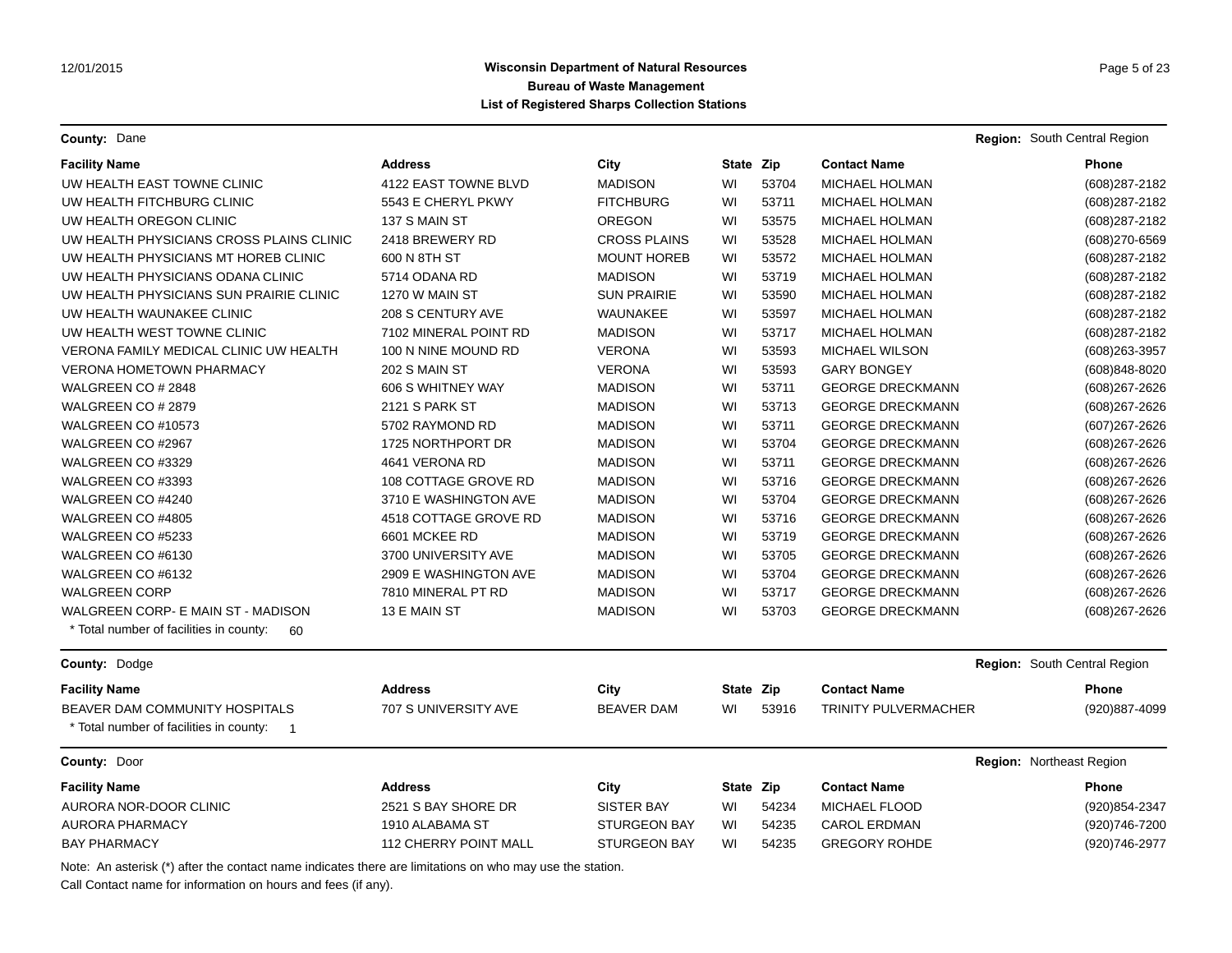## **Wisconsin Department of Natural Resources Page 6 of 23 Page 6 of 23 Bureau of Waste Management List of Registered Sharps Collection Stations**

| County: Door                                              |                              |                            |           |       |                                    | Region: Northeast Region    |
|-----------------------------------------------------------|------------------------------|----------------------------|-----------|-------|------------------------------------|-----------------------------|
| <b>Facility Name</b>                                      | <b>Address</b>               | City                       | State Zip |       | <b>Contact Name</b>                | <b>Phone</b>                |
| BAYLAKE BANK                                              | 9679 HWY 57                  | <b>BRUSSELS</b>            | WI        |       | 54204003 MICHAEL GILSON            | (920) 825-7022              |
| COMMUNITY CLINIC OF DOOR COUNTY                           | 1623 RHODE ISLAND ST         | <b>STURGEON BAY</b>        | WI        | 54235 | <b>JANE HERLITZ</b>                | (920)746-8989               |
| DOOR COUNTY PUBLIC HEALTH DEPT                            | 421 NEBRASKA ST              | <b>STURGEON BAY</b>        | WI        | 54235 | RHONDA KOLBERG                     | (920)746-2234               |
| GOLDEN LIVING CTR DORCHESTER HEALTH & REH, 200 N 7TH AVE  |                              | <b>STURGEON BAY</b>        | WI        | 54235 | <b>MEGHAN MEHLBERG</b>             | (920)743-6274               |
| NORTH SHORE MEDICAL CLINIC                                | 3711 HWY 42 N                | <b>FISH CREEK</b>          | WI        | 54212 | <b>GREGORY HOLUB</b>               | (920)868-3511               |
| NORTH SHORE MEDICAL CLINIC                                | 323 S 18TH AVE               | <b>STURGEON BAY</b>        | WI        | 54235 | <b>GREGORY HOLUB</b>               | (920) 746-0510              |
| SCANDIA VIL GOOD SAMARITAN                                | 290 SMITH DR                 | <b>SISTER BAY</b>          | WI        | 54234 | <b>MICHELE NOTZ</b>                | (920) 854-2317              |
| <b>SHOPKO HOMETOWN</b>                                    | 2541 S BAY SHORE DR          | <b>SISTER BAY</b>          | WI        | 54234 | , MGR                              | (920) 854-9180              |
| <b>WASHINGTON ISLAND CLINIC</b>                           | 910 MAIN RD                  | <b>WASHINGTON ISLAI WI</b> |           | 54246 | <b>GREGORY HOLUB</b>               | (920)847-2424               |
| * Total number of facilities in county:<br>12             |                              |                            |           |       |                                    |                             |
| County: Douglas                                           |                              |                            |           |       |                                    | Region: Northern Region     |
| <b>Facility Name</b>                                      | Address                      | City                       | State Zip |       | <b>Contact Name</b>                | Phone                       |
| SAINT MARYS HOSPITAL SUPERIOR                             | 3500 TOWER AVE               | <b>SUPERIOR</b>            | WI        | 54880 | <b>MARY KLUN*</b>                  | (715) 395-1293              |
| * Total number of facilities in county:<br>$\overline{1}$ |                              |                            |           |       |                                    |                             |
| County: Dunn                                              |                              |                            |           |       |                                    | Region: West Central Region |
| <b>Facility Name</b>                                      | <b>Address</b>               | City                       | State Zip |       | <b>Contact Name</b>                | <b>Phone</b>                |
| BOYCEVILLE AREA COLLECTION STATION & WBS                  | E2698 CTH N                  | <b>BOYCEVILLE</b>          | WI        |       | <b>GEORGE HAYDUCSKO</b>            | (715) 232-4017              |
| <b>COLFAX AREA COLLECTION STATION &amp; WBS</b>           | N9417 810TH ST               | <b>COLFAX TN</b>           | WI        |       | <b>GEORGE HAYDUCSKO</b>            | (715) 232-4017              |
| CONNORSVILLE AREA COLLECTION STATION                      | E1285 1256TH AVE             | <b>CONNORSVILLE</b>        | WI        | 54725 | <b>GEORGE HAYDUCSKO</b>            | (715) 232-4017              |
| DOWNSVILLE AREA COLLECTION STATION                        | N2723 440TH ST               | <b>DOWNSVILLE</b>          | WI        | 54735 | <b>GEORGE HAYDUCSKO</b>            | (715) 232-4017              |
| DUNN CNTY TRANSFER STATION & RECYCLING CTR E3900 HWY 29   |                              | <b>MENOMONIE TN</b>        | WI        | 54751 | <b>GEORGE HAYDUCSKO</b>            | (715) 232-4017              |
| ELK MOUND AREA COLLECTION STATION & WBS                   | 401 570TH AVE                | <b>ELK MOUND</b>           | WI        |       | <b>GEORGE HAYDUCSKO</b>            | (715) 232-4017              |
| ERICKSONS FAMILY PHARMACY-MENOMONIE                       | 1508 NINTH ST                | <b>MENOMONIE</b>           | WI        | 54751 | RALPH VARSHO                       | (715) 235-9611              |
| RIDGELAND AREA COLLECTION STATION                         | N12184 STH 25                | <b>RIDGELAND</b>           | WI        | 54763 | <b>GEORGE HAYDUCSKO</b>            | (715) 232-4017              |
| ROCK CREEK AREA COLLECTION STATION                        | N1825 980TH ST               | <b>ROCK FALLS</b>          | WI        | 54764 | <b>GEORGE HAYDUCSKO</b>            | (715) 232-4017              |
| THE MEDICINE SHOPPE                                       | 149 MAIN ST                  | <b>MENOMONIE</b>           | WI        | 54751 | <b>ELLEN OCHS</b>                  | (715) 235-2121              |
| UW STOUT STUDENT HEALTH SERVICES                          | 103 FIRST AVE W              | <b>MENOMONIE</b>           | WI        |       | 54751079 JANICE LAWRENCE RAMAEKER* | (715) 232-2114              |
| * Total number of facilities in county:<br>11             |                              |                            |           |       |                                    |                             |
| County: Eau Claire                                        |                              |                            |           |       |                                    | Region: West Central Region |
| <b>Facility Name</b>                                      | <b>Address</b>               | City                       | State Zip |       | <b>Contact Name</b>                | <b>Phone</b>                |
| EAU CLAIRE PHARMACY                                       | 2741 N CLAIRMONT AVE SUITE E | <b>EAU CLAIRE</b>          | WI        | 54703 | <b>BRUCE MILLER</b>                | (715) 833-6767              |
| GROUP HEALTH PUTNAM PHARMACY                              | 407 E CLAIREMONT AVE         | <b>EAU CLAIRE</b>          | WI        | 54701 | <b>STACY HINDEN</b>                | (715) 552-7210              |

Note: An asterisk (\*) after the contact name indicates there are limitations on who may use the station.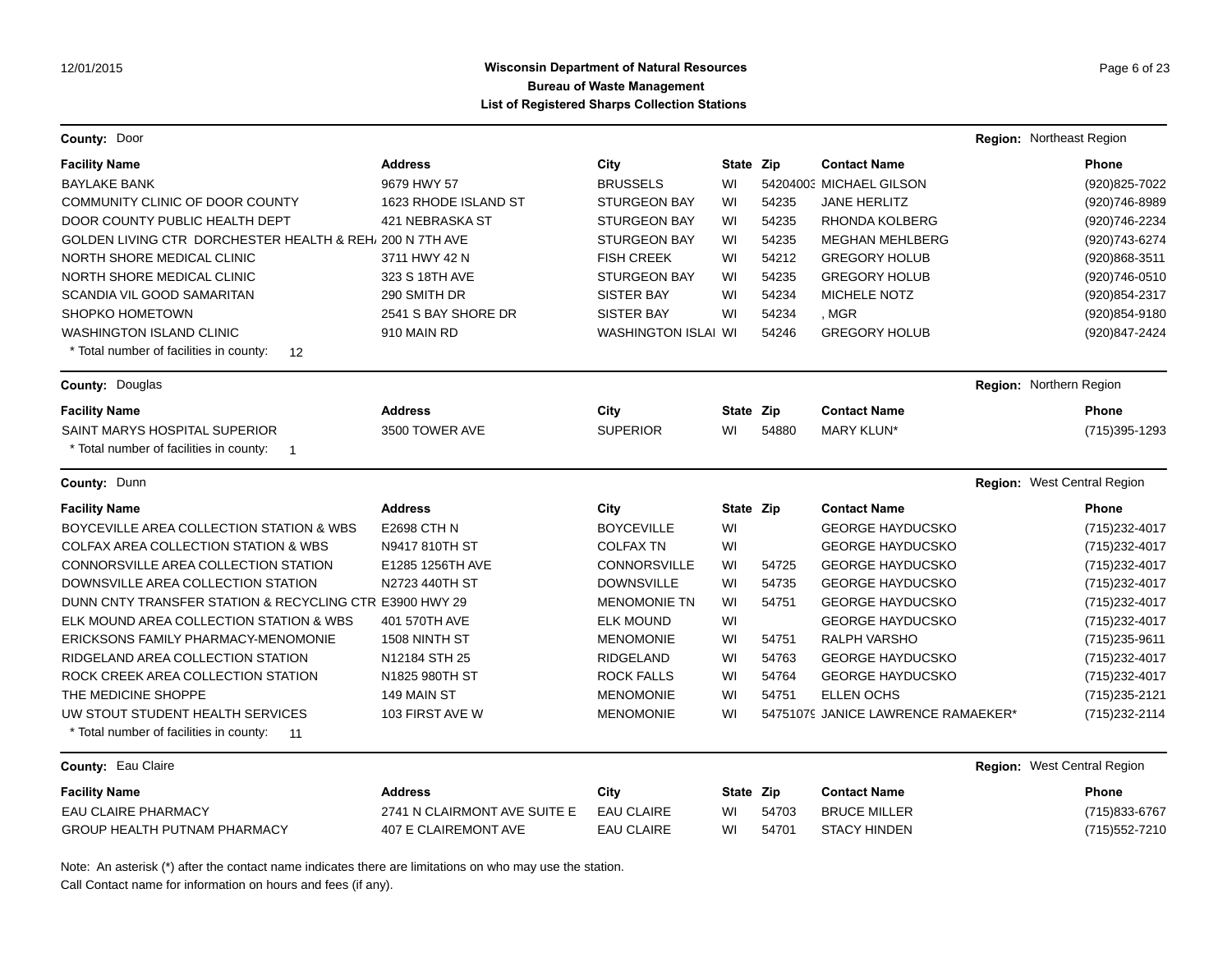### Wisconsin Department of Natural Resources **Page 7 of 23** Page 7 of 23 **Bureau of Waste Management List of Registered Sharps Collection Stations**

| County: Eau Claire                                              |                           |                   |           |       |                          | Region: West Central Region  |
|-----------------------------------------------------------------|---------------------------|-------------------|-----------|-------|--------------------------|------------------------------|
| <b>Facility Name</b>                                            | <b>Address</b>            | City              | State Zip |       | <b>Contact Name</b>      | <b>Phone</b>                 |
| MAYO CLINIC HEALTH SYSTEM CLAIREMONT CAMPL 733 W CLAIREMONT AVE |                           | <b>EAU CLAIRE</b> | WI        | 54701 | <b>PHARMACIST</b>        | (715)838-5000                |
| MAYO CLINIC HEALTH SYSTEM DOWNTOWN                              | 325 E MADISON ST          | <b>EAU CLAIRE</b> | WI        | 54703 | <b>PHARMACIST</b>        | (715)838-1800                |
| MAYO CLINIC HEALTH SYSTEM LUTHER CAMPUS                         | 1400 BELLINGER ST         | <b>EAU CLAIRE</b> | WI        | 54703 | <b>PHARMACIST</b>        | (715)838-6000                |
| <b>SACRED HEART HOSPITAL</b>                                    | 900 W CLAIREMONT AVE      | <b>EAU CLAIRE</b> | WI        | 54701 | <b>LABORATORY</b>        | (715) 717-4232               |
| <b>VALU CENTER</b>                                              | 2157 EAST RIDGE CENTER    | <b>EAU CLAIRE</b> | WI        | 54701 | <b>GEORGIA CARLSON</b>   | (715) 833-6777               |
| <b>VALUE CENTER PHARMACY</b>                                    | 2221 HIGHLAND AVE         | <b>EAU CLAIRE</b> | WI        | 54701 | <b>DAVE KLEINGARTNER</b> | (715) 833-6760               |
| * Total number of facilities in county:<br>8                    |                           |                   |           |       |                          |                              |
| <b>County: Fond Du Lac</b>                                      |                           |                   |           |       |                          | Region: Northeast Region     |
| <b>Facility Name</b>                                            | <b>Address</b>            | City              | State Zip |       | <b>Contact Name</b>      | <b>Phone</b>                 |
| AGNESIAN HEALTHCARE: ST AGNES HOSPITAL                          | 430 E DIVISION ST         | FOND DU LAC       | WI        | 54935 | <b>DAVE FEILBACH</b>     | (920) 926-5647               |
| AURORA PHARMACY                                                 | 210 WISCONSIN AMERICAN DR | FOND DU LAC       | WI        | 54935 | <b>CHIEF PHARMACIST</b>  | (920)907-7260                |
| CONSUMER PRESCRIPTION CENTER-FOND DU LAC 52 SHEBOYGAN ST        |                           | FOND DU LAC       | WI        | 54935 | R ALAN GRINNELL          | (920) 923-1260               |
| PICK N SAVE #5372                                               | 55 W PIONEER RD           | FOND DU LAC       | WI        | 54935 | <b>CHIEF PHARMACIST</b>  | (920) 923-7780               |
| PICK N SAVE #6389                                               | 760 W JOHNSON ST          | FOND DU LAC       | WI        | 54935 | <b>CHIEF PHARMACIST</b>  | (920) 929-7422               |
| * Total number of facilities in county:<br>-5                   |                           |                   |           |       |                          |                              |
| <b>County: Forest</b>                                           |                           |                   |           |       |                          | Region: Northern Region      |
| <b>Facility Name</b>                                            | <b>Address</b>            | City              | State Zip |       | <b>Contact Name</b>      | Phone                        |
| <b>LAONA FAMILY HEALTH CENTER</b>                               | 5313 MILL ST              | <b>LAONA</b>      | WI        | 54541 | ANNE CHRISMAN            | (715) 674-5233               |
| * Total number of facilities in county:<br>$\overline{1}$       |                           |                   |           |       |                          |                              |
| <b>County: Grant</b>                                            |                           |                   |           |       |                          | Region: South Central Region |
| <b>Facility Name</b>                                            | <b>Address</b>            | City              | State Zip |       | <b>Contact Name</b>      | Phone                        |
| <b>BOHLMANS DRUG STORE</b>                                      | 1028 WISCONSIN AVE        | <b>BOSCOBEL</b>   | WI        | 53805 | <b>MICHELLE FARRELL</b>  | (608) 375-4466               |
| BOSCOBEL AREA HEALTH CARE                                       | 205 PARKER ST             | <b>BOSCOBEL</b>   | WI        | 53805 | <b>SALLY ROSEMEYER</b>   | (608) 375-6234               |
| <b>GRANT REGIONAL HEALTH CENTER INC</b>                         | 507 S MONROE ST           | <b>LANCASTER</b>  | WI        |       | 53813205 ANTHONY BAUSCH  | (608) 723-3219               |
| MUSCODA HOMETOWN PHARMACY                                       | 1075 N WISCONSIN ST       | <b>MUSCODA</b>    | WI        | 53573 | ROBERTA MORGENSON        | (608) 739-4400               |
| * Total number of facilities in county:<br>4                    |                           |                   |           |       |                          |                              |
| County: Green                                                   |                           |                   |           |       |                          | Region: South Central Region |
| <b>Facility Name</b>                                            | <b>Address</b>            | City              | State Zip |       | <b>Contact Name</b>      | <b>Phone</b>                 |
| <b>CLINIC PHARMACY</b>                                          | 515 22ND AVE              | <b>MONROE</b>     | WI        | 53566 | DAVE GRINDER             | (608)324-1241                |
| MONROE CLINIC ALBANY                                            | 100 N WATER ST            | <b>ALBANY</b>     | WI        | 53502 | <b>MARY FLYNN</b>        | (608)324-1547                |
| MONROE CLINIC BRODHEAD                                          | 1904 1ST CENTER AVE       | <b>BRODHEAD</b>   | WI        | 53502 | <b>MARY FLYNN</b>        | $(608)324 - 1547$            |

Note: An asterisk (\*) after the contact name indicates there are limitations on who may use the station.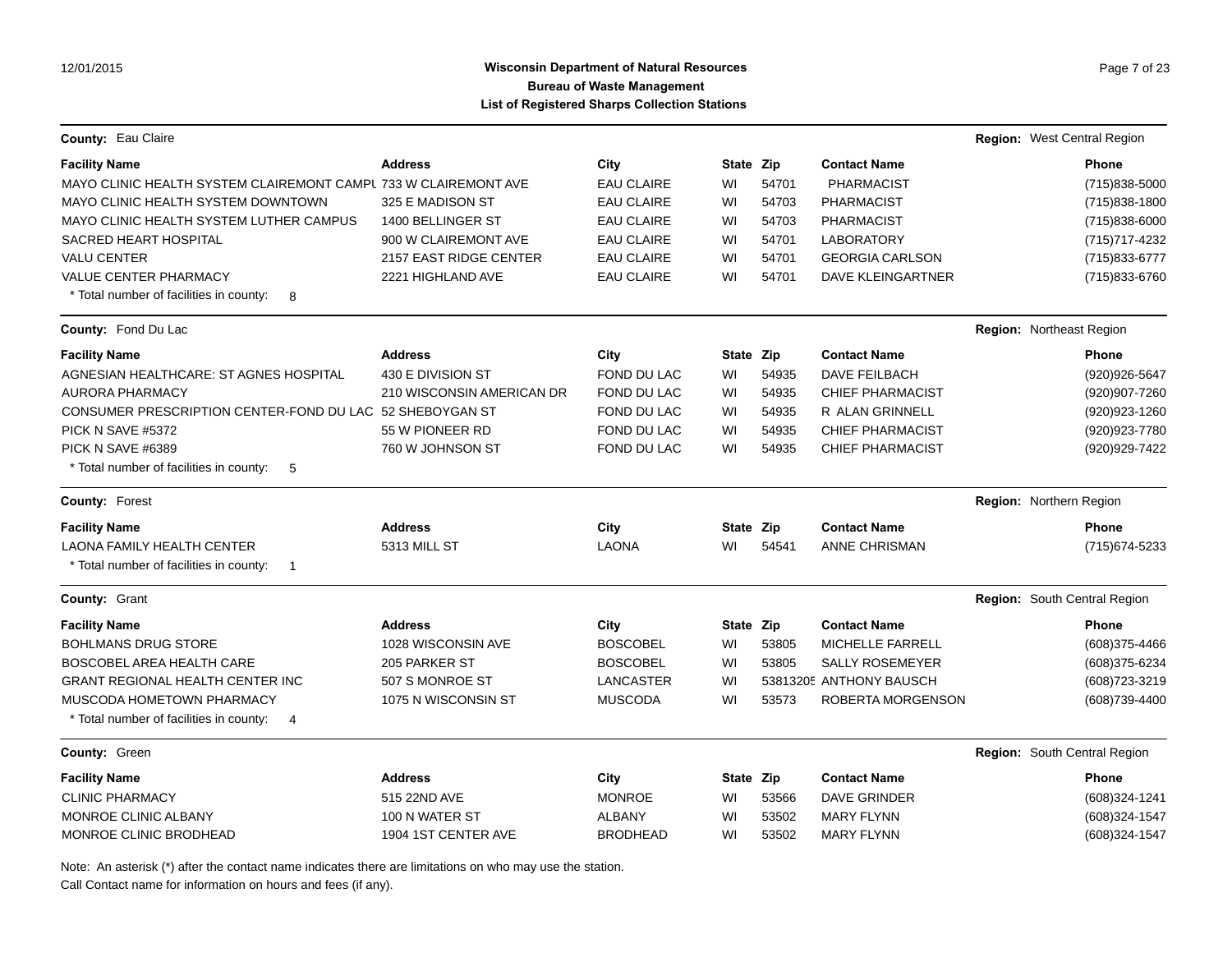# Wisconsin Department of Natural Resources **Page 8 of 23** Page 8 of 23 **Bureau of Waste Management List of Registered Sharps Collection Stations**

| County: Green                                                                                             |                        |                             |           |       |                            | Region: South Central Region |
|-----------------------------------------------------------------------------------------------------------|------------------------|-----------------------------|-----------|-------|----------------------------|------------------------------|
| <b>Facility Name</b>                                                                                      | <b>Address</b>         | City                        | State Zip |       | <b>Contact Name</b>        | Phone                        |
| <b>MONROE CLINIC NEW GLARUS</b>                                                                           | 1800 SECOND ST         | <b>NEW GLARUS</b>           | WI        | 53574 | <b>MARY FLYNN</b>          | (608)324-1547                |
| MONROE CLINIC SISTERS OF ST AGNES                                                                         | 515 22ND AVE           | <b>MONROE</b>               | WI        | 53566 | <b>MARY FLYNN</b>          | (608)324-1547                |
| NEW GLARUS HOMETOWN PHARMACY                                                                              | 1101 STH 69            | <b>NEW GLARUS</b>           | WI        | 53574 | <b>THADDEUS SCHUMACHER</b> | (608) 527-2517               |
| * Total number of facilities in county: 6                                                                 |                        |                             |           |       |                            |                              |
| County: Green Lake                                                                                        |                        |                             |           |       |                            | Region: Northeast Region     |
| <b>Facility Name</b>                                                                                      | <b>Address</b>         | City                        | State Zip |       | <b>Contact Name</b>        | <b>Phone</b>                 |
| <b>BERLIN MEMORIAL HOSPITAL</b>                                                                           | 225 MEMORIAL DR        | <b>BERLIN</b>               | WI        | 54923 | <b>JOHN GARBIS</b>         | (920)361-5592                |
| <b>GREEN LAKE FAMILY PRACTICE</b>                                                                         | N6205 BUSSE DR         | <b>GREEN LAKE</b>           | WI        | 54941 | <b>JOHN GARBIS</b>         | (920)361-5592                |
| MARKESAN MEDICAL CENTER                                                                                   | 22 WATER ST            | <b>MARKESAN</b>             | WI        | 53946 | <b>JOHN GARBIS</b>         | (920)361-5592                |
| PRINCETON FAMILY MED CLINIC                                                                               | 502 W WATER ST         | <b>PRINCETON</b>            | WI        | 54968 | <b>JOHN GARBIS</b>         | (920)361-5592                |
| * Total number of facilities in county:<br>$\overline{4}$                                                 |                        |                             |           |       |                            |                              |
| <b>County: lowa</b>                                                                                       |                        |                             |           |       |                            | Region: South Central Region |
| <b>Facility Name</b>                                                                                      | <b>Address</b>         | City                        | State Zip |       | <b>Contact Name</b>        | <b>Phone</b>                 |
| <b>CORNER DRUG HOMETOWN PHARMACY</b>                                                                      | 206 N IOWA ST          | <b>DODGEVILLE</b>           | WI        | 53533 | <b>LARRY CROWLEY</b>       | (608) 935-3661               |
| UPLAND HILLS HEALTH                                                                                       | 800 COMPASSION WAY     | <b>DODGEVILLE</b>           | WI        | 53533 | <b>GARY PERSINGER</b>      | $(608)930 - 8000$            |
| * Total number of facilities in county:<br>$\overline{2}$                                                 |                        |                             |           |       |                            |                              |
| <b>County: Jackson</b>                                                                                    |                        |                             |           |       |                            | Region: West Central Region  |
| <b>Facility Name</b>                                                                                      | <b>Address</b>         | City                        | State Zip |       | <b>Contact Name</b>        | <b>Phone</b>                 |
| <b>BLACK RIVER FALLS CLINIC PHARMACY</b>                                                                  | 610 W ADAMS ST         | <b>BLACK RIVER FALL: WI</b> |           | 54615 | <b>JOHN HOGDEN</b>         | (715) 284-5004               |
| JACKSON CNTY RECYCLING CTR & SHARPS COL FA 115 N HARRISON ST<br>* Total number of facilities in county: 2 |                        | <b>BLACK RIVER FALL: WI</b> |           | 54615 | <b>LISA LISTLE</b>         | (715) 284-6012               |
| County: Jefferson                                                                                         |                        |                             |           |       |                            | Region: South Central Region |
| <b>Facility Name</b>                                                                                      | <b>Address</b>         | City                        | State Zip |       | <b>Contact Name</b>        | <b>Phone</b>                 |
| <b>CENTER FOR WOMENS HEALTH</b>                                                                           | 426 MCMILLEN ST        | <b>FORT ATKINSON</b>        | WI        | 53538 | <b>CAROL QUEST</b>         | (920) 262-8090               |
| <b>FAMILY PRACTICE OF LAKE MILLS</b>                                                                      | 200 E TYRANENA PARK RD | <b>LAKE MILLS</b>           | WI        | 53551 | <b>CAROL QUEST</b>         | (920) 262-8090               |
| FORT HEALTHCARE INTEGRATED FAMILY CARE                                                                    | 1520 MADISON AVE       | <b>FORT ATKINSON</b>        | WI        |       | 53538199 SHARPS CONTACT    | (920) 563-5500               |
| HEALTH CARE MGT SERVICES-JEFFERSON                                                                        | 840 W RACINE ST        | <b>JEFFERSON</b>            | WI        | 53549 | <b>CAROL QUEST</b>         | (920) 262-8090               |
| JEFFERSON CNTY HEALTH DEPT                                                                                | N3995 ANNEX RD         | <b>JEFFERSON</b>            | WI        | 53549 | <b>CAROL QUEST</b>         | (920)262-8090                |
| JOHNSON CREEK MEDICAL CENTER                                                                              | 113 DEPOT ST           | <b>JOHNSON CREEK</b>        | WI        | 53038 | <b>CAROL QUEST</b>         | (920) 262-8090               |
| LAKE MILLS YARD WASTE POINT                                                                               | <b>WATER ST</b>        | <b>LAKE MILLS</b>           | WI        | 53551 | <b>CAROL QUEST</b>         | (920)262-8090                |
| PICK N SAVE #6854                                                                                         | 607 S CHURCH ST        | <b>WATERTOWN</b>            | WI        | 53094 | <b>CHIEF PHARMACIST</b>    | (920)261-7140                |

Note: An asterisk (\*) after the contact name indicates there are limitations on who may use the station.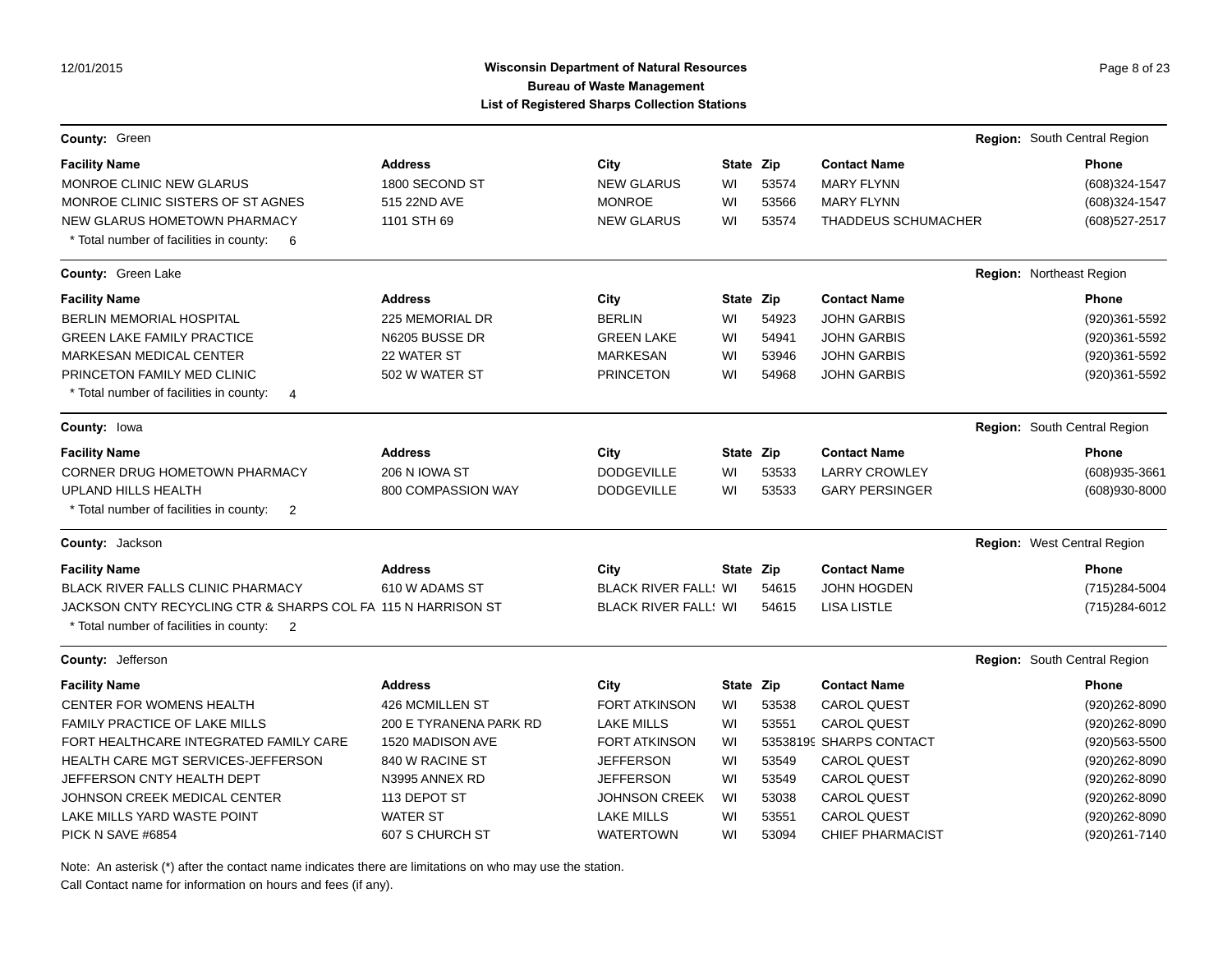# Wisconsin Department of Natural Resources **Page 9 of 23** Page 9 of 23 **Bureau of Waste Management List of Registered Sharps Collection Stations**

| <b>County: Jefferson</b>                                               |                        |                              |           |       |                         | Region: South Central Region |
|------------------------------------------------------------------------|------------------------|------------------------------|-----------|-------|-------------------------|------------------------------|
|                                                                        | <b>Address</b>         |                              | State Zip |       | <b>Contact Name</b>     | <b>Phone</b>                 |
| <b>Facility Name</b><br><b>SURGICAL ASSOCIATES</b>                     | 426 MCMILLEN ST        | City<br><b>FORT ATKINSON</b> | WI        | 53538 | <b>CAROL QUEST</b>      | (920) 262-8090               |
| UW HEALTH FT ATKINSON CLINIC                                           | 601 HANDEYSIDE LN      | <b>FORT ATKINSON</b>         | WI        | 53538 | <b>MICHAEL HOLMAN</b>   | (608) 287-2182               |
| UW HEALTH PALMYRA CLINIC                                               | 119 MILL RD            | <b>PALMYRA</b>               | WI        | 53156 | MICHAEL HOLMAN          | (608) 287-2182               |
| <b>WATERTOWN HEALTH DEPT</b>                                           | 515 S FIRST ST         | <b>WATERTOWN</b>             | WI        | 53094 | <b>CAROL QUEST</b>      | (920) 262-8090               |
| WATERTOWN HOMETOWN PHARMACY                                            | 204 E MAIN ST          | <b>WATERTOWN</b>             | WI        | 53094 | <b>JASON SCHWAGER</b>   | (920) 261-1900               |
| * Total number of facilities in county:<br>13                          |                        |                              |           |       |                         |                              |
| <b>County: Juneau</b>                                                  |                        |                              |           |       |                         | Region: West Central Region  |
| <b>Facility Name</b>                                                   | <b>Address</b>         | City                         | State Zip |       | <b>Contact Name</b>     | <b>Phone</b>                 |
| PHILLIPS DRUG STORE                                                    | 123 E STATE ST         | <b>MAUSTON</b>               | WI        | 53948 | <b>WAYNE MAC ARDY</b>   | (608)847-5949                |
| * Total number of facilities in county:<br>$\overline{1}$              |                        |                              |           |       |                         |                              |
| County: Kenosha                                                        |                        |                              |           |       |                         | Region: Southeast Region     |
| <b>Facility Name</b>                                                   | <b>Address</b>         | City                         | State Zip |       | <b>Contact Name</b>     | <b>Phone</b>                 |
| <b>AURORA HEALTH CENTER - KENOSHA</b>                                  | 7540 22ND AVE          | <b>KENOSHA</b>               | WI        | 53143 | <b>CHIEF PHARMACIST</b> | (262) 605-3674               |
| AURORA MEDICAL CENTER - KENOSHA                                        | 10400 75TH ST          | <b>KENOSHA</b>               | WI        | 53142 | <b>CHIEF PHARMACIST</b> | (262)948-7040                |
| <b>AURORA PHARMACY</b>                                                 | 5914 75TH ST           | <b>KENOSHA</b>               | WI        | 53142 | <b>CHIEF PHARMACIST</b> | (262) 942-7173               |
| <b>GOOD VALUE PHARMACY</b>                                             | 3401 80TH ST SUITE 100 | <b>KENOSHA</b>               | WI        | 53140 | PHIL BERCE              | (262) 697-5744               |
| KENOSHA COMMUNITY HEALTH CENTER INC                                    | 4536 22ND AVE          | <b>KENOSHA</b>               | WI        | 53140 | <b>ROSANNE MCSHERRY</b> | (262) 656-0044               |
| <b>LARSEN MAYER PHARMACY</b>                                           | 3618 8TH AVE SUITE 3   | <b>KENOSHA</b>               | WI        | 53144 | <b>RAYMOND LARSEN</b>   | (262) 658-8124               |
| MODERN APOTHECARY LLC                                                  | 4924 7TH AVE           | <b>KENOSHA</b>               | WI        | 53140 | <b>ERIN MERRITT</b>     | (262)997-9573                |
| PICK N SAVE #6850                                                      | 1901 63RD ST           | <b>KENOSHA</b>               | WI        | 53143 | <b>CHIEF PHARMACIST</b> | (262) 653-1202               |
| PICK N SAVE #6874                                                      | 5710 75TH ST           | <b>KENOSHA</b>               | WI        | 53142 | <b>CHIEF PHARMACIST</b> | (262) 697-5424               |
| <b>TOBIN DRUG INC</b><br>* Total number of facilities in county:<br>10 | 700 N LAKE AVE         | <b>TWIN LAKES</b>            | WI        | 53181 | ROLAND BUCHOLTZ         | (262) 877-3132               |
| County: Kewaunee                                                       |                        |                              |           |       |                         | Region: Northeast Region     |
| <b>Facility Name</b>                                                   | <b>Address</b>         | City                         | State Zip |       | <b>Contact Name</b>     | <b>Phone</b>                 |
| <b>AURORA PHARMACY - KEWAUNEE</b>                                      | 931 MARQUETTE DR       | <b>KEWAUNEE</b>              | WI        | 54216 | <b>CHIEF PHARMACIST</b> | (920)388-2227                |
| KEWAUNEE COUNTY PUBLIC HEALTH DEPT                                     | 810 LINCOLN ST         | <b>KEWAUNEE</b>              | WI        | 54216 | <b>CINDY KINNARD</b>    | (920)388-7160                |
| * Total number of facilities in county:<br>$\overline{2}$              |                        |                              |           |       |                         |                              |
| County: La Crosse                                                      |                        |                              |           |       |                         | Region: West Central Region  |
| <b>Facility Name</b>                                                   | <b>Address</b>         | City                         | State Zip |       | <b>Contact Name</b>     | <b>Phone</b>                 |
| <b>GUNDERSEN LUTHERAN MEDICAL CENTER</b>                               | 1900 SOUTH AVE         | <b>LA CROSSE</b>             | WI        | 54601 | <b>BRIAN STUEMPGES</b>  | (608) 775-3735               |

Note: An asterisk (\*) after the contact name indicates there are limitations on who may use the station.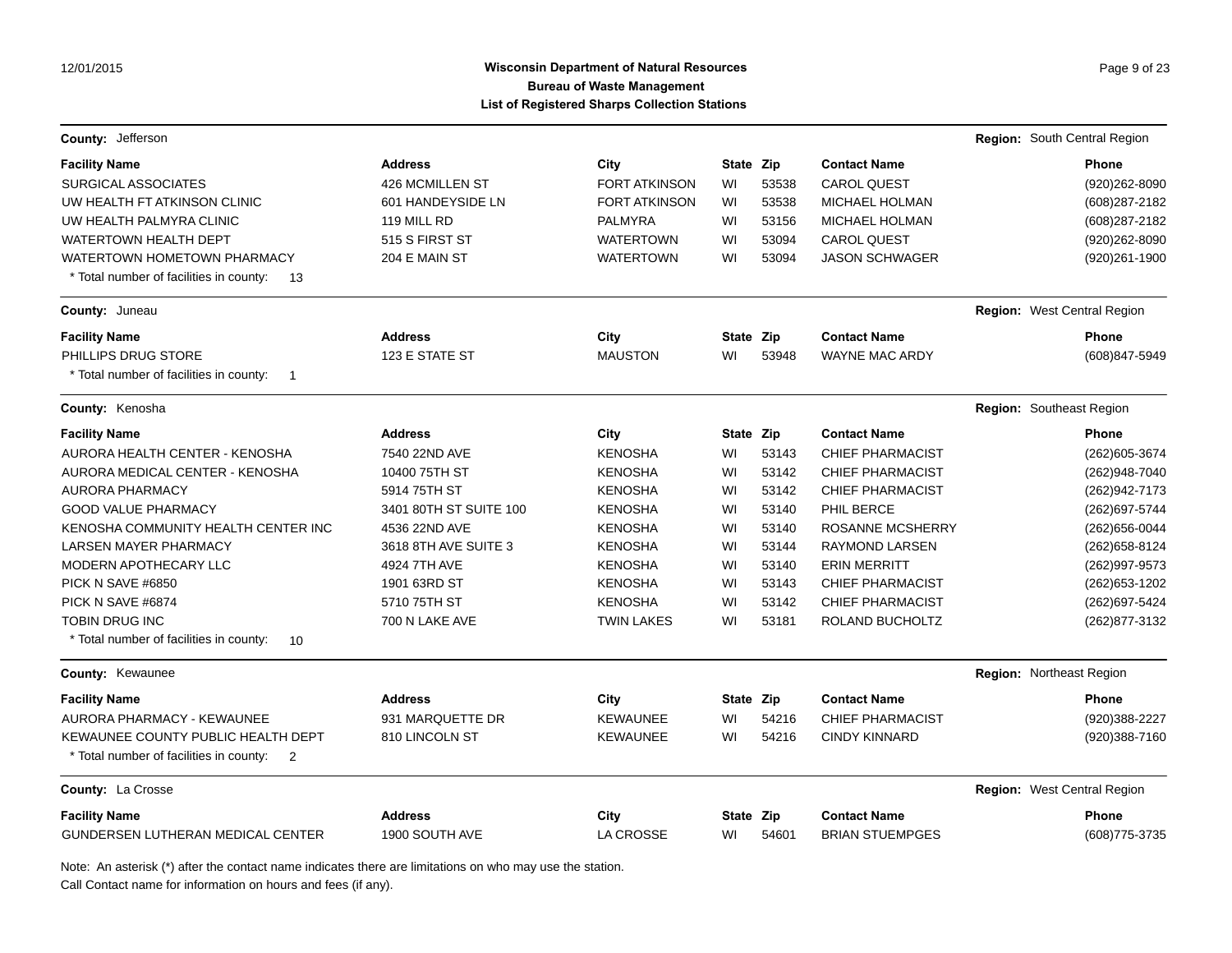## **Wisconsin Department of Natural Resources Page 10 of 23 Page 10 of 23 Bureau of Waste Management List of Registered Sharps Collection Stations**

| <b>County: La Crosse</b>                                  |                      |                       |           |       |                           | Region: West Central Region |                              |
|-----------------------------------------------------------|----------------------|-----------------------|-----------|-------|---------------------------|-----------------------------|------------------------------|
| <b>Facility Name</b>                                      | <b>Address</b>       | City                  | State Zip |       | <b>Contact Name</b>       |                             | <b>Phone</b>                 |
| LA CROSSE CNTY HOUSEHOLD HAZ MATERIALS FA( 6502 STH 16    |                      | <b>LA CROSSE</b>      | WI        | 54601 | <b>RANDY NEDRELO</b>      |                             | (608) 789-7857               |
| MAYO CLINIC HEALTH SYSTEM FRANCISCAN HLTH                 | 700 WEST AVE S       | LA CROSSE             | WI        | 54601 | <b>DANIEL BAGNIEWSKI</b>  |                             | (608) 785-0940               |
| <b>MEDICINE SHOPPE</b>                                    | 510 CASS ST          | <b>LA CROSSE</b>      | WI        | 54601 | <b>KENNETH FORD</b>       |                             | (608) 784-9922               |
| <b>SERVICE DRUGS</b>                                      | 111 SAND LAKE RD     | <b>ONALASKA</b>       | WI        | 54650 | KATHY HELGERSON           |                             | $(608)775 - 8595$            |
| WEST SALEM PHARMACY                                       | 126 S LEONARD ST     | <b>WEST SALEM</b>     | WI        | 54669 | <b>TOM PRALLE</b>         |                             | (608) 786-0210               |
| * Total number of facilities in county:<br>6              |                      |                       |           |       |                           |                             |                              |
| County: Lafayette                                         |                      |                       |           |       |                           |                             | Region: South Central Region |
| <b>Facility Name</b>                                      | <b>Address</b>       | City                  | State Zip |       | <b>Contact Name</b>       |                             | <b>Phone</b>                 |
| MEMORIAL HOSPITAL OF LAFAYETTE CNTY                       | 800 CLAY ST          | <b>DARLINGTON</b>     | WI        | 53530 | <b>BETSY ELLEFSON</b>     |                             | (608) 776-4466               |
| <b>MONROE CLINIC BLANCHARDVILLE</b>                       | 309 S MAIN ST        | <b>BLANCHARDVILLE</b> | WI        | 53516 | <b>MARY FLYNN</b>         |                             | (608)324-1547                |
| * Total number of facilities in county:<br>$\overline{2}$ |                      |                       |           |       |                           |                             |                              |
| <b>County: Langlade</b>                                   |                      |                       |           |       |                           | Region: Northern Region     |                              |
| <b>Facility Name</b>                                      | <b>Address</b>       | City                  | State Zip |       | <b>Contact Name</b>       |                             | <b>Phone</b>                 |
| LANGLADE MEMORIAL HOSPITAL                                | 112 E 5TH AVE        | <b>ANTIGO</b>         | WI        | 54409 | <b>SANDY LIEDER</b>       |                             | (715) 623-9311               |
| * Total number of facilities in county:<br>-1             |                      |                       |           |       |                           |                             |                              |
| County: Lincoln                                           |                      |                       |           |       |                           | Region: Northern Region     |                              |
| <b>Facility Name</b>                                      | <b>Address</b>       | City                  | State Zip |       | <b>Contact Name</b>       |                             | <b>Phone</b>                 |
| <b>GOOD SAMARITAN HEALTH CENTER</b>                       | 601 S CENTER AVE     | <b>MERRILL</b>        | WI        | 54452 | <b>BEVERLY DIETZ</b>      |                             | (715) 539-2192               |
| YOUNGS DRUG STORE MERRILL                                 | 301 E 2ND ST         | <b>MERRILL</b>        | WI        | 54452 | <b>JIM BECKER</b>         |                             | (715) 536-2909               |
| * Total number of facilities in county:<br>$\overline{2}$ |                      |                       |           |       |                           |                             |                              |
| <b>County: Manitowoc</b>                                  |                      |                       |           |       |                           | Region: Northeast Region    |                              |
| <b>Facility Name</b>                                      | <b>Address</b>       | City                  | State Zip |       | <b>Contact Name</b>       |                             | <b>Phone</b>                 |
| AURORA MANITOWOC CLINIC AURORA MEDICAL GR 601 REED AVE    |                      | <b>MANITOWOC</b>      | WI        |       | 54221127 CHIEF PHARMACIST |                             | (920) 686-5237               |
| <b>AURORA PHARMACY</b>                                    | 635 PAINE ST         | KIEL                  | WI        | 53042 | <b>CHIEF PHARMACIST</b>   |                             | (920)894-4370                |
| COPPS #8185                                               | 3300 CALUMET AVE     | <b>MANITOWOC</b>      | WI        | 54220 | <b>CHIEF PHARMACIST</b>   |                             | (920) 682-3051               |
| <b>HFM PHARMACY</b>                                       | 3310 CALUMET AVE     | <b>MANITOWOC</b>      | WI        | 54221 | HOLLY DEWANE RPH          |                             | (920)320-4400                |
| HOMECARE HEALTH SERVICES INC                              | 1004 WASHINGTON ST   | <b>MANITOWOC</b>      | WI        | 54220 | JANET CASPERSON           |                             | (920) 684-7155               |
| TWO RIVERS CLINIC AURORA MEDICAL GROUP                    | 2219 GARFIELD STREET | <b>TWO RIVERS</b>     | WI        | 54241 | <b>BRIAN JENSEN</b>       |                             | (920)794-1225                |
| <b>WOLFE SNYDER DRUG</b>                                  | 1010 22ND ST         | <b>TWO RIVERS</b>     | WI        | 54241 | <b>MARY PECORE</b>        |                             | (920) 793-2226               |
| * Total number of facilities in county:<br>-7             |                      |                       |           |       |                           |                             |                              |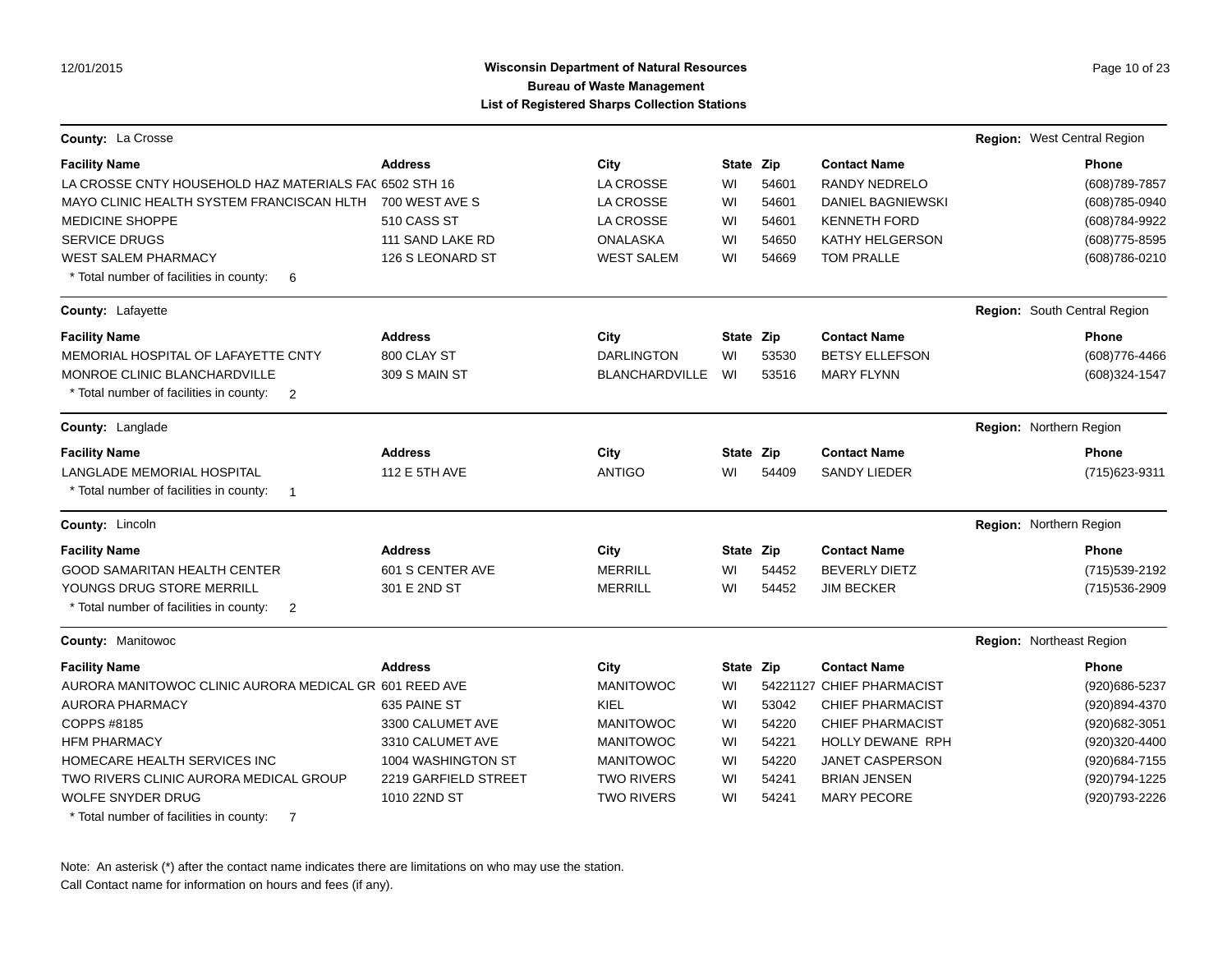# **Wisconsin Department of Natural Resources Page 11 of 23 Page 11 of 23 Bureau of Waste Management List of Registered Sharps Collection Stations**

| County: Marathon                                           |                         |                   |           |       |                           | Region: West Central Region |
|------------------------------------------------------------|-------------------------|-------------------|-----------|-------|---------------------------|-----------------------------|
| <b>Facility Name</b>                                       | <b>Address</b>          | City              | State Zip |       | <b>Contact Name</b>       | Phone                       |
| ABBY PHARMACY INC DBA ABBY VALU-RITE                       | 104 GALVIN RD HWY 29 E  | <b>ABBOTSFORD</b> | WI        | 54405 | <b>JIM REBNE</b>          | (715) 223-3481              |
| MARATHON CNTY HHW PERM COL & SHARPS COL F, R18500 E HWY 29 |                         | <b>RINGLE</b>     | WI        | 54471 | MELEESA JOHNSON           | (715) 446-3101              |
| PICK N SAVE #6404                                          | 10101 MARKET ST         | <b>ROTHSCHILD</b> | WI        | 54474 | <b>CHIEF PHARMACIST</b>   | (715) 241-0245              |
| YOUNGS DRUG STORE BRIDGE ST                                | 310 E BRIDGE ST         | WAUSAU            | WI        | 54403 | <b>NICOLE TIEMAN</b>      | (715) 845-5203              |
| YOUNGS DRUG STORE GRAND AVE                                | 2106 GRAND AVE          | WAUSAU            | WI        | 54403 | <b>JEFF WHITE</b>         | (715) 845-3713              |
| * Total number of facilities in county:<br>- 5             |                         |                   |           |       |                           |                             |
| <b>County: Marinette</b>                                   |                         |                   |           |       |                           | Region: Northeast Region    |
| <b>Facility Name</b>                                       | <b>Address</b>          | City              | State Zip |       | <b>Contact Name</b>       | <b>Phone</b>                |
| BAY AREA MEDICAL CENTER                                    | 3100 SHORE DR           | <b>MARINETTE</b>  | WI        | 54143 | <b>TINA PRUE</b>          | (715) 735-4200              |
| <b>CRIVITZ PHARMACY</b>                                    | 710 MAIN ST             | <b>CRIVITZ</b>    | WI        | 54114 | <b>EZRA GRUSZYNSKI</b>    | (715) 854-7425              |
| MARINETTE MENOMINEE CLINIC - AURORA MED GRI 3130 SHORE DR  |                         | <b>MARINETTE</b>  | WI        | 54143 | <b>CHIEF PHARMACIST</b>   | (715) 735-5515              |
| PESHTIGO PHARMACY                                          | 220 FRENCH ST           | <b>PESHTIGO</b>   | WI        | 54157 | . TECHNICIAN              | (715) 582-4237              |
| <b>VALUCARE PHARMACY</b>                                   | 1435 MAIN ST            | <b>MARINETTE</b>  | WI        | 54143 | <b>HAYWARD ANDERSON</b>   | (715) 732-0717              |
| * Total number of facilities in county:<br>-5              |                         |                   |           |       |                           |                             |
| <b>County: Marquette</b>                                   |                         |                   |           |       |                           | Region: Northeast Region    |
| <b>Facility Name</b>                                       | <b>Address</b>          | City              | State Zip |       | <b>Contact Name</b>       | <b>Phone</b>                |
| MONTELLO FAMILY MEDICAL PRACTICE                           | 215 CHURCH ST           | <b>MONTELLO</b>   | WI        | 53949 | <b>JOHN GARBIS</b>        | (920)361-5592               |
| UW HEALTH PHYSICIANS CROSSROADS                            | N4390 CROSSROADS RD     | <b>OXFORD</b>     | WI        | 53952 | <b>KATHY GRANT</b>        | (608) 589-5181              |
| * Total number of facilities in county: 2                  |                         |                   |           |       |                           |                             |
| <b>County: Milwaukee</b>                                   |                         |                   |           |       |                           | Region: Southeast Region    |
| <b>Facility Name</b>                                       | <b>Address</b>          | City              | State Zip |       | <b>Contact Name</b>       | Phone                       |
| ASSISTED LIVING PHARMACY SERVICE                           | 1441 N MAYFAIR RD #202  | <b>WAUWATOSA</b>  | WI        |       | 53226328 DAVID HUIBREGTSE | (414) 433-1700              |
| AURORA FAMILY HEALTH CLINIC                                | 6901 W EDGERTON AVE     | <b>GREENFIELD</b> | WI        | 53220 | <b>CHIEF PHARMACIST</b>   | (414) 421-8401              |
| AURORA HEALTH CARE AURORA MEDICAL GROUP                    | 2906 S 20TH ST          | <b>MILWAUKEE</b>  | WI        | 53215 | <b>CHIEF PHARMACIST</b>   | (414) 385-7850              |
| AURORA HEALTH CENTER DOWNTOWN                              | 1575 N RIVER CENTER DR  | <b>MILWAUKEE</b>  | WI        | 53212 | <b>CHIEF PHARMACIST</b>   | (414) 224-1555              |
| AURORA HEALTH CENTER SILVER SPRING CLINIC                  | 8200 W SILVER SPRING DR | <b>MILWAUKEE</b>  | WI        | 53218 | <b>KAREN JILES</b>        | (414) 527-7717              |
| <b>AURORA PHARMACY</b>                                     | 9200 W LOOMIS RD        | <b>FRANKLIN</b>   | WI        | 53132 | <b>CHIEF PHARMACIST</b>   | (414) 529-9275              |
| <b>AURORA PHARMACY</b>                                     | 5928 W VLIET ST         | <b>MILWAUKEE</b>  | WI        | 53208 | <b>CHIEF PHARMACIST</b>   | (414) 258-3144              |
| <b>AURORA PHARMACY</b>                                     | 6572 S LOVERS LANE RD   | <b>FRANKLIN</b>   | WI        | 53132 | <b>ROBERT MEIER</b>       | (414) 425-2000              |
| <b>AURORA PHARMACY</b>                                     | 2000 W KILBOURN AVE     | <b>MILWAUKEE</b>  | WI        | 53233 | <b>WAYNE SCHULTZ</b>      | (414) 219-6134              |
| <b>AURORA PHARMACY</b>                                     | 2700 S 60TH ST          | <b>MILWAUKEE</b>  | WI        | 53219 | <b>KATIE CUBRIA</b>       | (414) 541-2400              |
| AURORA PHARMACY                                            | 6312 S 27TH ST          | <b>OAK CREEK</b>  | WI        | 53154 | <b>CHIEF PHARMACIST</b>   | (414) 761-1550              |

Note: An asterisk (\*) after the contact name indicates there are limitations on who may use the station.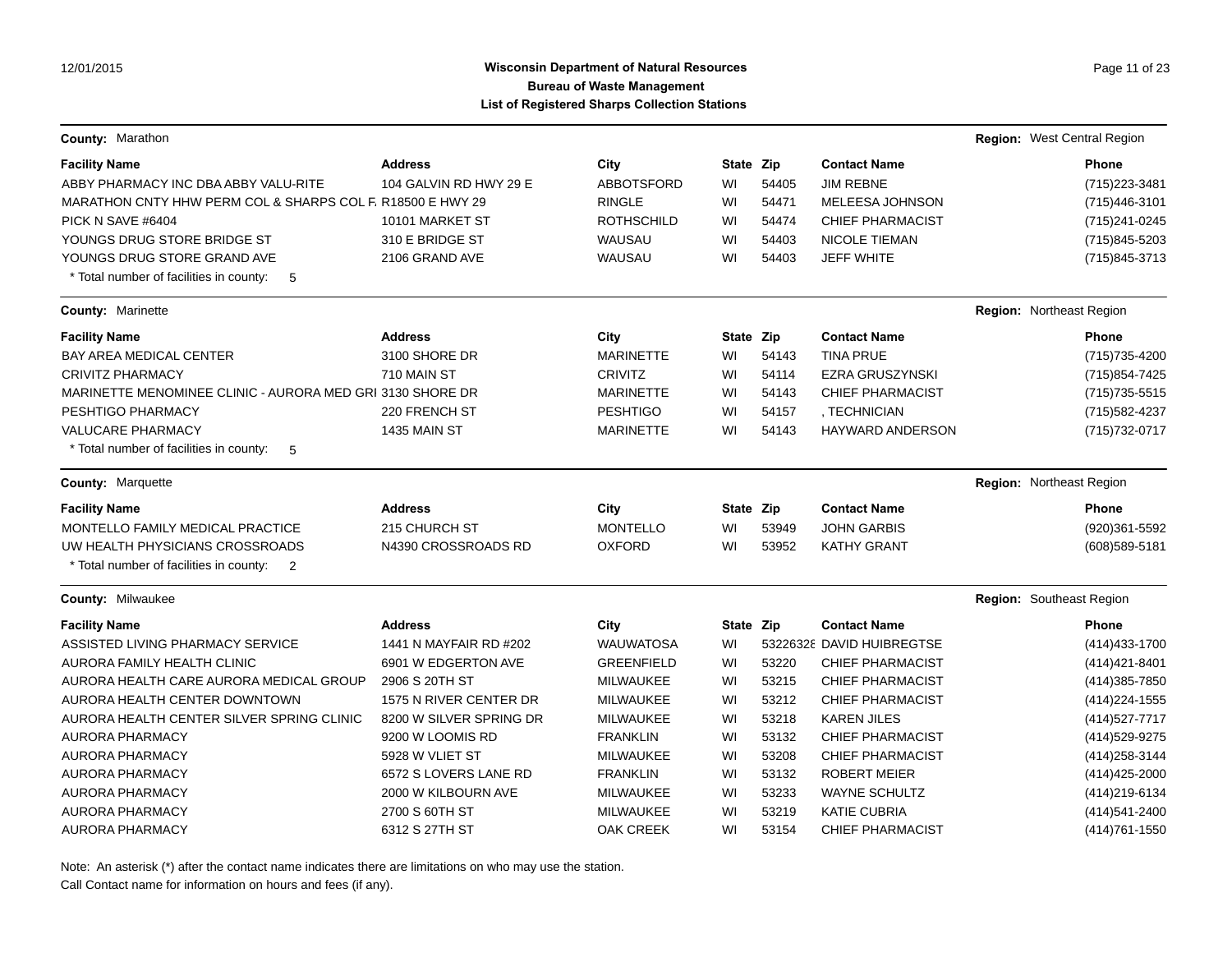**County:** Milwaukee **Region:** Southeast Region **Region:** Southeast Region **Region:** Southeast Region

| <b>Facility Name</b>                                             | <b>Address</b>               | City               | State Zip |       | <b>Contact Name</b>     | <b>Phone</b>      |
|------------------------------------------------------------------|------------------------------|--------------------|-----------|-------|-------------------------|-------------------|
| <b>AURORA PHARMACY</b>                                           | 2414 10TH AVE                | SOUTH MILWAUKEE WI |           | 53172 | DALE ADAMCHECK          | (414) 762-2610    |
| <b>AURORA PHARMACY</b>                                           | 2000 E LAYTON AVE            | <b>ST FRANCIS</b>  | WI        | 53235 | <b>CHIEF PHARMACIST</b> | (414) 483-3800    |
| <b>AURORA PHARMACY</b>                                           | 1218 W KILBOURN AVE          | MILWAUKEE          | WI        | 53233 | <b>CHIEF PHARMACIST</b> | (414) 219-7343    |
| AURORA PHARMACY                                                  | 7300 W DEAN RD               | <b>MILWAUKEE</b>   | WI        | 53223 | <b>CHIEF PHARMACIST</b> | (414) 371-7380    |
| <b>AURORA PHARMACY</b>                                           | 1400 N PROSPECT AVE          | MILWAUKEE          | WI        | 53202 | <b>CHIEF PHARMACIST</b> | (414) 224-7844    |
| AURORA PHARMACY                                                  | 2801 W KINNICKINNIC RVR PKWY | MILWAUKEE          | WI        | 53215 | <b>CHIEF PARMACIST</b>  | (414) 649-6738    |
| <b>AURORA PHARMACY</b>                                           | 2424 S 90TH ST               | <b>WEST ALLIS</b>  | WI        | 53227 | <b>CHIEF PHARMACIST</b> | (414) 546-9722    |
| <b>AURORA PHARMACY</b>                                           | 150 W HOLT AVE               | MILWAUKEE          | WI        | 53207 | <b>BILL ROSS</b>        | (414) 769-8990    |
| AURORA PHARMACY                                                  | 1020 N 12TH ST               | MILWAUKEE          | WI        | 53233 | <b>CHIEF PHARMACIST</b> | (414) 219-7963    |
| <b>AURORA PHARMACY</b>                                           | 3305 W FOREST HOME           | MILWAUKEE          | WI        | 53215 | <b>CHIEF PHARMACIST</b> | (414) 385-0244    |
| AURORA PHARMACY                                                  | 2625 S 108TH ST              | <b>WEST ALLIS</b>  | WI        | 53227 | <b>CHIEF PHARMACIST</b> | (414) 328-4051    |
| <b>AURORA PHARMACY</b>                                           | 3305 S 20TH ST               | MILWAUKEE          | WI        | 53215 | DAVID KUZMA             | (414) 384-4923    |
| AURORA PHARMACY - MAYFAIR CLINIC                                 | 10400 W NORTH AVE            | <b>WAUWATOSA</b>   | WI        |       | 53226242 TIFFANY NOLL   | (414) 479-2500    |
| AURORA PHARMACY MARQUETTE                                        | 2411 10TH AVE                | SOUTH MILWAUKEE WI |           | 53172 | <b>CHIEF PHARMACIST</b> | (414) 762-2610    |
| AURORA PHARMACY MILWAUKEE AVE                                    | 928 MILWAUKEE AVE            | SOUTH MILWAUKEE WI |           | 53172 | JOYCE ZINGALE           | (414) 762-0665    |
| AURORA PHARMACY PORT WASHINGTON RD                               | 7080 N PORT WASHINGTON RD    | <b>GLENDALE</b>    | WI        | 53217 | <b>ALAN ROEBER</b>      | (414) 527-4141    |
| AURORA PHARMACY-EDGERTON AVE                                     | 6901 W EDGERTON AVE          | <b>MILWAUKEE</b>   | WI        | 53220 | <b>DONALD STRAHL</b>    | (414) 421-8401    |
| AURORA PSYCHIATRIC HOSPITAL                                      | 1220 DEWEY AVE               | <b>WAUWATOSA</b>   | WI        | 53213 | <b>CHIEF PHARMACIST</b> | (414) 454-6796    |
| AURORA ST LUKES MEDICAL CENTER                                   | 2900 W OKLAHOMA AVE          | <b>MILWAUKEE</b>   | WI        | 53215 | <b>RON ZOULEK</b>       | (414) 649-7790    |
| AURORA ST LUKES SOUTH SHORE                                      | 5900 S LAKE DR               | <b>CUDAHY</b>      | WI        | 53110 | <b>MARK TRINKEL</b>     | (414) 489-4600    |
| AURORA WEST ALLIS MEDICAL CENTER                                 | 8901 W LINCOLN AVE           | <b>WEST ALLIS</b>  | WI        | 53227 | <b>GREGG LESTER</b>     | (414) 328-7290    |
| CITY OF SOUTH MILW HEALTH DEPT                                   | 2424 15TH AVE                | SOUTH MILWAUKEE WI |           | 53172 | <b>DEBORAH GUTHRIE</b>  | (414) 768-8055    |
| <b>CSM RETAIL PHARMACIES</b>                                     | 2015 E NEWPORT AVE           | MILWAUKEE          | WI        | 53211 | <b>THOMAS KMEZICH</b>   | (414) 961-3464    |
| <b>CUDAHY CTY</b>                                                | <b>5050 S LAKE DR</b>        | <b>CUDAHY</b>      | WI        |       | 53110610 CAROL WANTUCH  | (414) 769-2239    |
| CUDAHY VALUCARE PHARMACY                                         | 4777 S PACKARD AVE           | <b>CUDAHY</b>      | WI        | 53110 | <b>MIKE RYNDERS</b>     | $(414)481 - 1800$ |
| DAN FITZGERALD PHARMACY                                          | 4124 E SILVER SPRING DR      | MILWAUKEE          | WI        | 53217 | <b>M. PISTINER</b>      | (414) 332-8380    |
| EHRHARDTS BAYVIEW PHARMACY                                       | 2737 S KINNICKINNIC AVE      | <b>MILWAUKEE</b>   | WI        | 53207 | TOM ERHARDT             | (414) 481-5916    |
| FRANKLIN CTY - HEALTH DEPT- CTY HALL BLDG                        | 9229 W LOOMIS RD             | <b>FRANKLIN</b>    | WI        |       | 53132972 KATHY HAHN     | (414) 425-9101    |
| <b>GOOD VALU PHARMACY</b>                                        | 12960 W BLUEMOUND AVE        | <b>ELM GROVE</b>   | WI        | 53214 | DAVID BUIBREGTSE        | (262) 782-6212    |
| <b>GREENFIELD HEALTH DEPT</b>                                    | 7325 W FOREST HOME AVE       | <b>GREENFIELD</b>  | WI        | 53220 | ELIZABETH ANDERSON      | (414) 329-5275    |
| <b>HAYEK PHARMACY</b>                                            | 4001 N DOWNER AVE            | MILWAUKEE          | WI        | 53211 | <b>BILL QUANDT</b>      | (414) 332-8870    |
| <b>KMART #3618</b>                                               | 6900 W GREENFIELD AVE        | <b>WEST ALLIS</b>  | WI        | 53214 | DAVE LA ROCK            | (414) 476-0785    |
| METRO MARKET #6371                                               | 1123 N VAN BUREN ST          | MILWAUKEE          | WI        | 53202 | <b>CHIEF PHARMACIST</b> | (414) 347-9219    |
| <b>MSOE HEALTH SERVICES</b>                                      | 1025 N BROADWAY              | MILWAUKEE          | WI        | 53202 | <b>KATHY DECHAMPS</b>   | (414) 277-7333    |
| NORTHWEST PHARMACY - AURORA HEALTH CENTE 8428 W SILVER SPRING DR |                              | MILWAUKEE          | WI        | 53225 | <b>JAMES JOCKAMO</b>    | (414) 463-5600    |
| OAK CREEK CTY HALL                                               | 8640 S HOWELL AVE            | <b>OAK CREEK</b>   | WI        |       | 53154294 JUDITH PRICE   | (414) 768-6525    |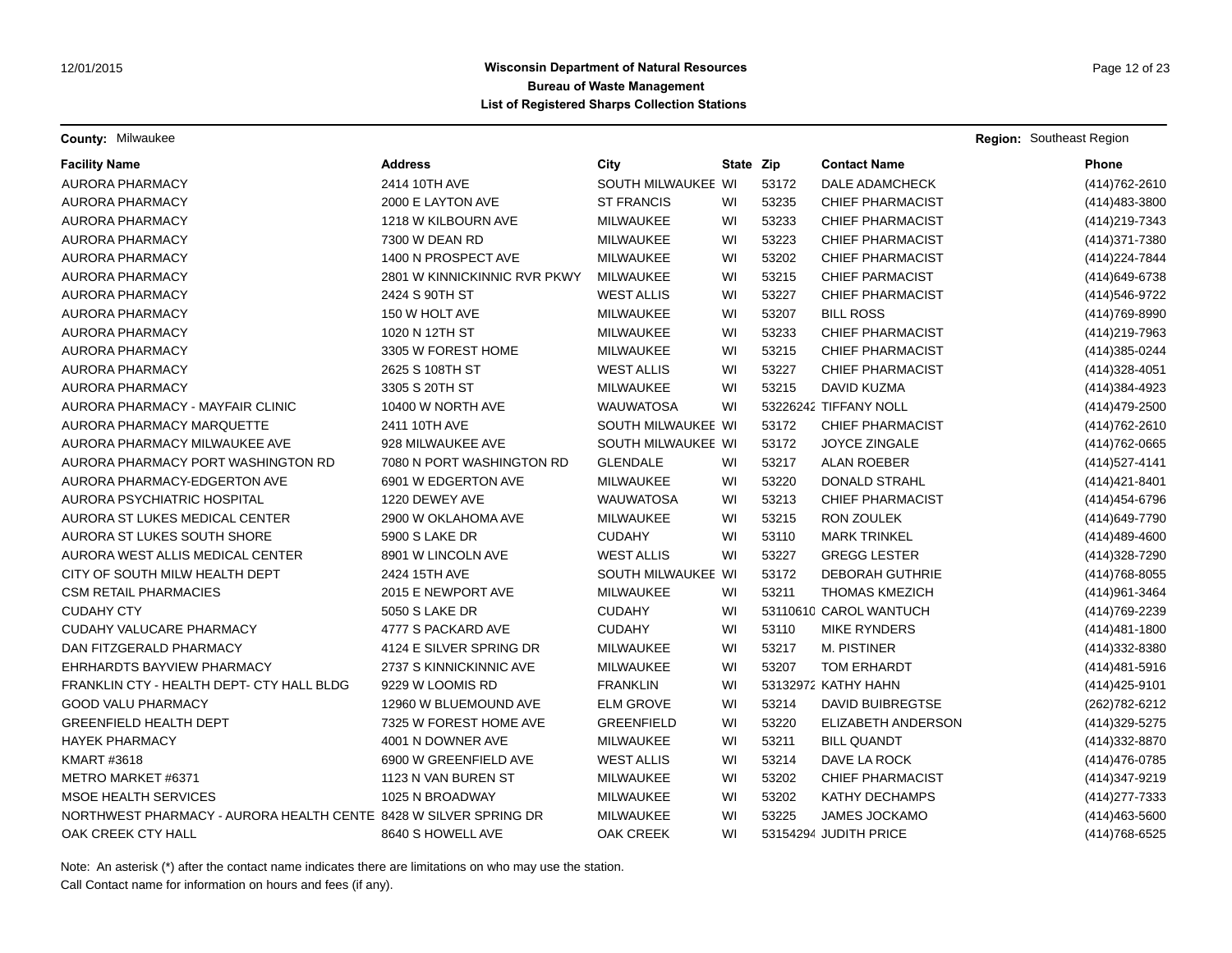**County:** Milwaukee **Region:** Southeast Region **Region:** Southeast Region **Region:** Southeast Region

| <b>Facility Name</b>         | <b>Address</b>             | City                 | State Zip |       | <b>Contact Name</b>     | <b>Phone</b>     |
|------------------------------|----------------------------|----------------------|-----------|-------|-------------------------|------------------|
| <b>OSCO DRUGS</b>            | 3567 S HOWELL AVE          | MILWAUKEE            | WI        | 53207 | JEFF LANGER             | (414) 481-6700   |
| PICK N SAVE #6348            | 6462 S 27TH ST             | <b>OAK CREEK</b>     | WI        | 53154 | <b>CHIEF PHARMACIST</b> | (414) 761-1550   |
| PICK N SAVE #6360            | 7201 S 76TH ST             | <b>FRANKLIN</b>      | WI        | 53132 | <b>CHIEF PHARMACIST</b> | (414) 427-8692   |
| PICK N SAVE #6364            | 10202 W SILVER SPRING RD   | MILWAUKEE            | WI        | 53209 | <b>CHIEF PHARMACIST</b> | (414) 461 - 1428 |
| PICK N SAVE #6366            | 5826 S 108TH ST            | <b>HALES CORNERS</b> | WI        | 53130 | <b>CHIEF PHARMACIST</b> | (414) 525-0763   |
| PICK N SAVE #6387            | 2320 W RYAN RD             | <b>OAK CREEK</b>     | WI        | 53154 | <b>CHIEF PHARMACIST</b> | (414) 761-1692   |
| PICK N SAVE #6416            | 1717 N MAYFAIR RD          | <b>WAUWATOSA</b>     | WI        | 53226 | <b>CHIEF PHARMACIST</b> | (414) 778-1884   |
| PICK N SAVE #6418            | 7401 W GOOD HOPE RD SITE C | MILWAUKEE            | WI        | 53223 | <b>CHIEF PHARMACIST</b> | (414) 760-3273   |
| PICK N SAVE #6845            | 3701 S 27TH ST             | MILWAUKEE            | WI        | 53221 | <b>CHIEF PHARMACIST</b> | (414) 281-3622   |
| PICK N SAVE #6846            | 2625 S 108TH ST            | <b>WEST ALLIS</b>    | WI        | 53227 | <b>CHIEF PHARMACIST</b> | (414) 328-4051   |
| PICK N SAVE #6847            | 6760 W NATIONAL AVE        | <b>WEST ALLIS</b>    | WI        | 53214 | <b>CHIEF PHARMACIST</b> | (414) 476-5111   |
| PICK N SAVE #6857            | 4698 S WHITNALL            | <b>ST FRANCIS</b>    | WI        | 53235 | <b>CHIEF PHARMACIST</b> | (414) 769-0660   |
| PICK N SAVE #6862            | 8770 S HOWELL AVE          | OAK CREEK            | WI        | 53154 | <b>CHIEF PHARMACIST</b> | (414) 762-6770   |
| PICK N SAVE #6864            | 1818 W NATIONAL AVE        | MILWAUKEE            | WI        | 53204 | <b>CHIEF PHARMACIST</b> | (414) 672-8815   |
| PICK N SAVE #6867            | 9200 N GREEN BAY RD        | <b>BROWN DEER</b>    | WI        | 53209 | <b>CHIEF PHARMACIST</b> | (414) 354-7213   |
| PICK N SAVE #6873            | 5851 S PACKARD AVE         | <b>CUDAHY</b>        | WI        | 53110 | CHIEF PHARMACIST        | (414) 744-6058   |
| PICK N SAVE #6875            | 8120 W BROWN DEER RD       | MILWAUKEE            | WI        | 53223 | <b>CHIEF PHARMACIST</b> | (414) 357-6704   |
| PICK N SAVE #6878            | 250 W HOLT AVE             | MILWAUKEE            | WI        | 53207 | <b>CHIEF PHARMACIST</b> | (414) 769-8990   |
| PICK N SAVE #6879            | 2355 N 35TH ST             | MILWAUKEE            | WI        | 53210 | <b>CHIEF PHARMACIST</b> | (414) 447-8117   |
| PICK N SAVE #6880            | 1735 W SILVER SPRING DR    | <b>GLENDALE</b>      | WI        | 53209 | <b>CHIEF PHARMACIST</b> | (414) 247-8581   |
| PICK N SAVE #6882            | 1100 E GARFIELD AVE        | MILWAUKEE            | WI        | 53212 | <b>CHIEF PHARMACIST</b> | (414) 374-8769   |
| PICK N SAVE #6883            | 11111 W GREENFIELD AVE     | <b>WEST ALLIS</b>    | WI        | 53214 | <b>CHIEF PHARMACIST</b> | (414) 778-0262   |
| PICK N SAVE #6885            | 6950 W STATE ST            | <b>WAUWATOSA</b>     | WI        | 53213 | <b>CHIEF PHARMACIST</b> | (414) 475-1932   |
| PIL BOX PHARMACY             | 1011 W MITCHELL ST         | MILWAUKEE            | WI        | 53204 | <b>JOE SCHMITZ</b>      | (414) 383-6606   |
| <b>SCHEELE PHARMACY</b>      | 957 GLENVIEW AVE           | <b>WAUWATOSA</b>     | WI        | 53213 | <b>RAY JAHN</b>         | (414) 774-7700   |
| <b>SERV-U PHARMACY</b>       | 709 W OKLAHOMA AVE         | MILWAUKEE            | WI        | 53215 | ROBERT STRESLING        | (414) 481-8170   |
| SERV-U PHARMACY SOUTH        | 2500 W LAYTON AVE          | MILWAUKEE            | WI        | 53221 | <b>ROBERT LEWIS</b>     | (414) 282-4744   |
| SMITH PARKWAY PHARMACY       | 5148 N TEUTONIA AVE        | MILWAUKEE            | WI        | 53209 | ARTHUR (JAY) SMITH      | (414) 462-7570   |
| <b>SURETY PRO PHARMACY</b>   | 9200 W LAYTON AVE          | <b>GREENFIELD</b>    | WI        | 53228 | <b>GARY OLSZEWSKI</b>   | (414) 433-0188   |
| SWAN SERV-U PHARMACY         | 9130 W NORTH AVE           | <b>WAUWATOSA</b>     | WI        | 53226 | <b>ROB KNUTSEN</b>      | (414) 258-9550   |
| THE PHARMACY                 | 8430 W CAPITOL DR          | MILWAUKEE            | WI        | 53222 | J. GOLLIN               | (414) 463 - 3740 |
| THE PRESCRIPTION CENTER      | 330 E MASON ST             | MILWAUKEE            | WI        | 53202 | LINDA MOCZYNSKI         | (414) 272-2815   |
| <b>TOWER MEDICAL COMMONS</b> | 2320 - 2388 N LAKE DR      | MILWAUKEE            | WI        | 53211 | <b>TOM BERG</b>         | (414) 291-1303   |
| <b>VALUCARE PHAMACY</b>      | 5451 S 76TH ST             | <b>GREENDALE</b>     | WI        | 53129 | <b>JIM KOWALEWSKI</b>   | (414) 421-2801   |
| <b>VALUCARE PHARMACY</b>     | 4777 S PACKARD AVE         | <b>CUDAHY</b>        | WI        | 53110 | <b>MIKE RYNDERS</b>     | (414) 481-1800   |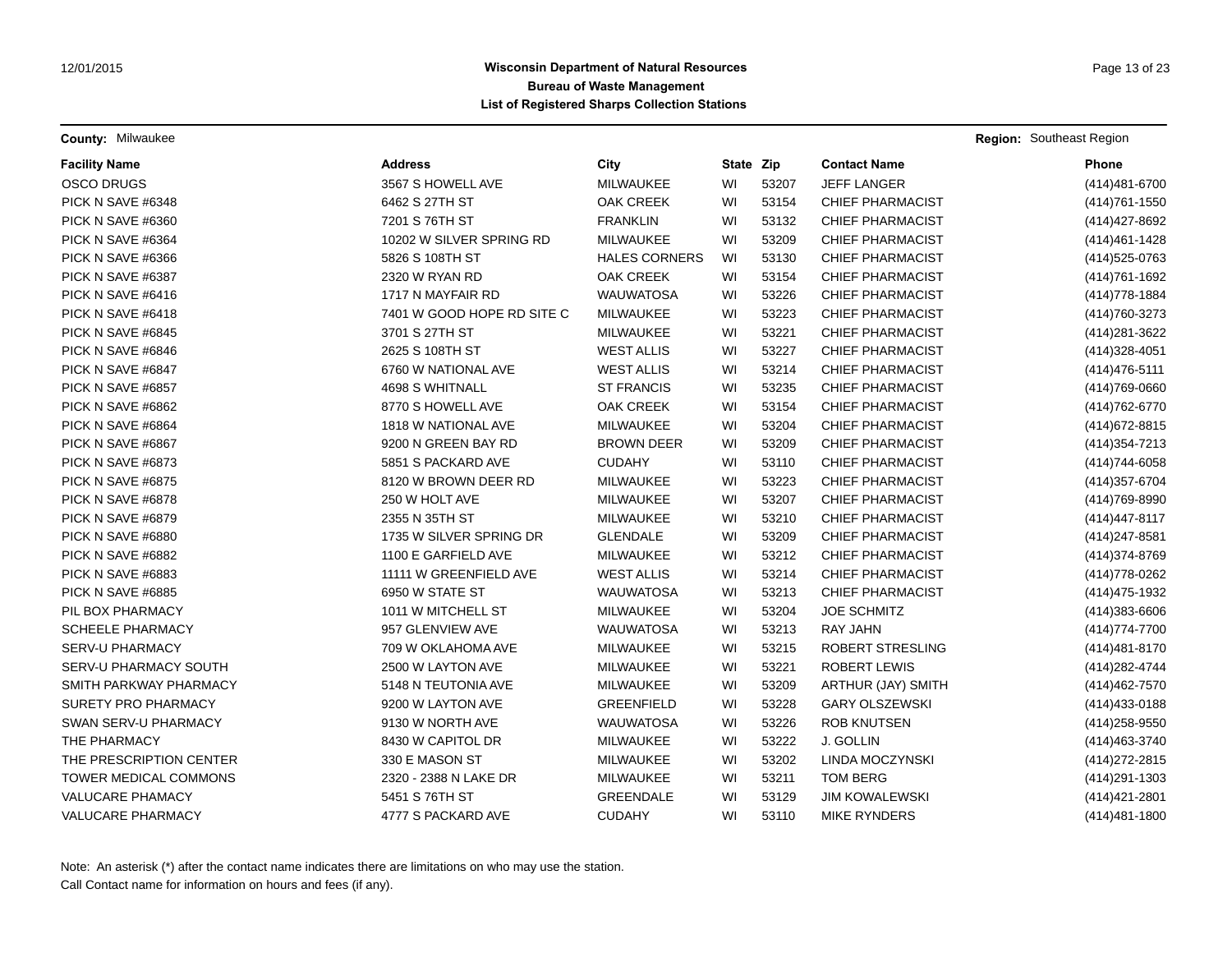12/01/2015

### Wisconsin Department of Natural Resources **Page 14 of 23** Page 14 of 23 **Bureau of Waste Management List of Registered Sharps Collection Stations**

|                                                           |                        | or nogiotorea onarpo ooneenon otationo |           |       |                          |                                |
|-----------------------------------------------------------|------------------------|----------------------------------------|-----------|-------|--------------------------|--------------------------------|
| <b>County: Milwaukee</b>                                  |                        |                                        |           |       |                          | Region: Southeast Region       |
| <b>Facility Name</b>                                      | <b>Address</b>         | City                                   | State Zip |       | <b>Contact Name</b>      | <b>Phone</b>                   |
| YE OLDE PHARMACY                                          | 5320 N PORT WASHINGTON | <b>MILWAUKEE</b>                       | WI        | 53217 | <b>JOHN WACLAWSKI</b>    | (414) 963-0812                 |
| * Total number of facilities in county:<br>83             |                        |                                        |           |       |                          |                                |
| County: Monroe                                            |                        |                                        |           |       |                          | Region: West Central Region    |
| <b>Facility Name</b>                                      | <b>Address</b>         | City                                   | State Zip |       | <b>Contact Name</b>      | <b>Phone</b>                   |
| MAYO CLINIC HEALTH SYSTEM SPARTA                          | 310 W MAIN ST          | <b>SPARTA</b>                          | WI        | 54656 | DARLENE MIDDLETON        | (608) 269-2132                 |
| MILLERS PHARMACY                                          | 1009 SUPERIOR AVE      | <b>TOMAH</b>                           | WI        | 54660 | <b>DUANE ASP</b>         | (608) 372-2101                 |
| * Total number of facilities in county:<br>$\overline{2}$ |                        |                                        |           |       |                          |                                |
| County: Oconto                                            |                        |                                        |           |       |                          | Region: Northeast Region       |
| <b>Facility Name</b>                                      | <b>Address</b>         | City                                   | State Zip |       | <b>Contact Name</b>      | Phone                          |
| BELLIN HEALTH FAMILY MEDICAL CENTER                       | 307 MANOR DR           | <b>SURING</b>                          | WI        | 54174 | <b>JENNIFER SUNDBERG</b> | (920)842-2144                  |
| HSHS ST CLARE MEMORIAL HOSPITAL                           | 855 S MAIN ST          | <b>OCONTO FALLS</b>                    | WI        | 54154 | PATTI HEISEL             | (920)846-3444                  |
| PREVEA REGIONAL SERVICES INC                              | 620 SMITH STREET       | <b>OCONTO</b>                          | WI        | 54153 | <b>JOHN ZELLER</b>       | (920)431-1902                  |
| * Total number of facilities in county:<br>-3             |                        |                                        |           |       |                          |                                |
| County: Oneida                                            |                        |                                        |           |       |                          | <b>Region:</b> Northern Region |
| <b>Facility Name</b>                                      | <b>Address</b>         | City                                   | State Zip |       | <b>Contact Name</b>      | <b>Phone</b>                   |
| HOWARD YOUNG MEDICAL CENTER                               | 240 MAPLE ST           | <b>WOODRUFF</b>                        | WI        | 54568 | <b>JUDITH LARSON</b>     | (715) 356-8000                 |
| STOXEN PROFESSIONAL PHARMACY                              | 1020 KABLE AVE         | <b>RHINELANDER</b>                     | WI        | 54501 | <b>HEATHER STEIN</b>     | (715) 282-6003                 |
| THREE LAKES PHARMACY                                      | 1790 SUPERIOR ST       | <b>THREE LAKES</b>                     | WI        | 54562 | <b>HEATHER STEIN</b>     | $(715)282 - 6003$              |
| TRIGS FOOD & DRUG                                         | 232 S COURTNEY         | <b>RHINELANDER</b>                     | WI        | 54501 | <b>HEATHER STEIN</b>     | (715) 282-6003                 |
| TRIGS FOOD & DRUG, MINOCQUA PHARMACY                      | 70 W CENTER            | <b>MINOCQUA</b>                        | WI        | 54548 | <b>HEATHER STEIN</b>     | (715) 282-6003                 |
| * Total number of facilities in county:<br>- 5            |                        |                                        |           |       |                          |                                |
| <b>County: Outagamie</b>                                  |                        |                                        |           |       |                          | Region: Northeast Region       |
| <b>Facility Name</b>                                      | <b>Address</b>         | City                                   | State Zip |       | <b>Contact Name</b>      | <b>Phone</b>                   |
| AFFINITY HLTH SYST ST ELIZABETH HOSPITAL INC              | 1506 S ONEIDA ST       | <b>APPLETON</b>                        | WI        |       | 5491513( LAURA RUYS      | (920) 738-2950                 |
| CONSUMER PRESCRIPTION CENTER-APPLETON                     | 2310 W COLLEGE AVE     | <b>APPLETON</b>                        | WI        | 54914 | <b>WARREN DOERING</b>    | (920)739-9232                  |
| COPPS #8118                                               | 2400 W WISCONSIN AVE   | <b>APPLETON</b>                        | WI        | 54914 | REBECCA SCHULTZ          | (920)831-0400                  |
| COPPS #8123                                               | 2700 N BALLARD RD      | <b>APPLETON</b>                        | WI        | 54911 | <b>DAVE KEMPFERT</b>     | (920)996-0121                  |
| <b>MEDICAP PHARMACY</b>                                   | 1301 MILL ST           | <b>NEW LONDON</b>                      | WI        | 54961 | <b>JIM JERNEGAN</b>      | (920) 982-7670                 |
| PREVEA REGIONAL SERVICES INC                              | 958 FOOTE STREET       | <b>SEYMOUR</b>                         | WI        | 54165 | <b>JOHN ZELLER</b>       | (920)431-1902                  |
| SEYMOUR POLICE DEPT                                       | 306 N MAIN ST          | <b>SEYMOUR</b>                         | WI        | 54165 | SHARI PETERSON           | (920)833-2366                  |
| SHOPKO EXPRESS PHARMACY                                   | 2101 E EVERGREEN DR    | <b>APPLETON</b>                        | WI        |       | 54913900, PHARMACY MGR   | (920) 733-2305                 |

Note: An asterisk (\*) after the contact name indicates there are limitations on who may use the station.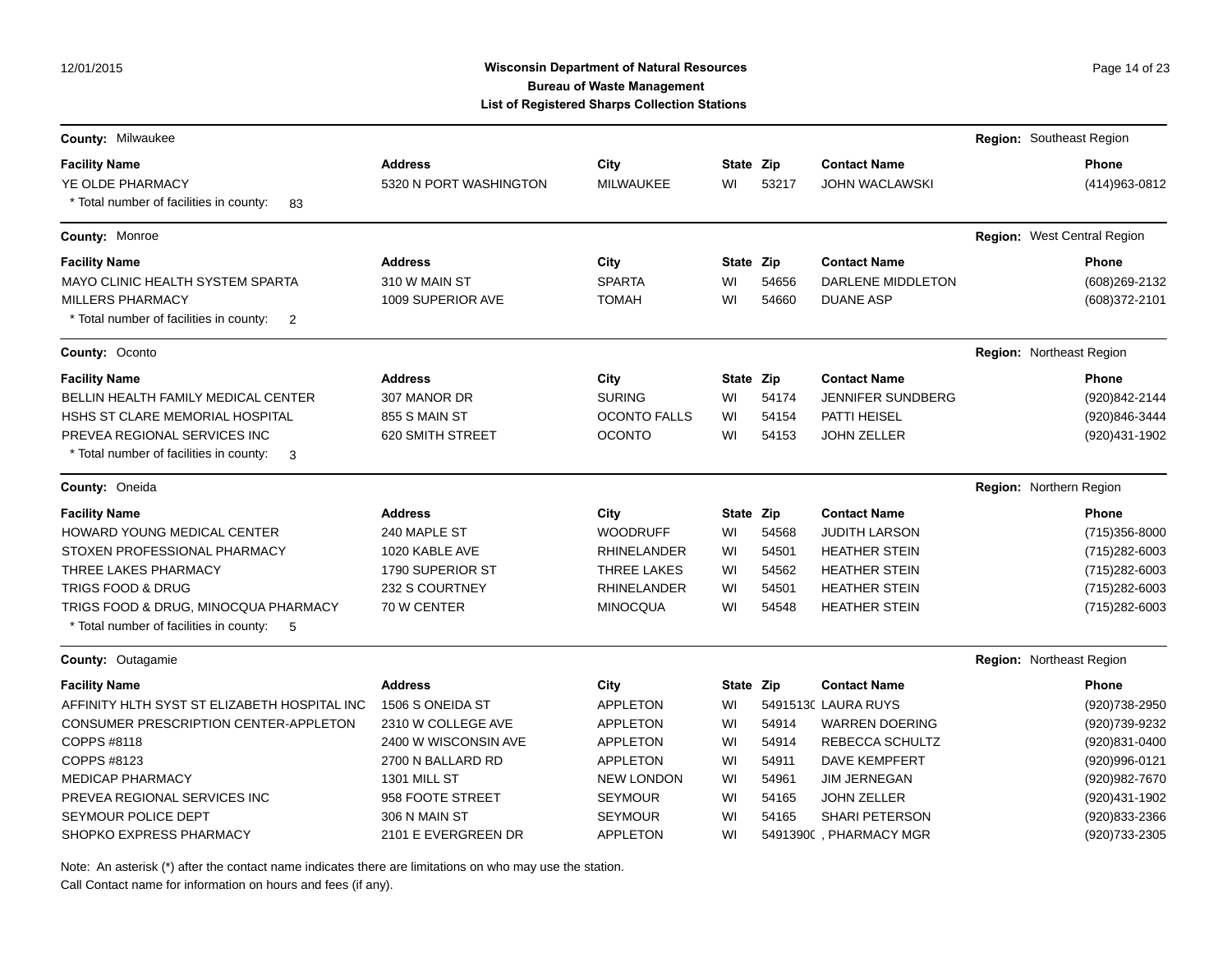## Wisconsin Department of Natural Resources **Page 15 of 23** Page 15 of 23 **Bureau of Waste Management List of Registered Sharps Collection Stations**

| County: Outagamie                                                     |                            |                       |           |       |                           | Region: Northeast Region    |
|-----------------------------------------------------------------------|----------------------------|-----------------------|-----------|-------|---------------------------|-----------------------------|
| <b>Facility Name</b>                                                  | <b>Address</b>             | City                  | State Zip |       | <b>Contact Name</b>       | <b>Phone</b>                |
| THEDA CARE PHYSICIANS - NEW LONDON                                    | <b>1405 MILL ST</b>        | <b>NEW LONDON</b>     | WI        | 54961 | <b>LARRY KLOTZBUECHER</b> | (920)531-2069               |
| THEDACARE - APPLETON MEDICAL CENTER                                   | 1818 N MEADE ST            | <b>APPLETON</b>       | WI        | 54911 | <b>CINDY MALTBY</b>       | (920) 738-9152              |
| UW HEALTH FOX VALLEY FAMILY MEDICINE                                  | 229 S MORRISON ST          | <b>APPLETON</b>       | WI        | 54911 | LEE VOGEL, MD             | (920) 832-2783              |
| * Total number of facilities in county:<br>$-11$                      |                            |                       |           |       |                           |                             |
| County: Ozaukee                                                       |                            |                       |           |       |                           | Region: Southeast Region    |
| <b>Facility Name</b>                                                  | <b>Address</b>             | City                  | State Zip |       | <b>Contact Name</b>       | Phone                       |
| AURORA ADVANCED HEALTHCARE                                            | 1475 W GRAND AVE           | PORT WASHINGTOI WI    |           | 53074 | <b>ALLEN BECHTEL</b>      | (414) 385-8812              |
| AURORA PHARMACY-MEQUON                                                | 10928 N PORT WASHINGTON RD | <b>MEQUON</b>         | WI        | 53092 | <b>JODI MORIS</b>         | (414) 647-3023              |
| <b>COLUMBIA ST MARYS - OZAUKEE</b>                                    | 13111 N PORT WASHINGTON RD | <b>MEQUON</b>         | WI        | 53097 | <b>MARGE BURKE</b>        |                             |
| * Total number of facilities in county:<br>3                          |                            |                       |           |       |                           |                             |
| County: Pepin                                                         |                            |                       |           |       |                           | Region: West Central Region |
| <b>Facility Name</b>                                                  | <b>Address</b>             | City                  | State Zip |       | <b>Contact Name</b>       | <b>Phone</b>                |
| CHIPPEWA VALLEY HOSPITAL & OAKVIEW CARE CTF 1220 THIRD AVE            |                            | <b>DURAND</b>         | WI        | 54736 | <b>APRIL HUTTER</b>       | (715) 672-4211              |
| ERICKSONS FAMILY PHARMACY-DURAND                                      | 520 W MAIN ST              | <b>DURAND</b>         | WI        | 54736 | <b>ROGER CASTLEBERG</b>   | (715) 672-5900              |
| * Total number of facilities in county:<br>$\overline{\phantom{0}}^2$ |                            |                       |           |       |                           |                             |
| County: Pierce                                                        |                            |                       |           |       |                           | Region: West Central Region |
| <b>Facility Name</b>                                                  | <b>Address</b>             | City                  | State Zip |       | <b>Contact Name</b>       | <b>Phone</b>                |
| FREEMAN DRUG INC                                                      | <b>104 S MAIN</b>          | <b>RIVER FALLS</b>    | WI        | 54022 | <b>LEAH GAVIN</b>         | (715) 425-2255              |
| MORE 4 FAMILY PHARMACY                                                | 303 S MAIN ST              | <b>RIVER FALLS</b>    | WI        | 54022 | <b>DIRK LARSON</b>        | (715) 425-8494              |
| PIERCE CNTY PUBLIC HEALTH DEPT                                        | 412 W KINNE                | <b>ELLSWORTH</b>      | WI        | 54011 | DOROTHY BEIX              | (715) 273-6755              |
| RIVER FALLS AREA HOSP - ALLINA HEALTH SYSTEM 1629 E DIVISION ST       |                            | <b>RIVER FALLS</b>    | WI        | 54022 | <b>TAMI DUCKLOW</b>       | (715) 425-6155              |
| RIVER FALLS AREA HOSPITAL INC                                         | 550 N MAIN ST              | <b>RIVER FALLS</b>    | WI        | 54022 | <b>TAMI DUCKLOW</b>       | (715) 425-6155              |
| <b>SNYDER DRUG STORE</b>                                              | <b>200 S MAIN</b>          | <b>RIVER FALLS</b>    | WI        | 54022 | <b>WAYNE NELSON</b>       | (715) 425-5205              |
| * Total number of facilities in county:<br>6                          |                            |                       |           |       |                           |                             |
| County: Polk                                                          |                            |                       |           |       |                           | Region: Northern Region     |
| <b>Facility Name</b>                                                  | <b>Address</b>             | City                  | State Zip |       | <b>Contact Name</b>       | <b>Phone</b>                |
| AMERY REGIONAL MEDICAL CENTER                                         | 225 SCHOLL CT              | AMERY                 | WI        | 54001 | <b>GARY ROBINS</b>        | (715) 268-7151              |
| OSCEOLA MEDICAL CENTER                                                | 301 RIVER ST               | <b>OSCEOLA</b>        | WI        | 54020 | <b>TODD WILKENING</b>     | (715) 294-2111              |
| SNYDER DRUG #6231                                                     | 131 KELLER AVE N           | <b>AMERY</b>          | WI        | 54001 | PATTI JOHNSON             | (715) 268-7184              |
| ST CROIX REGIONAL MEDICAL CENTER                                      | 235 EAST STATE STREET      | <b>ST CROIX FALLS</b> | WI        | 54024 | <b>JAN HANSEN*</b>        | (715) 483-0276              |

\* Total number of facilities in county: 4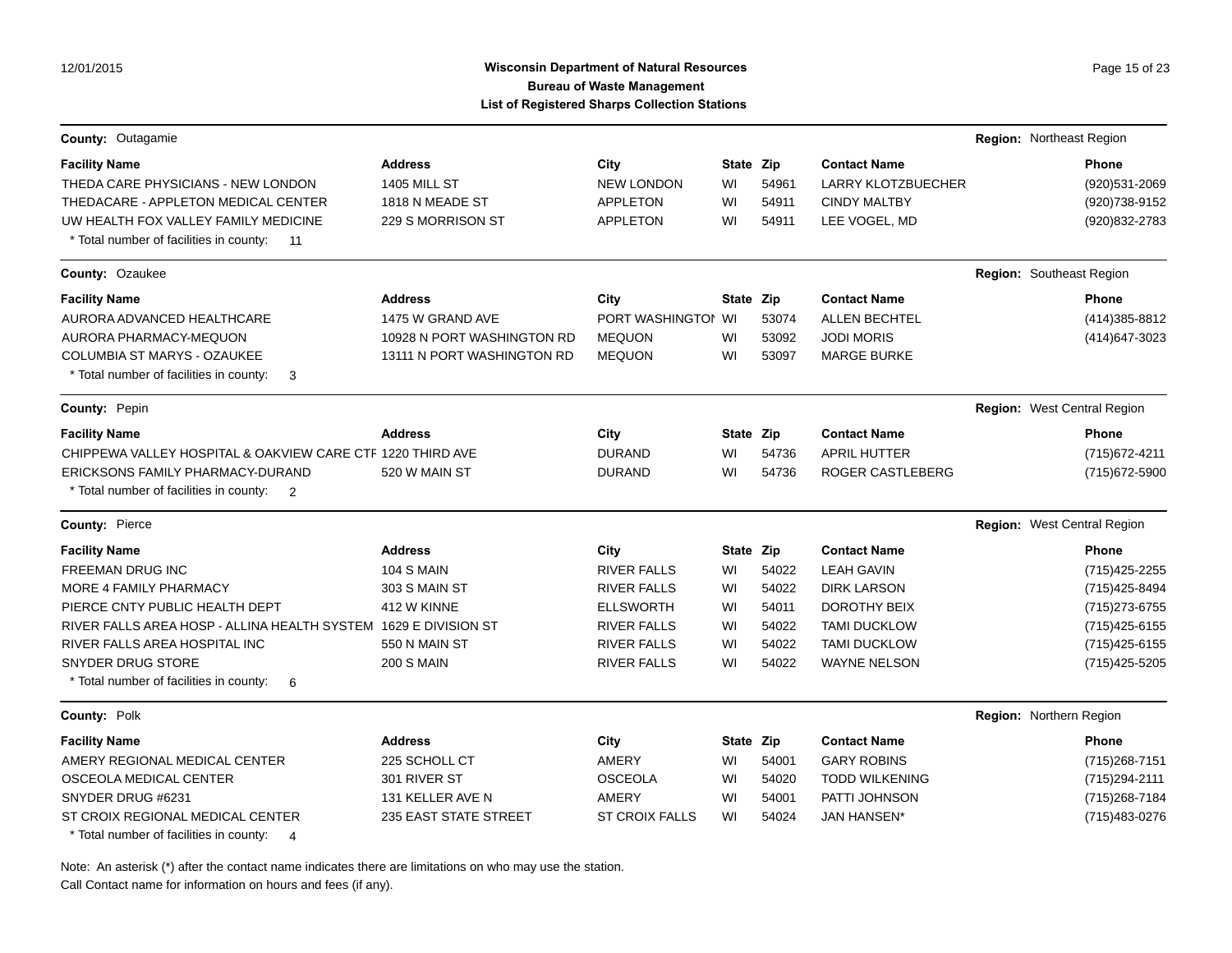### **Wisconsin Department of Natural Resources Page 16 of 23 Page 16 of 23 Bureau of Waste Management List of Registered Sharps Collection Stations**

| <b>County: Portage</b>                                    |                             |                      |           |       |                         | <b>Region:</b> West Central Region |
|-----------------------------------------------------------|-----------------------------|----------------------|-----------|-------|-------------------------|------------------------------------|
| <b>Facility Name</b>                                      | <b>Address</b>              | City                 | State Zip |       | <b>Contact Name</b>     | Phone                              |
| COPPS #8101                                               | 1850 PLOVER RD              | <b>PLOVER</b>        | WI        | 54467 | <b>CHIEF PHARMACIST</b> | (715)344-0066                      |
| <b>KMART #7010</b>                                        | 111 DIVISION ST             | <b>STEVENS POINT</b> | WI        | 54481 | ALEXANDER BEYER         | (715) 345-5970                     |
| <b>SHOPKO PHARMACY</b>                                    | 1800 PLOVER RD              | <b>PLOVER</b>        | WI        | 54467 | <b>MARK KIENBAUM</b>    | (715) 342-9368                     |
| SHOPKO PHARMACY #2055                                     | 1200 MAIN ST                | <b>STEVENS POINT</b> | WI        | 54481 | ALEXANDER BEYER         | (715) 345-5970                     |
| <b>TRIGS PHARMACY</b>                                     | 1600 ACADEMY AVE            | <b>STEVENS POINT</b> | WI        | 54481 | <b>CHIEF PHARMACIST</b> | (715)341-6102                      |
| WALGREEN CO #11278                                        | 3301 CHURCH ST              | <b>STEVENS POINT</b> | WI        | 54481 | <b>THOMAS JIRSUHELE</b> | (715) 375-2873                     |
| WALGREENS CO #13074                                       | 900 ILLINOIS AVE SITE B     | <b>STEVENS POINT</b> | WI        | 54481 | <b>APRIL MOJZIS</b>     | (715) 344-6834                     |
| WALGREENS CO #6935                                        | 10 PARK RIDGE DR            | <b>STEVENS POINT</b> | WI        | 54481 | <b>RICK BARTSCH</b>     | (715) 344-7345                     |
| * Total number of facilities in county:<br>8              |                             |                      |           |       |                         |                                    |
| County: Price                                             |                             |                      |           |       |                         | <b>Region: Northern Region</b>     |
| <b>Facility Name</b>                                      | <b>Address</b>              | City                 | State Zip |       | <b>Contact Name</b>     | Phone                              |
| COPPS SUPERMARKET #8127                                   | 256 S LAKE ST               | <b>PHILLIPS</b>      | WI        | 54555 | <b>CHIEF PHARMACIST</b> | (715) 339-3116                     |
| <b>FLAMBEAU HOSPITAL</b>                                  | 98 SHERRY AVE               | <b>PARK FALLS</b>    | WI        |       | 54552014 ROBERT PFLANZ  | (715) 762-7510                     |
| <b>LAKEVIEW PHARMACY</b>                                  | 114 N LAKE AVE              | <b>PHILLIPS</b>      | WI        | 54555 | <b>TIM GEHRKE</b>       | (715) 339-2424                     |
| PARK PHARMACY                                             | 138 N 2ND AVE               | <b>PARK FALLS</b>    | WI        | 54552 | <b>ARNOLD TUCKER</b>    | (715) 762-3283                     |
| PRICE CNTY HEALTH DEPT                                    | NORMAL BLDG 104 S EYDER AVE | <b>PHILLIPS</b>      | WI        | 54555 | <b>TRACY ELLIS</b>      | (715)339-3054                      |
| PRICE CNTY HEALTH DEPT/PRENTICE OUTREACH                  | RAILROAD AVE                | <b>PRENTICE</b>      | WI        | 54556 | <b>TRACY ELLIS</b>      | (715) 339-3054                     |
| * Total number of facilities in county:<br>- 6            |                             |                      |           |       |                         |                                    |
| County: Racine                                            |                             |                      |           |       |                         | <b>Region: Southeast Region</b>    |
| <b>Facility Name</b>                                      | <b>Address</b>              | City                 | State Zip |       | <b>Contact Name</b>     | Phone                              |
| AURORA HEALTH CENTER RACINE EAST                          | 8348 WASHINGTON AVE         | <b>RACINE</b>        | WI        | 53406 | <b>JODY MUNIZ</b>       | (262)884-4030                      |
| AURORA PHARMACY-PINE CREST BURLINGTON                     | 148 S PINE ST               | <b>BURLINGTON</b>    | WI        | 53105 | <b>JODI MORIS</b>       | (414) 647-3023                     |
| AURORA PHARMACY-RAPIDS DR                                 | 2210 RAPIDS DR              | <b>RACINE</b>        | WI        | 53404 | <b>JOHN GATES</b>       | (262) 633-0543                     |
| BURLINGTON CLINIC & PHARMACY-AURORA HLTHC/ 250 MCHENRY ST |                             | <b>BURLINGTON</b>    | WI        | 53105 | <b>LEIGH ANN BEYER</b>  | (262) 763-4980                     |
| PICK N SAVE #6414                                         | 1120 MILWAUKEE AVE          | <b>BURLINGTON</b>    | WI        | 53105 | <b>CHIEF PHARMACIST</b> | (262) 767-1446                     |
| PICK N SAVE #6863                                         | 2210 RAPIDS DR              | <b>RACINE</b>        | WI        | 53403 | <b>CHIEF PHARMACIST</b> | (262) 633-0543                     |
| ROESCHENS PHARMACY-AURORA PHARMACY                        | 3433 N DOUGLAS AVE          | <b>RACINE</b>        | WI        | 53402 | <b>DARYL DAANE</b>      | (414) 647-3023                     |
| SHOPKO PHARMACY #027                                      | 4801 WASHINGTON AVE         | <b>RACINE</b>        | WI        |       | 53406429 JEREMY LAFFIN  | (262) 637-8444                     |
| SHORECREST PHARMACY-AURORA HEALTHCARE                     | 3900 ERIE ST                | <b>RACINE</b>        | WI        | 53402 | <b>GARY KOBER</b>       | (262) 639-1611                     |
| STERICYCLE INC                                            | 14035 LEETSBIR RD           | <b>STURTEVANT</b>    | WI        | 53177 | <b>RICH KALIS</b>       | (262) 878-1888                     |

\* Total number of facilities in county: 10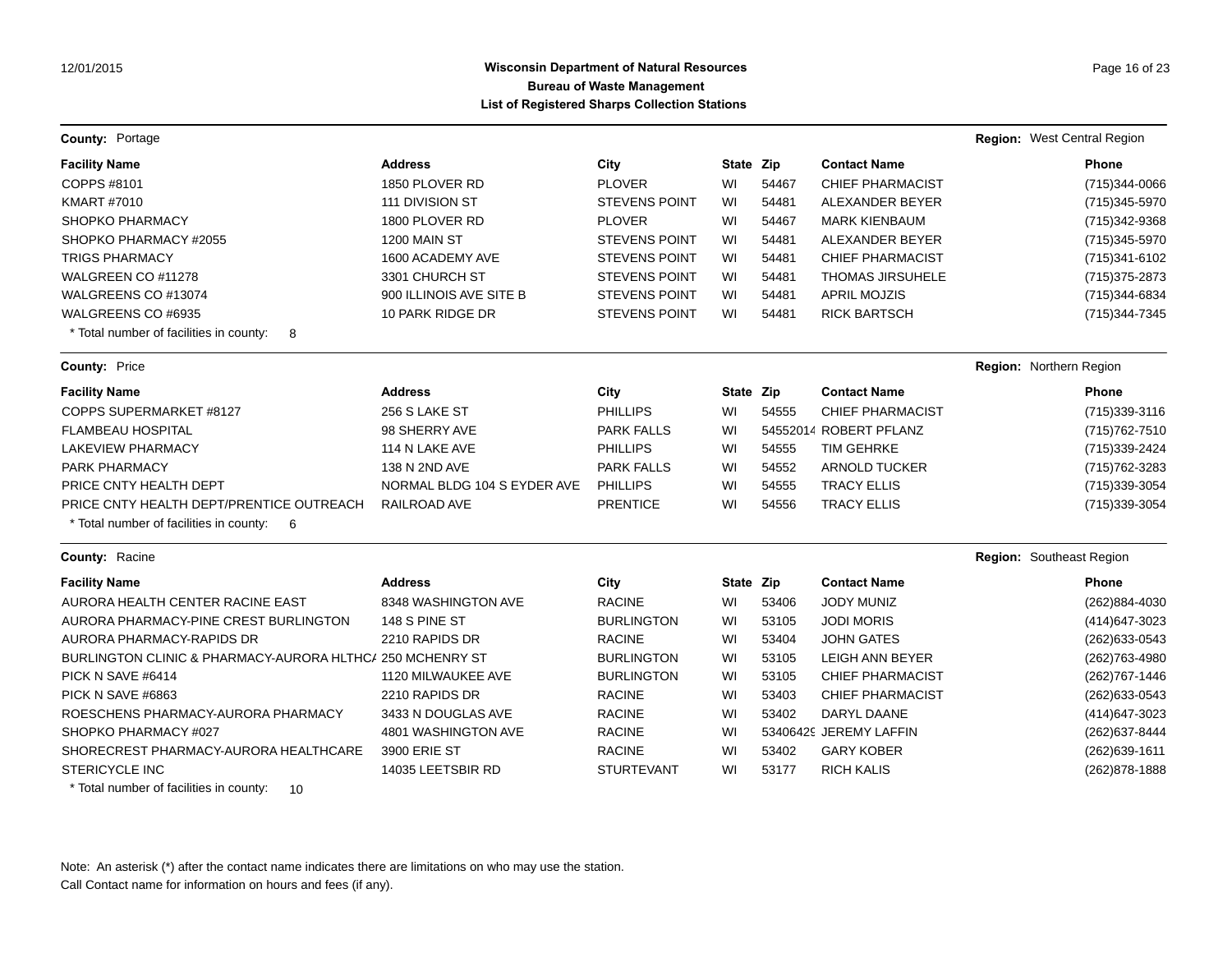# **Wisconsin Department of Natural Resources Page 17 of 23 Page 17 of 23 Bureau of Waste Management List of Registered Sharps Collection Stations**

| County: Richland                              |                              |                           |           |       |                         |                         | Region: South Central Region |
|-----------------------------------------------|------------------------------|---------------------------|-----------|-------|-------------------------|-------------------------|------------------------------|
| <b>Facility Name</b>                          | <b>Address</b>               | City                      | State Zip |       | <b>Contact Name</b>     |                         | <b>Phone</b>                 |
| <b>RICHLAND HOSPITAL INC</b>                  | 333 E 2ND ST                 | RICHLAND CENTER WI        |           |       | 53581191 SHAWN CHITWOOD |                         | (608) 647-6321               |
| THRIFY WHITE PHARMACY                         | 190 RICHLAND SQUARE          | <b>RICHLAND CENTER WI</b> |           | 53581 | <b>BRUCE KAASA</b>      |                         | (608) 647-8918               |
| * Total number of facilities in county:<br>2  |                              |                           |           |       |                         |                         |                              |
| County: Rock                                  |                              |                           |           |       |                         |                         | Region: South Central Region |
| <b>Facility Name</b>                          | <b>Address</b>               | City                      | State Zip |       | <b>Contact Name</b>     |                         | Phone                        |
| AURORA PHARMACY-JANESVILLE                    | 1717 S CENTER AVE            | <b>JANESVILLE</b>         | WI        | 53545 | <b>JIM WONG</b>         |                         | (608) 754-1401               |
| <b>BELOIT CLINIC PHARMACY</b>                 | 1905 HUEBBE PKWY             | <b>BELOIT</b>             | WI        | 53511 | <b>JO NELSON</b>        |                         | (608)362-7000                |
| <b>CVS PHARMACY</b>                           | 1319 CRESTON PARK DR         | <b>JANESVILLE</b>         | WI        | 53545 | <b>DAN PETERSON</b>     |                         | (608) 752-7836               |
| EVANSVILLE HOMETOWN PHARMACY                  | 21 W MAIN ST                 | <b>EVANSVILLE</b>         | WI        | 53536 | <b>ALLISON TRAMPE</b>   |                         | (608) 882-4550               |
| <b>GRAND AVENUE PHARMACY</b>                  | 551 W GRAND AVE              | <b>BELOIT</b>             | WI        | 53511 | <b>BRANT KITTO</b>      |                         | $(608)364 - 3600$            |
| <b>HOMECARE PHARMACY</b>                      | 1006 WOODWARD AVE            | <b>BELOIT</b>             | WI        | 53511 | <b>STEVE NILSON</b>     |                         | (608)362-1234                |
| <b>KEALEY PHARMACY</b>                        | 21 S JACKSON ST              | <b>JANESVILLE</b>         | WI        | 53545 | MR. KEALEY              |                         | (608) 752-7869               |
| MERCY CLINIC EAST PHARMACY                    | 3524 E MILWAUKEE ST          | <b>JANESVILLE</b>         | WI        | 53546 | MEOW CHU LIM            |                         | (608) 754-5194               |
| MERCY CLINIC WEST PHARMACY                    | 1000 MINERAL POINT AVE       | <b>JANESVILLE</b>         | WI        | 53548 | <b>HANLIE DEVIRES</b>   |                         | (608)741-6891                |
| <b>MERCY MALL PHARMACY</b>                    | 1010 N WASHINGTON ST STE 100 | <b>JANESVILLE</b>         | WI        | 53548 | <b>JOE MILLER</b>       |                         | (608) 754-0286               |
| MERCY MILTON MEDICAL CENTER AND PHARMACY      | 725 S JANESVILLE ST          | <b>MILTON</b>             | WI        | 53563 | <b>RICK MULLEN</b>      |                         | (608) 868-6777               |
| <b>OSCO DRUG</b>                              | 1717 MADISON RD              | <b>BELOIT</b>             | WI        | 53511 | <b>JOHN PETTICREW</b>   |                         | $(608)362 - 4566$            |
| <b>RM PHARMACY</b>                            | 1907 CENTER AVE              | <b>JANESVILLE</b>         | WI        | 53545 | <b>JIM WONG</b>         |                         | (608) 752-5823               |
| <b>SCHNUCKS PHARMACY</b>                      | 1259 MILTON AVE              | <b>JANESVILLE</b>         | WI        | 53545 | <b>PHARMACIST</b>       |                         | (608) 752-7431               |
| SHOPKO PHARMACY                               | 2500 HWY 14 E                | <b>JANESVILLE</b>         | WI        | 53545 | <b>BRENDA JACOBS</b>    |                         | (608) 754-7450               |
| SHOPKO-BELOIT                                 | 2761 PRAIRIE AVE             | <b>BELOIT</b>             | WI        | 53511 | <b>PAT</b>              |                         | $(608)365 - 4418$            |
| WALGREEN CO #4055                             | 1717 MILTON AVE              | <b>JANESVILLE</b>         | WI        | 53545 | <b>JIM ROONEY</b>       |                         | (608) 754-2277               |
| WALGREEN CO #6096                             | 1901 PRAIRIE AVE             | <b>BELOIT</b>             | WI        | 53511 | <b>MARTY DENSCH</b>     |                         | (608)365-2001                |
| <b>WALGREEN CORP</b>                          | 601 W MILWAUKEE ST           | <b>JANESVILLE</b>         | WI        | 53545 | <b>DAN BLASER</b>       |                         | (608) 755-9805               |
| * Total number of facilities in county:<br>19 |                              |                           |           |       |                         |                         |                              |
| County: Rusk                                  |                              |                           |           |       |                         | Region: Northern Region |                              |
| <b>Facility Name</b>                          | <b>Address</b>               | City                      | State Zip |       | <b>Contact Name</b>     |                         | Phone                        |
| <b>RUSK CNTY CLINIC PHARMACY</b>              | 906 W COLLEGE AVE            | <b>LADYSMITH</b>          | WI        | 54848 | ANDREA RASMUSON-BALKO   |                         | (715) 532-3330               |
| RUSK CNTY MEMORIAL HOSPITAL                   | 900 COLLEGE AVE W            | <b>LADYSMITH</b>          | WI        | 54848 | ANN SCHRADER            |                         | (715) 532-5561               |
| * Total number of facilities in county:<br>2  |                              |                           |           |       |                         |                         |                              |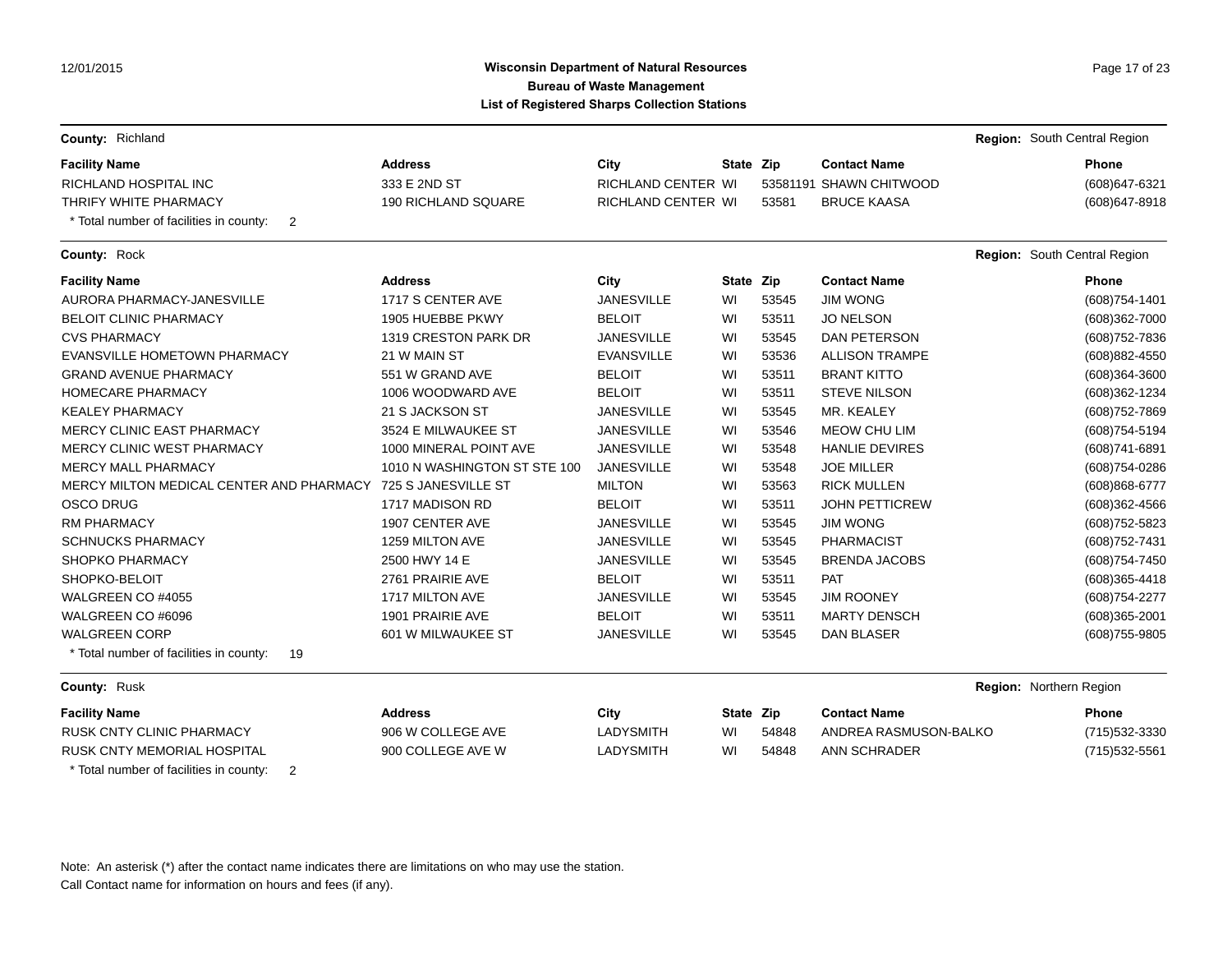### **Wisconsin Department of Natural Resources Page 18 of 23 Page 18 of 23 Bureau of Waste Management List of Registered Sharps Collection Stations**

| <b>County: St. Croix</b>                                           |                    |                      |           |       |                           | Region: West Central Region  |
|--------------------------------------------------------------------|--------------------|----------------------|-----------|-------|---------------------------|------------------------------|
| <b>Facility Name</b>                                               | <b>Address</b>     | City                 | State Zip |       | <b>Contact Name</b>       | <b>Phone</b>                 |
| AMERICAN HERITAGE CARE CENTER                                      | 425 DAVIS ST       | <b>HAMMOND</b>       | WI        | 54015 | LAURIE                    | (715) 796-2218               |
| <b>BALDWIN AREA MEDICAL CENTER INC</b>                             | 730 10TH AVE       | <b>BALDWIN</b>       | WI        | 54002 | <b>ROB PAULSON</b>        | (715) 684-3311               |
| <b>GLENHAVEN INC</b>                                               | 612 E OAK ST       | <b>GLENWOOD CITY</b> | WI        | 54013 | <b>LUANNE FLICK</b>       | (715) 265-4555               |
| <b>MICKLESEN DRUG</b>                                              | 528 2ND ST         | <b>HUDSON</b>        | WI        | 54016 | <b>LYLE ANDERSON</b>      | (715) 386-3344               |
| MORE 4 FAMILY PHARMACY                                             | 110 W 4TH ST       | <b>NEW RICHMOND</b>  | WI        | 54017 | <b>JIM ZAIKOWSKI</b>      | (715) 246-2186               |
| MORE 4 FAMILY PHARMACY                                             | 109 SECOND ST      | <b>HUDSON</b>        | WI        | 54016 | <b>JEFF ANDERSON</b>      | (715) 386-5856               |
| PARKVIEW NURSING HOME                                              | 220 LOCKWOOD ST    | <b>WOODVILLE</b>     | WI        | 54028 | <b>MELISSA</b>            | (715) 698-2451               |
| <b>WESTFIELDS HOSPITAL</b>                                         | 535 HOSPITAL RD    | <b>NEW RICHMOND</b>  | WI        | 54017 | <b>SUSAN TIMM</b>         | (715) 243-2883               |
| * Total number of facilities in county:<br>8                       |                    |                      |           |       |                           |                              |
| County: Sauk                                                       |                    |                      |           |       |                           | Region: South Central Region |
| <b>Facility Name</b>                                               | <b>Address</b>     | City                 | State Zip |       | <b>Contact Name</b>       | <b>Phone</b>                 |
| REEDSBURG AREA MEDICAL CENTER                                      | 2000 N DEWEY AVE   | <b>REEDSBURG</b>     | WI        | 53959 | <b>CARLA MERCER</b>       | (608) 524-6487               |
| REEDSBURG POLICE DEPT                                              | 200 S PARK ST      | <b>REEDSBURG</b>     | WI        | 53959 | REEDSBURG POLICE DISPATCH | (608) 524-3074               |
| SAUK PRAIRIE HOSPITAL RIVER VALLEY MED CTR                         | 436 SUNRISE DR     | <b>SPRING GREEN</b>  | WI        | 53583 | PAMALA ZINS               | (608) 643-7229               |
| SAUK PRAIRIE HOSPITAL-PLAIN MEDICAL CLINIC                         | 825 MAIN ST        | <b>PLAIN</b>         | WI        | 53577 | PAMALA ZINS               | (608) 643-7229               |
| SAUK PRAIRIE MEMORIAL HOSPITAL                                     | 80 1ST ST          | PRAIRIE DU SAC       | WI        | 53578 | PAMALA ZINS               | (608) 643-7229               |
| <b>ST CLARE HOSPITAL</b>                                           | 707 14TH ST        | <b>BARABOO</b>       | WI        | 53913 | LINDA MARSHALL            | $(608)356 - 5561$            |
| * Total number of facilities in county:<br>6                       |                    |                      |           |       |                           |                              |
| County: Sawyer                                                     |                    |                      |           |       |                           | Region: Northern Region      |
| <b>Facility Name</b>                                               | <b>Address</b>     | City                 | State Zip |       | <b>Contact Name</b>       | <b>Phone</b>                 |
| SAWYER CNTY HEALTH DEPT                                            | 105 E 4TH          | <b>HAYWARD</b>       | WI        | 54843 | <b>RECEPTIONIST</b>       | (715) 634-4874               |
| * Total number of facilities in county:<br>$\overline{\mathbf{1}}$ |                    |                      |           |       |                           |                              |
| County: Shawano                                                    |                    |                      |           |       |                           | Region: Northeast Region     |
| <b>Facility Name</b>                                               | <b>Address</b>     | City                 | State Zip |       | <b>Contact Name</b>       | <b>Phone</b>                 |
| SHAWANO CTY PHASE 2 LF                                             | 1099 RUSCH RD      | <b>SHAWANO</b>       | WI        | 54166 | <b>RICK STAUTZ</b>        | (715) 526-3512               |
| THEDACARE PHYSICIANS - SHAWANO                                     | 117 E GREEN BAY ST | <b>SHAWANO</b>       | WI        | 54166 | PATTI HERRING             | (715) 730-3543               |
| * Total number of facilities in county:<br>2                       |                    |                      |           |       |                           |                              |
| County: Sheboygan                                                  |                    |                      |           |       |                           | Region: Southeast Region     |
| <b>Facility Name</b>                                               | <b>Address</b>     | City                 | State Zip |       | <b>Contact Name</b>       | <b>Phone</b>                 |
| AURORA PHARMACY-ADAMS PHARMACY EAST MILL 227 E MILL ST             |                    | <b>PLYMOUTH</b>      | WI        | 53073 | STEVE ADAMS R PH          | (920)893-1441                |
| AURORA PHARMACY-ADAMS PHARMACY EASTERN , 2635 EASTERN AVE          |                    | <b>PLYMOUTH</b>      | WI        | 53073 | ROBERT ADAMS R PH         | (414) 647-3023               |

Note: An asterisk (\*) after the contact name indicates there are limitations on who may use the station.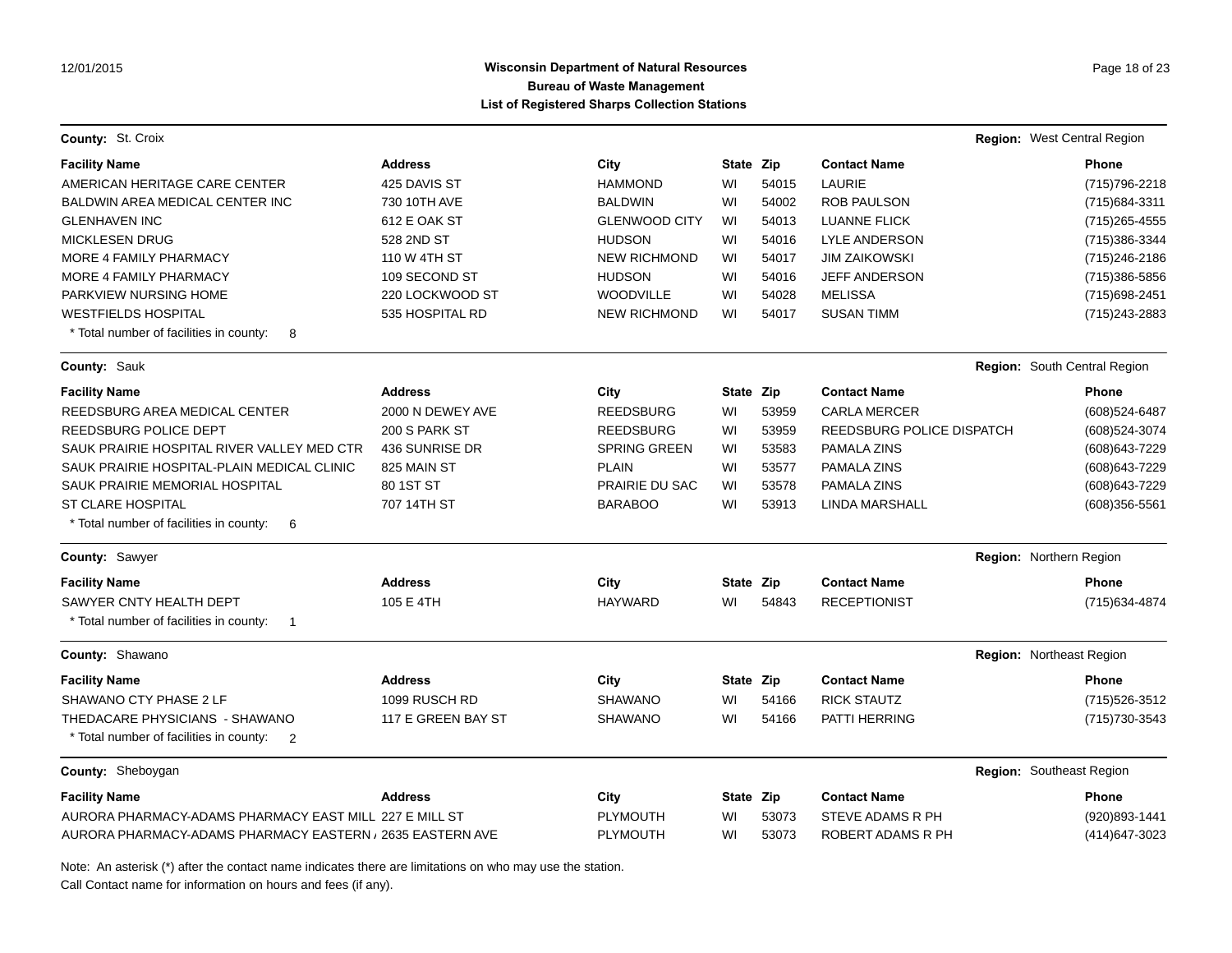# **Wisconsin Department of Natural Resources Page 19 of 23 Page 19 of 23 Bureau of Waste Management List of Registered Sharps Collection Stations**

| <b>County: Sheboygan</b>                                              |                                              |                    |           |       |                         | Region: Southeast Region    |
|-----------------------------------------------------------------------|----------------------------------------------|--------------------|-----------|-------|-------------------------|-----------------------------|
| <b>Facility Name</b>                                                  | <b>Address</b>                               | City               | State Zip |       | <b>Contact Name</b>     | <b>Phone</b>                |
| AURORA SHEBOYGAN CLINIC                                               | 2414 KOHLER MEMORIAL DR                      | SHEBOYGAN          | WI        | 53081 | <b>STEPHEN GUENTHER</b> | (920) 457-4461              |
| AURORA SHEBOYGAN CLINIC-CEDAR GROVE                                   | 313 S MAIN ST                                | <b>CEDAR GROVE</b> | WI        | 53013 | <b>DENNIS DITTMAN</b>   | (920)668-6286               |
| AURORA SHEBOYGAN MEMORIAL MEDICAL CENTER 2629 N SEVENTH ST            |                                              | <b>SHEBOYGAN</b>   | WI        | 53081 | <b>ILONA DOUVILLE</b>   | (920) 451-5679              |
| ROENITZ AURORA PHARMACY-NORTH                                         | 509 SUPERIOR AVE                             | SHEBOYGAN          | WI        | 53081 | RALPH COCH              | (920) 459-2637              |
| <b>ST NICHOLAS HOSPITAL</b>                                           | 3100 SUPERIOR (1601 N TAYLOR)                | <b>SHEBOYGAN</b>   | WI        |       | 53081249 DAN LOEST      | (920) 459-4796              |
| * Total number of facilities in county:<br>$\overline{7}$             |                                              |                    |           |       |                         |                             |
| County: Taylor                                                        |                                              |                    |           |       |                         | Region: Northern Region     |
| <b>Facility Name</b>                                                  | <b>Address</b>                               | City               | State Zip |       | <b>Contact Name</b>     | <b>Phone</b>                |
| ADVANCED DISPOSAL SERVICES SW MIDWEST LLC                             | 645 JENSEN DR                                | <b>MEDFORD</b>     | WI        | 54451 | <b>JULIE WILSON</b>     | (715) 748-3442              |
| <b>MEDFORD CLINIC</b>                                                 | 101 S GIBSON ST                              | <b>MEDFORD</b>     | WI        | 54451 | PETER KIEFER            | (715) 748-5800              |
| * Total number of facilities in county:<br>$\overline{2}$             |                                              |                    |           |       |                         |                             |
| <b>County: Trempealeau</b>                                            |                                              |                    |           |       |                         | Region: West Central Region |
| <b>Facility Name</b>                                                  | <b>Address</b>                               | City               | State Zip |       | <b>Contact Name</b>     | <b>Phone</b>                |
| MAYO CLINIC HEALTH SYSTEM OAKRIDGE                                    | 13025 8TH ST                                 | OSSEO              | WI        | 54758 | PHARMACIST              | (715) 597-3166              |
| * Total number of facilities in county:<br>$\overline{\phantom{0}}$ 1 |                                              |                    |           |       |                         |                             |
| County: Vernon                                                        |                                              |                    |           |       |                         | Region: West Central Region |
| <b>Facility Name</b>                                                  | <b>Address</b>                               | City               | State Zip |       | <b>Contact Name</b>     | <b>Phone</b>                |
| GUNDERSON ST. JOSEPH'S HOSPITAL AND CLINIC                            | 400 WATER AVE                                | <b>HILLSBORO</b>   | WI        | 54634 | JANET HUGG *            | (608)489-2211               |
| <b>VERNON MEMORIAL HOSPITAL PROPERTY</b>                              | 507 S MAIN ST                                | <b>VIROQUA</b>     | WI        | 54665 | <b>BONNIE ANDERSON</b>  | (608) 637-4290              |
| * Total number of facilities in county:<br>$\overline{2}$             |                                              |                    |           |       |                         |                             |
| County: Vilas                                                         |                                              |                    |           |       |                         | Region: Northern Region     |
| <b>Facility Name</b>                                                  | <b>Address</b>                               | City               | State Zip |       | <b>Contact Name</b>     | <b>Phone</b>                |
| <b>EAGLE RIVER MEMORIAL HOSPITAL</b>                                  | 201 HOSPITAL RD                              | <b>EAGLE RIVER</b> | WI        | 54521 | JOAN HAUER              | (715) 479-0333              |
| LAC DU FLAMBEAU TN CLNSWP                                             | 2790 TRANSFER STATION RD HWY LAC DU FLAMBEAU |                    | WI        | 54538 | <b>GENE CISZEK</b>      | (715) 588-3696              |
| NORTHWOODS MEDICAL CENTER                                             | <b>STH 17 S</b>                              | <b>PHELPS</b>      | WI        |       | ED RAHN                 | (715) 545-2313              |
| * Total number of facilities in county:<br>3                          |                                              |                    |           |       |                         |                             |
| County: Walworth                                                      |                                              |                    |           |       |                         | Region: Southeast Region    |
| <b>Facility Name</b>                                                  | <b>Address</b>                               | City               | State Zip |       | <b>Contact Name</b>     | <b>Phone</b>                |
| AURORA LAKELAND MED CTR LAB-AURORA HLTHCA W3895 CNTY RD NN            |                                              | <b>ELKHORN</b>     | WI        | 53121 | <b>DAVID DESMOND</b>    | (262) 741-2125              |
| AURORA LAKELAND MEDICAL CENTER                                        | <b>W3985 CTH NN</b>                          | <b>ELKHORN</b>     | WI        | 53121 | <b>CHIEF PHARMACIST</b> | (262)741-2311               |

Note: An asterisk (\*) after the contact name indicates there are limitations on who may use the station.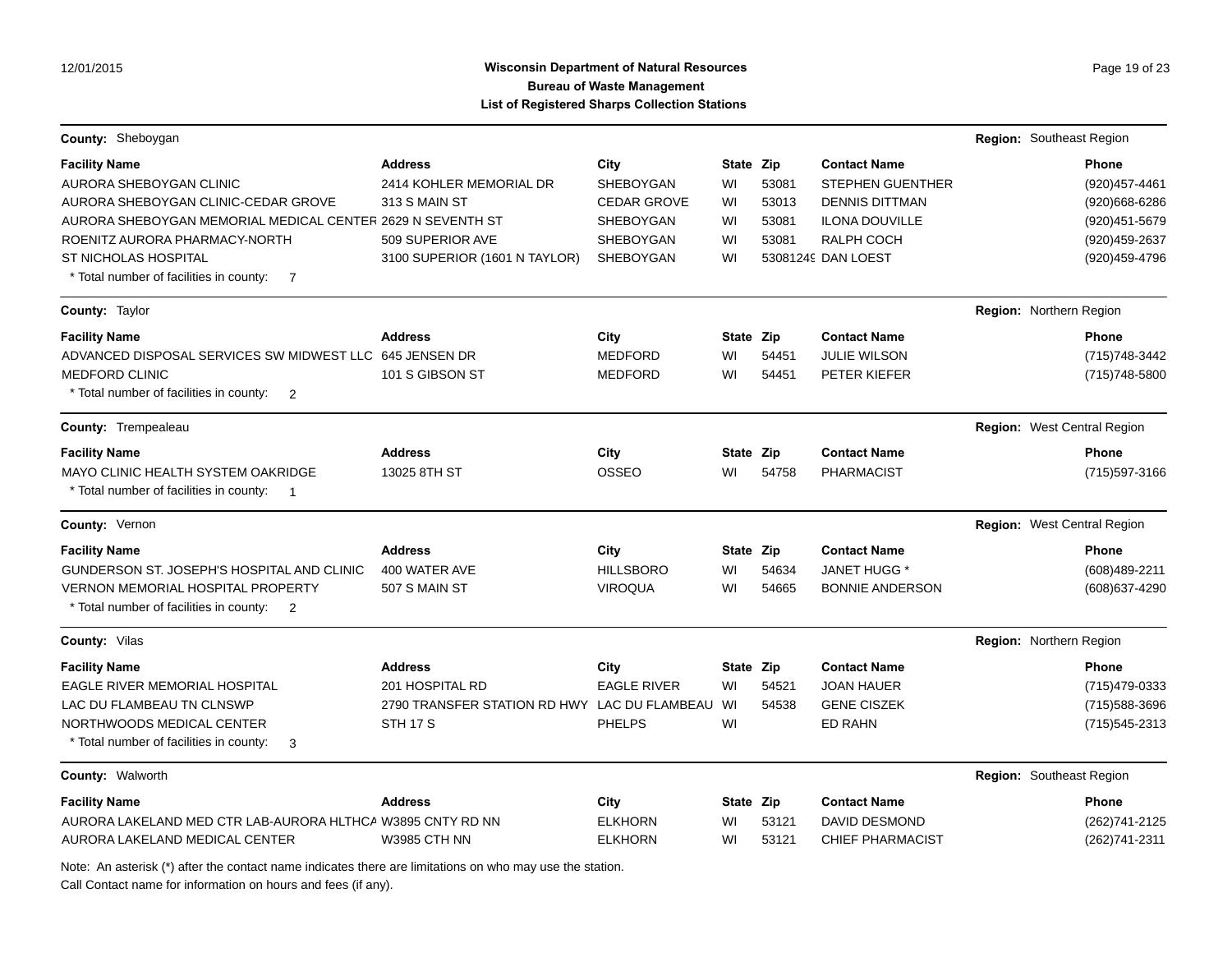**County:** Walworth **Region:** Southeast Region **Region:** Southeast Region **Region:** Southeast Region

| <b>Facility Name</b>                                      | <b>Address</b>                          | City               | State Zip |       | <b>Contact Name</b>      |                          | Phone          |
|-----------------------------------------------------------|-----------------------------------------|--------------------|-----------|-------|--------------------------|--------------------------|----------------|
| AURORA PHARMACY-WALWORTH                                  | 445 S MAIN ST                           | <b>WALWORTH</b>    | WI        | 53184 | <b>CHIEF PHARMACIST</b>  |                          | (262) 275-0936 |
| <b>BADGER MEDICAL CENTER</b>                              | 125 N SECOND ST                         | <b>DELAVAN</b>     | WI        | 53115 | PENNY ZOELLNER           |                          | (262) 728-2112 |
| DAVITA DIALYSIS LAKE GENEVA                               | 146 E GENEVA SQUARE                     | <b>LAKE GENEVA</b> | WI        | 53147 | <b>CHIEF PHARMACIST</b>  |                          | (262)248-4630  |
| DOCTORS CLINIC OF ELKHORN                                 | 205 E COMMERCE COURT                    | <b>ELKHORN</b>     | WI        | 53121 | <b>CHRISTY JARZEMSKI</b> |                          | (262) 723-3100 |
| EAST TROY HOMETOWN PHARMACY                               | <b>3284 MAIN ST</b>                     | <b>EAST TROY</b>   | WI        | 53120 | <b>CHIEF PHARMACIST</b>  |                          | (262) 642-3510 |
| LAKE GENEVA MEDICAL CENTER                                | 255 HAVENWOOD                           | <b>LAKE GENEVA</b> | WI        | 53147 | <b>CHERYL BARBER</b>     |                          | (262) 248-8527 |
| LAKELAND MEDICAL CLINIC                                   | 2847 BUELL DR                           | <b>EAST TROY</b>   | WI        | 53120 | <b>CHRIS THELEN</b>      |                          | (262)642-2000  |
| MERCY WALWORTH HOSPITAL & MEDICAL CENTER N2950 STH 67     |                                         | LAKE GENEVA        | WI        | 53147 | <b>CANDACE THOMPSON</b>  |                          | (608) 756-6665 |
| <b>MERCY WALWORTH PHARMACY</b>                            | N2950 STH 67                            | <b>LAKE GENEVA</b> | WI        | 53147 | <b>DALE MILLER</b>       |                          | (262) 245-2319 |
| REMEMBRANCE PET CREMATORY                                 | 6189 AMOS RD                            | <b>ELKHORN</b>     | WI        | 53121 | <b>DEBY HOLT</b>         |                          | (262) 627-1580 |
| WALWORTH FAMILY MEDICAL CENTER                            | 100 RIDGE RD                            | <b>WALWORTH</b>    | WI        | 53184 | <b>TERRI PETERSON</b>    |                          | (262) 275-2101 |
| * Total number of facilities in county:<br>13             |                                         |                    |           |       |                          |                          |                |
| County: Washburn                                          |                                         |                    |           |       |                          | Region: Northern Region  |                |
| <b>Facility Name</b>                                      | <b>Address</b>                          | City               | State Zip |       | <b>Contact Name</b>      |                          | Phone          |
| INDIANHEAD MEDICAL CENTER                                 | <b>113 4TH AVE W</b>                    | SHELL LAKE         | WI        | 54871 | <b>GAYLE MARKER</b>      |                          | (715)468-7833  |
| * Total number of facilities in county:<br>$\overline{1}$ |                                         |                    |           |       |                          |                          |                |
| <b>County: Washington</b>                                 |                                         |                    |           |       |                          | Region: Southeast Region |                |
| <b>Facility Name</b>                                      | <b>Address</b>                          | City               | State Zip |       | <b>Contact Name</b>      |                          | Phone          |
| AURORA ADVANCED HEALTHCARE - WEST BEND                    | 205 VALLEY AVE                          | <b>WEST BEND</b>   | WI        | 53095 | <b>JEFF SVEUM</b>        |                          | (262)338-2311  |
| AURORA PHARMACY D/B/A SANSONE DRUGS                       | 433 E WASHINGTON ST                     | <b>SLINGER</b>     | WI        | 53086 | <b>KEN LUCKNOW</b>       |                          | (262) 644-5246 |
| AURORA PHARMACY-ENGELDAHL DRUGS/CNTY MAI 1566 E SUMNER ST |                                         | <b>HARTFORD</b>    | WI        | 53027 | <b>JEFF GIESIE R PH</b>  |                          | (262) 670-9858 |
| AURORA PHARMACY-HARTFORD                                  | 65 N MAIN ST                            | <b>HARTFORD</b>    | WI        | 53027 | ROBERT ENGELDAHL         |                          | (262) 673-2890 |
| AURORA PHARMACY-JACKSON PHARMACY                          | W194 N16714 EAGLE DR                    | <b>JACKSON</b>     | WI        | 53037 | MELVIN ESSELMAN R PH     |                          | (262) 677-2424 |
| AURORA PHARMACY-KEWASKUM PHARMACY                         | 927 FOND DU LAC AVE                     | <b>KEWASKUM</b>    | WI        | 53040 | <b>GAYLE GUMM R PH</b>   |                          | (262) 626-4222 |
| AURORA PHARMACY-WEST BEND                                 | 2378 W WASHINGTON ST PO BOX 6 WEST BEND |                    | WI        |       | 53094061 LON CRANE R PH  |                          | (262)334-4033  |
| FROEDERT HEALTH HOMETOWN PHARMACY                         | 1709 S 18TH AVE                         | <b>WEST BEND</b>   | WI        | 53095 | <b>CHIEF PHARMACIST</b>  |                          | (262)338-6444  |
| <b>HARTFORD REXALL</b>                                    | 52 S MAIN ST                            | <b>HARTFORD</b>    | WI        | 53027 | <b>JACK REINHOLZ</b>     |                          | (262) 673-2590 |
| PICK N SAVE #5376                                         | 2380 W WASHINGTON ST                    | <b>WEST BEND</b>   | WI        | 53095 | <b>CHIEF PHARMACIST</b>  |                          | (262)334-4033  |
| PICK N SAVE #5377                                         | <b>1719 S MAIN ST</b>                   | <b>WEST BEND</b>   | WI        | 53095 | <b>CHIEF PHARMACIST</b>  |                          | (262)335-2292  |
| PICK N SAVE #6357                                         | N112 W16200 MEQUON RD                   | <b>GERMANTOWN</b>  | WI        | 53022 | <b>CHIEF PHARMACIST</b>  |                          | (262) 253-0052 |
| <b>SANSONE DRUGS</b>                                      | 1303 STH 175                            | <b>HUBERTUS</b>    | WI        | 53033 | <b>TONY SANSONE</b>      |                          | (262) 628-3550 |
| ST JOSEPHS HOSPITAL/FROEDTERT HEALTH                      | 3200 PLEASANT VALLEY RD                 | <b>WEST BEND</b>   | WI        | 53095 | <b>PAT PEARSON</b>       |                          | (262)836-7102  |
|                                                           |                                         |                    |           |       |                          |                          |                |

\* Total number of facilities in county: 15

Note: An asterisk (\*) after the contact name indicates there are limitations on who may use the station.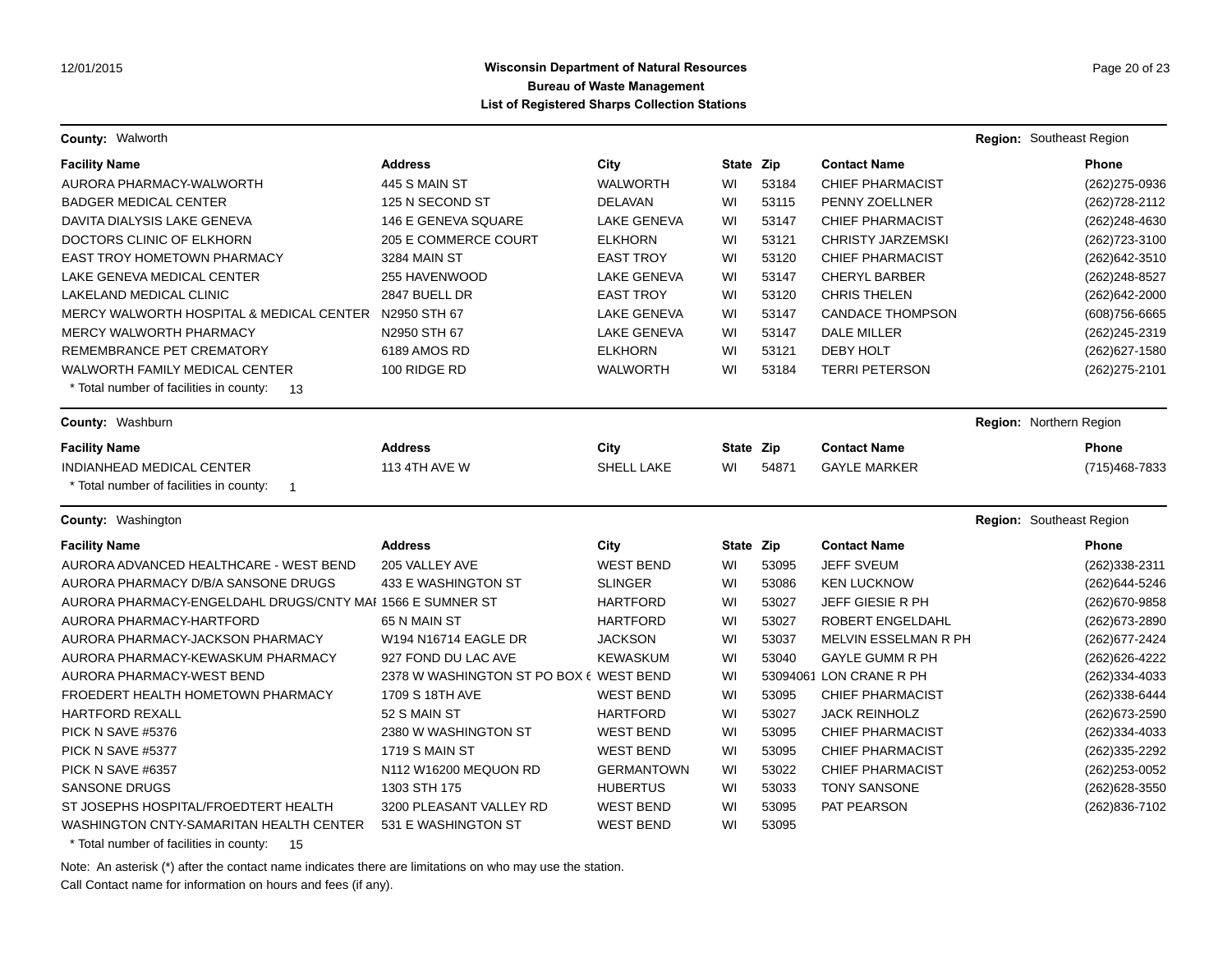**County:** Waukesha **Region:** Southeast Region **Region:** Southeast Region **Region:** Southeast Region

| <b>Facility Name</b>                                        | <b>Address</b>                      | City                      | State Zip |       | <b>Contact Name</b>     | Phone          |
|-------------------------------------------------------------|-------------------------------------|---------------------------|-----------|-------|-------------------------|----------------|
| AURORA HEALTH CTR WAUKESHA                                  | W231 N1440 CORPORATE COURT          | <b>WAUKESHA</b>           | WI        | 53186 | <b>KURT BEGALKE</b>     | (262)896-6040  |
| AURORA PHARMACY - HARTLAND                                  | 600 WALNUT RIDGE DR                 | <b>HARTLAND</b>           | WI        | 53029 | <b>DENNIS DOROW</b>     | (414) 647-3025 |
| AURORA PHARMACY D/B/A JAMES PHARMACY                        | 12601 W HAMPTON AVE                 | <b>BUTLER</b>             | WI        | 53007 | <b>THOMAS FETTIG</b>    | (262) 781-8941 |
| AURORA PHARMACY-BROOKFIELD                                  | 12735 W CAPITOL DR                  | <b>BROOKFIELD</b>         | WI        | 53005 | <b>DOUGLAS NICKEL</b>   | (262) 783-7302 |
| AURORA PHARMACY-FREDERICK DRUG E CAPITOL 109 E CAPITOL DR   |                                     | <b>HARTLAND</b>           | WI        | 53029 | <b>JODI MORIS</b>       | (414) 647-3023 |
| AURORA PHARMACY-MENOMONEE FALLS                             | N95 W18273 COUNTY LINE RD           | <b>MENOMONEE FALL: WI</b> |           | 53051 | DAVE GOEHLER            | (414) 647-3023 |
| AURORA PHARMACY-MUSKEGO                                     | 574 W 16775 JANESVILLE RD           | <b>MUSKEGO</b>            | WI        | 53150 | RYAN PETERSON R PH      | (414) 422-1195 |
| AURORA PHARMACY-PEWAUKEE                                    | 115 W WISCONSIN                     | <b>PEWAUKEE</b>           | WI        | 53072 | <b>MICHAEL REILAND</b>  | (414) 691-1130 |
| AURORA PHARMACY-SILVERNAIL                                  | 1615 SILVERNAIL RD                  | <b>PEWAUKEE</b>           | WI        | 53072 | <b>KEVIN BJERKE</b>     | (262)896-0160  |
| AURORA PHARMACY-WALES                                       | 1870 N WALES RD                     | <b>WALES</b>              | WI        | 53183 | ED OTT                  | (262) 968-9570 |
| AURORA PHARMACY-WILKINSON CLINIC                            | 913 E SUMMIT AVE                    | <b>OCONOMOWOC</b>         | WI        | 53066 | PAT PEARCY              | (262) 569-8204 |
| AURORA PHARMACY-WOODSIDE W CAPITOL                          | 13935 W CAPITOL DR                  | <b>BROOKFIELD</b>         | WI        | 53005 | <b>JODI MORIS</b>       | (414) 647-3023 |
| <b>COMMUNITY MEMORIAL HOSPITAL</b>                          | W180 N8085 TOWN HALL RD             | MENOMONEE FALL: WI        |           | 53051 |                         |                |
| <b>GOLLASH PHARMACY - DELAFIELD</b>                         | 2810 HERITAGE DR                    | <b>DELAFIELD</b>          | WI        | 53018 | <b>RICHARD PIERSON</b>  | (262) 646-4144 |
| <b>HEALTH CENTER PHARMACY WEST</b>                          | N14 W23900 STONERIDGE DR            | <b>WAUKESHA</b>           | WI        | 53188 | <b>THOMAS HOFBAUER</b>  | (262) 574-7869 |
| JENDUSA PHARMACY-AURORA PHARMACY INC                        | 304 DELAFIELD ST                    | <b>WAUKESHA</b>           | WI        | 53188 | <b>THOMAS ZIMMERMAN</b> | (262)542-8006  |
| METRO MARKET #6301                                          | 17630 W BLUEMOUND RD                | <b>BROOKFIELD</b>         | WI        | 53046 | <b>CHIEF PHARMACIST</b> | (262) 784-2490 |
| MILLER RX INC                                               | 801 N ROCHESTER                     | <b>MUKWONAGO</b>          | WI        | 53144 | PAT VANDEHEY            | (262)363-4001  |
| MUKWONAGO FAMILY PHYS AURORA MEDICAL GRP 225 EAGLE LAKE AVE |                                     | MUKWONAGO                 | WI        | 53149 | ROBERT POSEKANY         | (262)363-4000  |
| PICK N SAVE #6308                                           | 220 E SUNSET DR                     | <b>WAUKESHA</b>           | WI        | 53186 | <b>CHIEF PHARMACIST</b> | (262) 574-0405 |
| PICK N SAVE #6312                                           | N95 W18273 COUNTY LINE RD           | <b>MENOMONEE FALL: WI</b> |           | 53051 | <b>CHIEF PHARMACIST</b> | (262) 253-4705 |
| PICK N SAVE #6315                                           | 2160 SILVERNAIL RD                  | <b>PEWAUKEE</b>           | WI        | 53072 | <b>CHIEF PHARMACIST</b> | (262) 547-6343 |
| PICK N SAVE #6368                                           | 17295 W CAPILOL DR                  | <b>BROOKFIELD</b>         | WI        | 53045 | <b>CHIEF PHARMACIST</b> | (262) 373-1080 |
| PICK N SAVE #6369                                           | 1535 E MORELAND BLVD                | <b>WAUKESHA</b>           | WI        | 53186 | <b>CHIEF PHARMACIST</b> | (262)896-6767  |
| PICK N SAVE #6377                                           | N78 W14501 APPLETON AVE             | MENOMONEE FALL: WI        |           | 53051 | <b>CHIEF PHARMACIST</b> | (262) 255-8673 |
| PICK N SAVE #6382                                           | 15445 W NATIONAL AVE                | <b>NEW BERLIN</b>         | WI        | 53151 | <b>CHIEF PHARMACIST</b> | (262) 938-0133 |
| PICK N SAVE #6384                                           | 1010 ROCHESTER ST                   | <b>MUKWONAGO</b>          | WI        | 53149 | <b>CHIEF PHARMACIST</b> | (262) 968-9570 |
| PICK N SAVE #6386                                           | 405 N WALES RD                      | <b>WALES</b>              | WI        | 53183 | <b>CHIEF PHARMACIST</b> | (262) 968-9570 |
| PICK N SAVE #6388                                           | 1300 PABST FARM CIR                 | <b>OCONOMOWOC</b>         | WI        | 53066 | <b>CHIEF PHARMACIST</b> | (262)200-7000  |
| PICK N SAVE #6397                                           | 15170 W GREENFIELD AVE              | <b>BROOKFIELD</b>         | WI        | 53005 | <b>CHIEF PHARMACIST</b> | (262) 782-2787 |
| PICK N SAVE #6413                                           | 36903 E WISCONSIN AVE               | <b>OCONOMOWOC</b>         | WI        | 53066 | <b>CHIEF PHARMACIST</b> | (262) 567-7938 |
| PICK N SAVE #6415                                           | 1220 W SUNSET DR                    | <b>WAUKESHA</b>           | WI        | 53186 | <b>CHIEF PHARMACIST</b> | (262)446-6924  |
| PICK N SAVE #6853                                           | 12735 W CAPITOL DR                  | <b>BROOKFIELD</b>         | WI        | 53005 | <b>CHIEF PHARMACIST</b> | (262) 783-7302 |
| PICK N SAVE #6881                                           | 13995 W NATIONAL AVE                | <b>NEW BERLIN</b>         | WI        | 53151 | <b>CHIEF PHARMACIST</b> | (262)827-0201  |
| PROHEALTH CARE MEDICAL ASSOCIATES                           | W <sub>180</sub> N7950 TOWN HALL RD | <b>MENOMONEE FALL: WI</b> |           | 53051 | <b>THOMAS SMITH</b>     | (262) 250-5225 |
| <b>SENTRY DRUGS</b>                                         | 851 GREENRIDGE                      | <b>MUKWONAGO</b>          | WI        |       | 53149144 MARK WEBER     | (262)363-3066  |

Note: An asterisk (\*) after the contact name indicates there are limitations on who may use the station.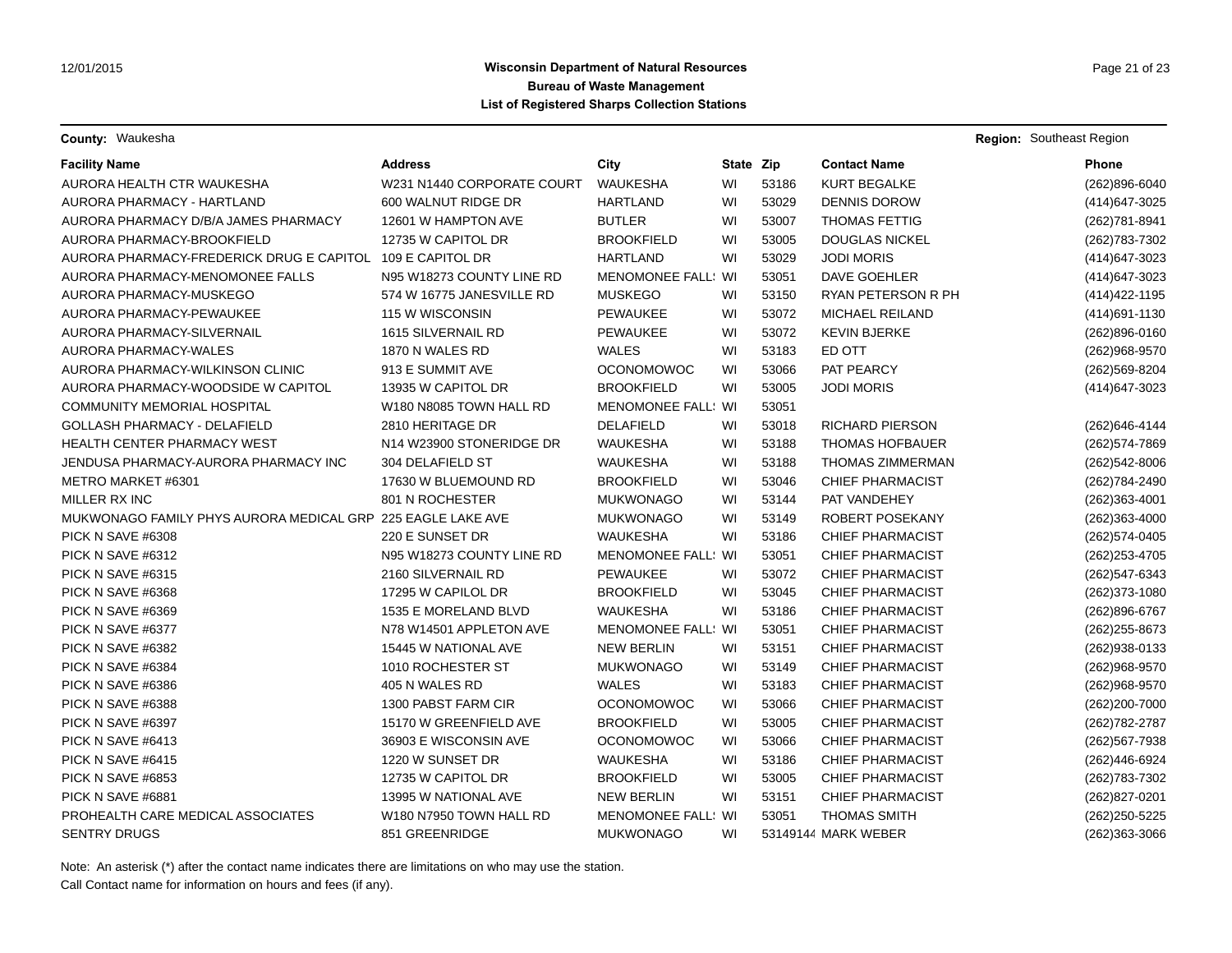# **Wisconsin Department of Natural Resources Page 22 of 23 Page 22 of 23 Bureau of Waste Management List of Registered Sharps Collection Stations**

| County: Waukesha                                                      |                          |                        |           |       |                          | Region: Southeast Region    |
|-----------------------------------------------------------------------|--------------------------|------------------------|-----------|-------|--------------------------|-----------------------------|
| <b>Facility Name</b>                                                  | <b>Address</b>           | City                   | State Zip |       | <b>Contact Name</b>      | <b>Phone</b>                |
| <b>SENTRY GROCERY STORE</b>                                           | 13425 WATERTOWN PLANK RD | <b>ELM GROVE</b>       | WI        | 53122 | <b>PHARMACIST</b>        | (262) 782-8125              |
| ST LUKE - NEW BERLIN HEALTH CARE AURORA HLTI 14555 W NATIONAL AVE     |                          | <b>NEW BERLIN</b>      | WI        | 53151 | <b>KATHLEEN REKOWSKI</b> | (262)827-9062               |
| <b>VALUCARE PHARMACY</b>                                              | N85W15882 APPLETON AVE   | <b>MENOMONEE FALL:</b> | WI        | 53051 | <b>JOE RUNTAS</b>        | (262) 255-6660              |
| <b>VALUCARE PHARMACY</b>                                              | 501 S GRAND AVE          | <b>WAUKESHA</b>        | WI        | 53186 | <b>BOB BLINT</b>         | (262) 544-6622              |
| WALGREEN CO #4672                                                     | 2205 N CALHOUN RD #22    | <b>BROOKFIELD</b>      | WI        | 53005 | <b>PHARMACIST</b>        | (262) 786-8080              |
| * Total number of facilities in county:<br>41                         |                          |                        |           |       |                          |                             |
| County: Waupaca                                                       |                          |                        |           |       |                          | Region: Northeast Region    |
| <b>Facility Name</b>                                                  | <b>Address</b>           | City                   | State Zip |       | <b>Contact Name</b>      | <b>Phone</b>                |
| THEDA CARE PHYSICIANS - CLINTONVILLE                                  | 370 S MAIN ST            | <b>CLINTONVILLE</b>    | WI        | 54929 | AMANDA VAN STRATEN       | (715) 823-5161              |
| THEDACARE MEDICAL CENTER WAUPACA                                      | 800 RIVERSIDE DR         | <b>WAUPACA</b>         | WI        | 54981 | <b>AMY TIPLER</b>        | (715) 258-1207              |
| * Total number of facilities in county:<br>$\overline{\phantom{0}}^2$ |                          |                        |           |       |                          |                             |
| County: Waushara                                                      |                          |                        |           |       |                          | Region: Northeast Region    |
| <b>Facility Name</b>                                                  | <b>Address</b>           | City                   | State Zip |       | <b>Contact Name</b>      | <b>Phone</b>                |
| PARTNERS FAMILY PHARMACY                                              | N2934 HWY 22             | <b>WAUTOMA</b>         | WI        | 54982 | <b>JOHN GARBIS</b>       | (920)361-5592               |
| WAUSHARA FAMILY PHYSICIANS PLAINFIELD                                 | N6493 VALLEY CIRCLE      | <b>PLAINFIELD</b>      | WI        | 54966 | <b>JOHN GARBIS</b>       | (920)361-5592               |
| WILD ROSE COMMUNITY MEMORIAL HOSPITAL INC                             | 601 GROVE AVE            | <b>WILD ROSE</b>       | WI        | 54984 | <b>JAMES HARPER</b>      | (920) 622-3257              |
| * Total number of facilities in county:<br>$\overline{\mathbf{3}}$    |                          |                        |           |       |                          |                             |
| County: Winnebago                                                     |                          |                        |           |       |                          | Region: Northeast Region    |
| <b>Facility Name</b>                                                  | <b>Address</b>           | City                   | State Zip |       | <b>Contact Name</b>      | <b>Phone</b>                |
| AFFINITY HLTH SYS MERCY MEDICAL CENTER                                | 500 S OAKWOOD RD         | <b>OSHKOSH</b>         | WI        | 54904 | MIKE PFAFFENROTH         | (920) 223-1312              |
| AURORA MEDICAL CENTER                                                 | 855 N WESTHAVEN DR       | <b>OSHKOSH</b>         | WI        | 54904 | <b>SUSAN MCGINN</b>      | (920)303-8830               |
| NEENAH HOMETOWN PHARMACY                                              | 1415 S COMMERCIAL ST     | <b>NEENAH</b>          | WI        | 54956 | , CHIEF PHARMACIST       | (920) 729-4910              |
| OMRO AREA COMMUNITY CENTER SHARPS COLLEC 130 W LARRABEE ST            |                          | <b>OMRO</b>            | WI        | 54963 | <b>MARION BRAASCH</b>    | (920) 685-0380              |
| OSHKOSH HOMETOWN PHARMACY                                             | 321 N SAWYER ST          | <b>OSHKOSH</b>         | WI        | 54902 | , CHIEF PHARMACIST       | (920)426-0763               |
| PICK N SAVE #5378                                                     | 1940 S KOELLER DR        | <b>OSHKOSH</b>         | WI        | 54901 | <b>CHIEF PHARMACIST</b>  | (920)236-9494               |
| PICK N SAVE #6412                                                     | 828 FOX POINT PLAZA      | <b>NEENAH</b>          | WI        | 54956 | <b>CHIEF PHARMACIST</b>  | (920) 722-1348              |
| THEDACARE THEDA CLARK MEDICAL CENTER                                  | 130 2ND ST               | <b>NEENAH</b>          | WI        | 54956 | <b>CINDY MALTBY</b>      | (920) 729-9212              |
| * Total number of facilities in county:<br>- 8                        |                          |                        |           |       |                          |                             |
| County: Wood                                                          |                          |                        |           |       |                          | Region: West Central Region |
| <b>Facility Name</b>                                                  | <b>Address</b>           | City                   | State Zip |       | <b>Contact Name</b>      | <b>Phone</b>                |
| ADVANCED DISPOSAL SERVICES SW MIDWEST LLC 501 S HUME AVE              |                          | <b>MARSHFIELD</b>      | WI        | 54449 | <b>JULIE WILSON</b>      | (715) 387-3101              |

Note: An asterisk (\*) after the contact name indicates there are limitations on who may use the station.